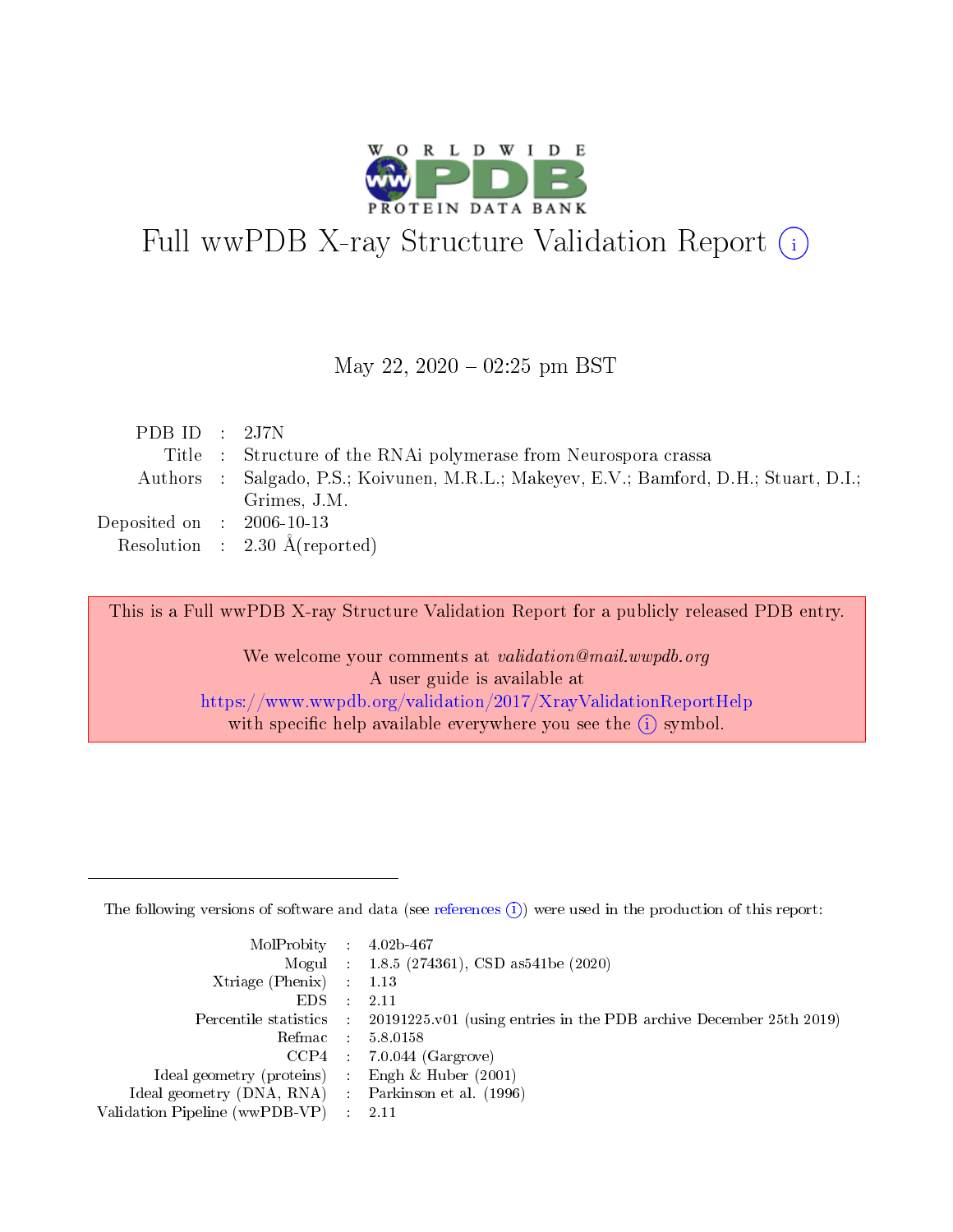## 1 [O](https://www.wwpdb.org/validation/2017/XrayValidationReportHelp#overall_quality)verall quality at a glance  $(i)$

The following experimental techniques were used to determine the structure: X-RAY DIFFRACTION

The reported resolution of this entry is 2.30 Å.

Percentile scores (ranging between 0-100) for global validation metrics of the entry are shown in the following graphic. The table shows the number of entries on which the scores are based.



| Metric                | Whole archive<br>$(\#\mathrm{Entries})$ | Similar resolution<br>$(\#\text{Entries},\, \text{resolution}\; \text{range}(\textup{\AA}))$ |
|-----------------------|-----------------------------------------|----------------------------------------------------------------------------------------------|
| $R_{free}$            | 130704                                  | $5042$ $(2.30-2.30)$                                                                         |
| Clashscore            | 141614                                  | $5643(2.30-2.30)$                                                                            |
| Ramachandran outliers | 138981                                  | $5575(2.30-2.30)$                                                                            |
| Sidechain outliers    | 138945                                  | $5575(2.30-2.30)$                                                                            |
| RSRZ outliers         | 127900                                  | $4938(2.30-2.30)$                                                                            |

The table below summarises the geometric issues observed across the polymeric chains and their fit to the electron density. The red, orange, yellow and green segments on the lower bar indicate the fraction of residues that contain outliers for  $>=3, 2, 1$  and 0 types of geometric quality criteria respectively. A grey segment represents the fraction of residues that are not modelled. The numeric value for each fraction is indicated below the corresponding segment, with a dot representing fractions  $\epsilon=5\%$  The upper red bar (where present) indicates the fraction of residues that have poor fit to the electron density. The numeric value is given above the bar.

| Mol | $Chain \,  $ | Length |     |     | Quality of chain |     |    |    |
|-----|--------------|--------|-----|-----|------------------|-----|----|----|
|     |              |        | 14% |     |                  |     |    |    |
|     |              | 1022   |     | 62% |                  | 23% | 6% | 9% |
|     |              |        | 19% |     |                  |     |    |    |
|     |              | 1099   |     | 57% |                  | 24% | 8% | 9% |

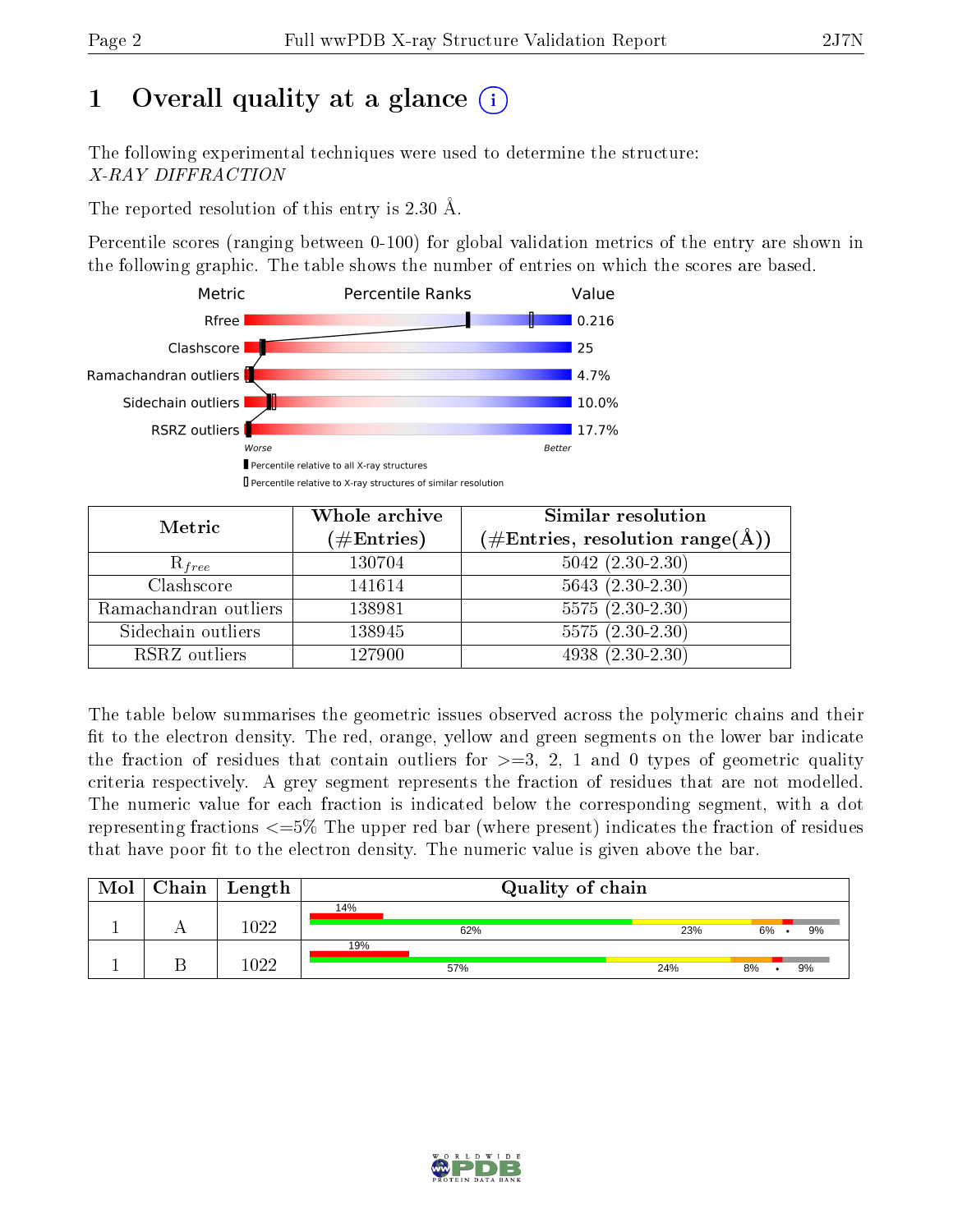## 2 Entry composition  $\left( \cdot \right)$

There are 4 unique types of molecules in this entry. The entry contains 15945 atoms, of which 0 are hydrogens and 0 are deuteriums.

In the tables below, the ZeroOcc column contains the number of atoms modelled with zero occupancy, the AltConf column contains the number of residues with at least one atom in alternate conformation and the Trace column contains the number of residues modelled with at most 2 atoms.

• Molecule 1 is a protein called RNA-DEPENDENT RNA POLYMERASE.

| Mol | Chain | Residues | Atoms                                                |                        |        |      | $ZeroOcc \   \ AltConf \   \ Trace \  $ |  |  |
|-----|-------|----------|------------------------------------------------------|------------------------|--------|------|-----------------------------------------|--|--|
|     |       | 935      | Total<br>7520                                        | $\overline{C}$<br>4814 | - 1304 | 1368 | -34                                     |  |  |
|     |       | 932      | $\begin{matrix} \text{Total} \end{matrix}$ C<br>7498 | 4798                   | 1300   | 1366 | 34                                      |  |  |

There are 2 discrepancies between the modelled and reference sequences:

|     |     | Chain   Residue   Modelled   Actual   Comment | Reference  |
|-----|-----|-----------------------------------------------|------------|
| 559 | GLY | conflict                                      | UNP Q9Y7G6 |
| 559 | GLY | conflict                                      | UNP Q9Y7G6 |

• Molecule 2 is MAGNESIUM ION (three-letter code: MG) (formula: Mg).

|  | Mol   Chain   Residues | Atoms    | $ZeroOcc \   \ AltConf$ |
|--|------------------------|----------|-------------------------|
|  |                        | Total Mg |                         |
|  |                        | Total Mg |                         |

• Molecule 3 is GLYCEROL (three-letter code: GOL) (formula:  $C_3H_8O_3$ ).

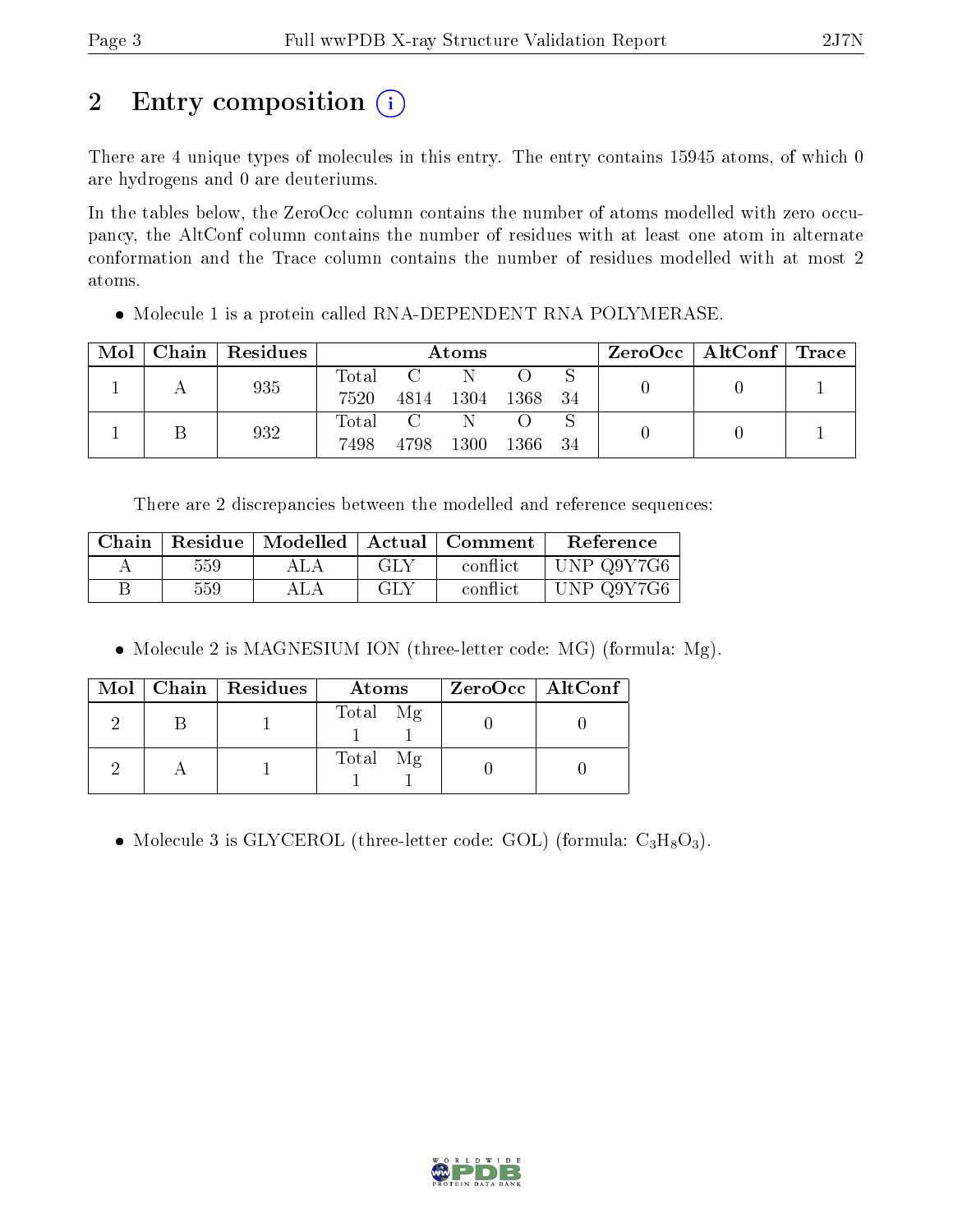

|  | Mol   Chain   Residues | Atoms     |  |  | $\rm ZeroOcc \mid AltConf$ |  |
|--|------------------------|-----------|--|--|----------------------------|--|
|  |                        | Total C C |  |  |                            |  |

 $\bullet\,$  Molecule 4 is water.

|  | Mol   Chain   Residues | Atoms               | $ZeroOcc \   \ AltConf \  $ |
|--|------------------------|---------------------|-----------------------------|
|  | 499                    | Total<br>499<br>499 |                             |
|  | 421                    | Total<br>491        |                             |

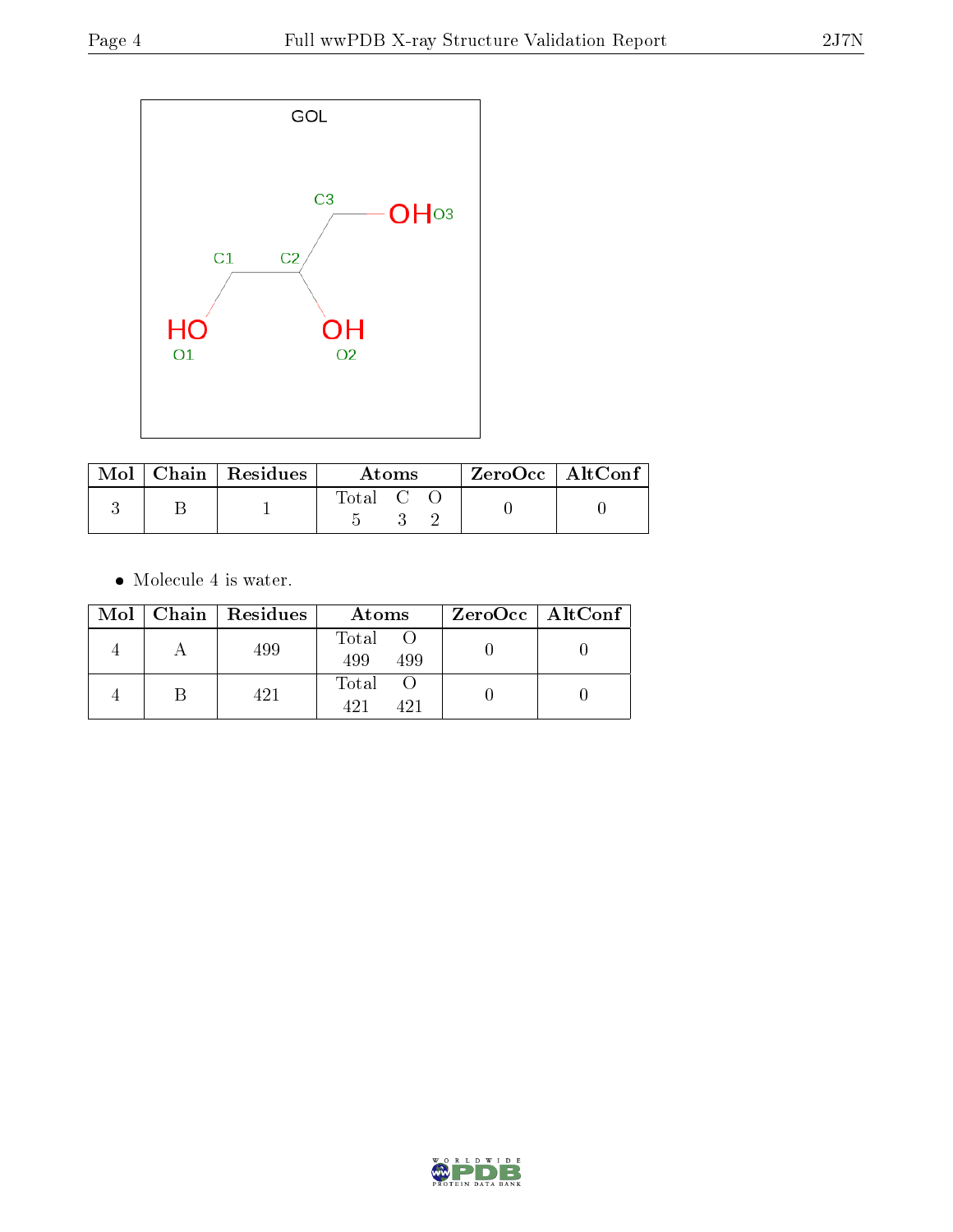## 3 Residue-property plots  $(i)$

These plots are drawn for all protein, RNA and DNA chains in the entry. The first graphic for a chain summarises the proportions of the various outlier classes displayed in the second graphic. The second graphic shows the sequence view annotated by issues in geometry and electron density. Residues are color-coded according to the number of geometric quality criteria for which they contain at least one outlier: green  $= 0$ , yellow  $= 1$ , orange  $= 2$  and red  $= 3$  or more. A red dot above a residue indicates a poor fit to the electron density (RSRZ  $> 2$ ). Stretches of 2 or more consecutive residues without any outlier are shown as a green connector. Residues present in the sample, but not in the model, are shown in grey.



• Molecule 1: RNA-DEPENDENT RNA POLYMERASE

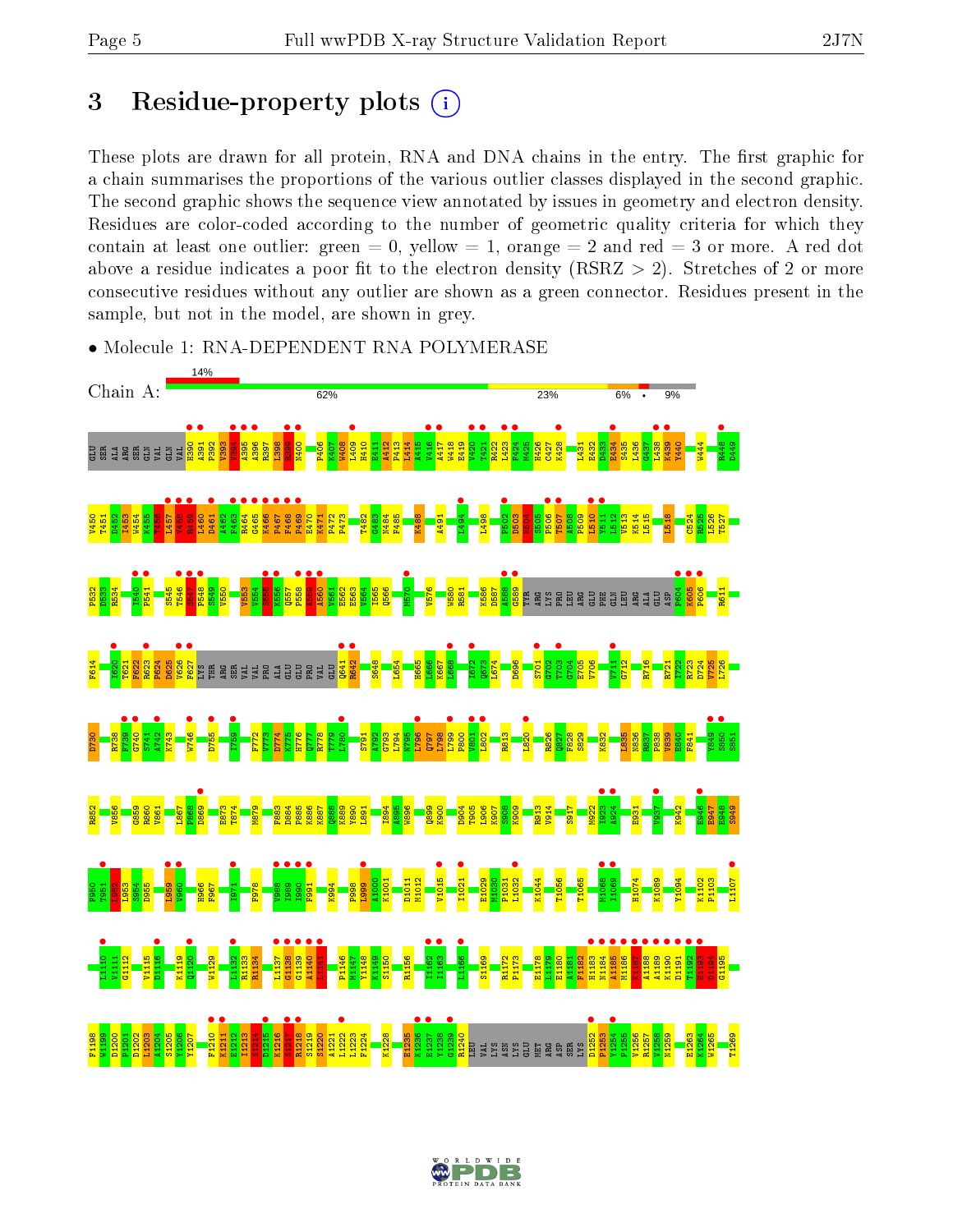

**•**<br>889<br>2590<br>2590 LA SPERIS E SPERIS ARGI PRO I607 • E610 R611 F614 F615 **A616** I620 • T621 F622 R623 • P624 **• •**<br>88<br>28 •<br>28 • PHE PROGRAM – PROGRAM – PROGRAM – PROGRAM – PROGRAM – PROGRAM – PROGRAM – PROGRAM – PROGRAM – PROGRAM – Q641 R642 T643 M650 L651 • K667 R671  $\frac{1672}{1673}$ Q673 L674 K678 T679 S699 P700  $\frac{11}{211}$ G712 R713  $\frac{6}{1715}$ S715 R716 S717 V718 A719 K720 R721 I722 R723 D724 V725 L726 D730  $V735$  •  $\frac{36}{10}$ G737 R738  $\frac{6}{5}$  $-6473$ W746 D755 **• •** 65/1 E769 F772 V773 D774 K775 H776 Q777 R778 T779  $\bullet$   $\bullet$   $\bullet$   $\bullet$ R783 K790 L796 V801  $\frac{1802}{ }$ I821 L824 Q825 R826 Q827 F828 S829 K832 L835 N836 R837 P838  $\frac{83}{2}$ E840 F841 R842 Q843 E847 S848  $\frac{949}{1050}$ **•** 9385 G859 R860 V861 L867 S870 E873 M879 P885 K886 K889 K900 T905  $\frac{8}{10}$ K907 L910 N911 **•**<br>1912 R916 I923 • **a**924 **•** 1864 **•**<br>G938 • S941 K942 D945 E946 E947 • E948 S949 F950 T951 • L952 L953 S954 D955 L959 •  $\bullet$   $\bullet$   $\bullet$ A961 R962 H966 **1971**  $\frac{1}{2}$ I989 • ■<br>-<br>न<br>न<br>न F991 • **•** 6661 D1011 V1015 **•** C<sub>1016</sub> P1019 D1023 G1024 D1035 •<br>Linas L1036 S1037 R1038 Y1039 L1040 K1041 K1042 K1048 S1058  $\frac{1063}{\frac{1062}{2}}$ T1064 • T1065 •<br>v:nces Y1066

D1067 **\*1068** K1071  $\frac{1072}{\frac{1072}{2}}$ F1073  $\frac{1074}{51075}$ F1075 A1076 L1077 Q1078 P1079 N1087 Y1088 K1089 E1090 R1091 K1102  $\begin{array}{|c|c|}\n\hline\n\hline\n\hline\n\hline\n\end{array}$ L1110 •<br>"H111 V1111  $\frac{1112}{1}$ V1115 D1116 Q1117 S1118 K1119 Q1120 G1121 I1122 V1123 E1126 Q1131 L1132<br><sup>D1132</sup> **R1133** • R1134 E1135 L1136 e<br>List<br>List G1138 China<br>Bara A1140 •  $\frac{11141}{1142}$ S1142 L<sub>1143</sub> M1147 Y1148 K1149 • S1150 • D1151 • S1152 W1153

L1154<br>CHEF C1155 •<br>B1156 • **R1156** •<br>atter G1157 • E1158 P1159 I1162 • **11163** D1164 Y1165 L<sub>1166</sub> • S1169 I1170 A1171 R1172 P1173 A1174 I1175 D1176  $\frac{624177}{241720}$ E1178 L1179 E1180 • A1181 F1182 • H1183 • N1184 • A1185 • M1186 • K1187 • A1188 • A1189 • K1190 • D1191 • T1192 • E1193 • D1194 • G1195 • A1196 D1200 P1201 D1202 L1203 A1204 S1205 Y1206 Y1207 K1211 E1212 • I1213 S1214 D1215 •<br>01216 • **K1216** S1217 • **R1218** S1219 • **S**<br>31220 A1221  $\frac{11222}{11022}$  $\frac{11223}{\cdot}$ F1224 L1227 K1228 N1229 R1230 **1**<br>11231 G1232 E1233 K1236 • <mark>ង</mark><br>ក្នុម និងខ្លួន មិន មិន មិន<br>ក្នុម និង មិន មិន មិន D1252 • P1253 Y1254 ●<br><sub>P10EE</sub> P1255 V1256 R1257 W<sub>1265</sub> T1269 <mark>ន្</mark>ត<br>ក្នុង ម្នាំ និង ម្លី ទី ក្នុង ម្តី<br>ត្រូវ ASP S1282 • K1283 V1284 I1285 E1289 R1296 • N1299

T1300 W1301 A1302 L1304<br>L1304 S1307 T1308 **•** 60STA L1312 H1315 V1321 G1326 R1327 Q1328 L1329 A1330 Y1331 I1332 K1333 T1337 L1347 F1351 M1352 • Y1353  $\frac{1354}{11355}$ G1355 L1356 • K1360 T1363 V1367 L1370 E1371 G1372 **e**<br><mark>2</mark><br>Blasses ar Belensen

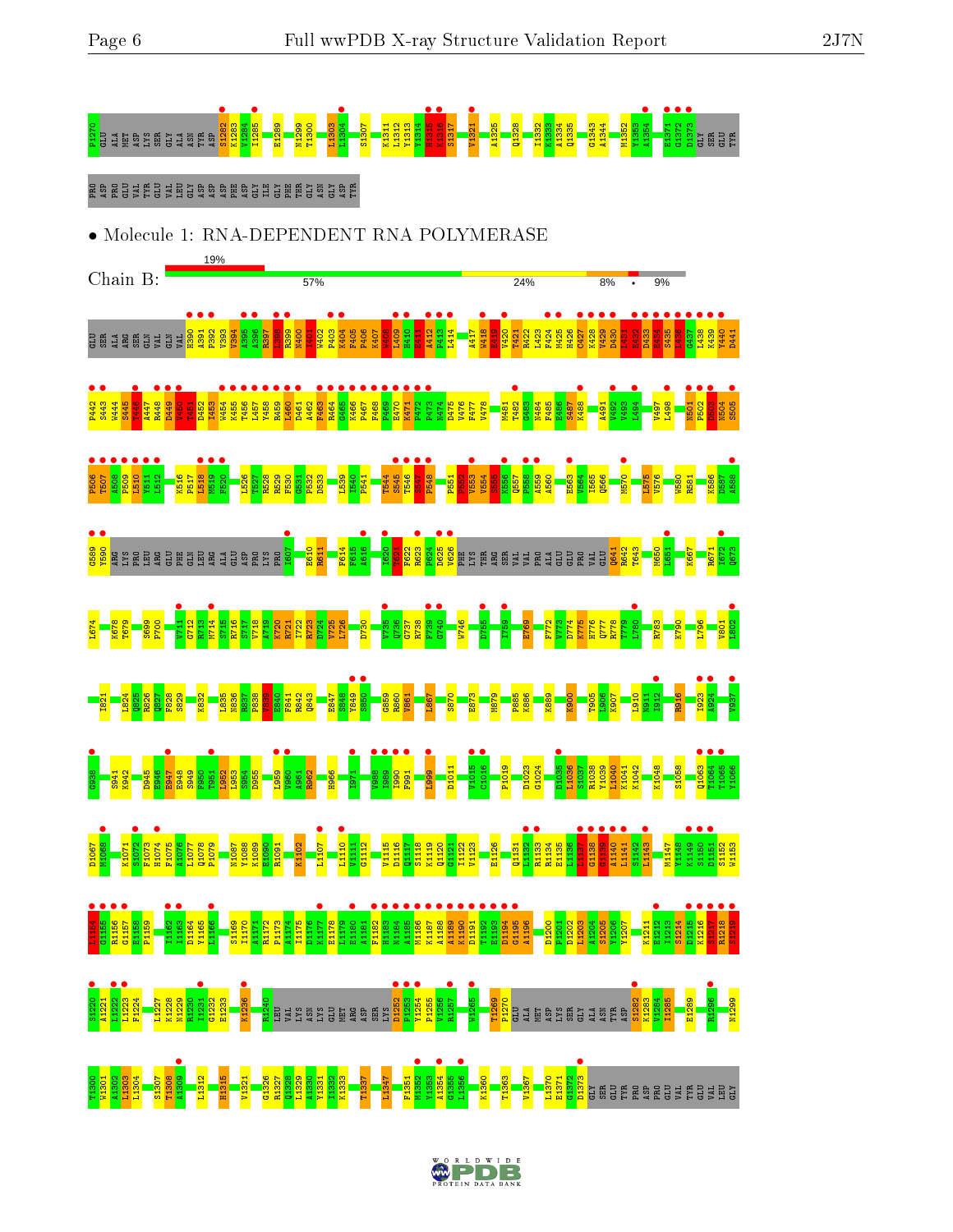### $\frac{1}{2}$  as phenomenology  $\frac{1}{2}$

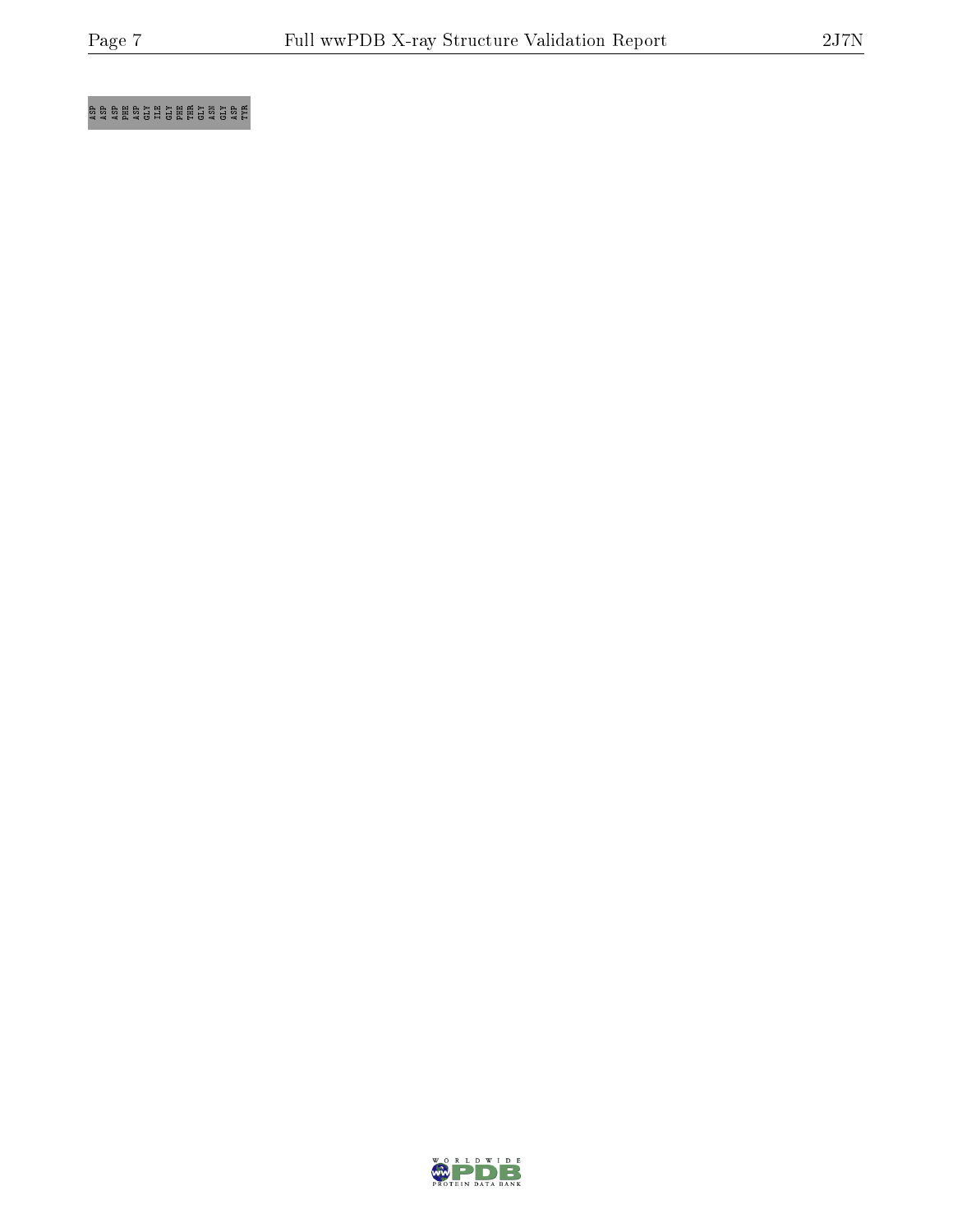## 4 Data and refinement statistics  $(i)$

| Property                                                         | Value                                                          | Source     |
|------------------------------------------------------------------|----------------------------------------------------------------|------------|
| Space group                                                      | P 1 21 1                                                       | Depositor  |
| Cell constants                                                   | $122.55\text{\AA}$<br>$101.02\text{\AA}$<br>$114.70\text{\AA}$ | Depositor  |
| a, b, c, $\alpha$ , $\beta$ , $\gamma$                           | $90.00^{\circ}$ $108.90^{\circ}$<br>$90.00^\circ$              |            |
| Resolution $(A)$                                                 | $19.98 - 2.30$                                                 | Depositor  |
|                                                                  | $19.97 - 2.30$                                                 | <b>EDS</b> |
| % Data completeness                                              | $\overline{97.7 (19.98-2.30)}$                                 | Depositor  |
| (in resolution range)                                            | $97.7(19.97-2.30)$                                             | <b>EDS</b> |
| $R_{merge}$                                                      | 0.10                                                           | Depositor  |
| $\mathrm{R}_{sym}$                                               | (Not available)                                                | Depositor  |
| $\langle I/\sigma(I) \rangle^{-1}$                               | 1.46 (at $2.30\text{\AA}$ )                                    | Xtriage    |
| Refinement program                                               | <b>REFMAC 5.2.0005</b>                                         | Depositor  |
| $R, R_{free}$                                                    | $0.217$ , $0.264$                                              | Depositor  |
|                                                                  | $0.218$ ,<br>0.216                                             | DCC        |
| $\mathcal{R}_{free}$ test set                                    | $\overline{5728}$ reflections $(5.02\%)$                       | wwPDB-VP   |
| Wilson B-factor $(A^2)$                                          | 45.5                                                           | Xtriage    |
| Anisotropy                                                       | 0.078                                                          | Xtriage    |
| Bulk solvent $k_{sol}(\text{e}/\text{A}^3), B_{sol}(\text{A}^2)$ | 0.30, 52.0                                                     | <b>EDS</b> |
| L-test for $\mathrm{twinning}^2$                                 | $< L >$ = 0.50, $< L^2 >$ = 0.33                               | Xtriage    |
| Estimated twinning fraction                                      | $\overline{\text{No}}$ twinning to report.                     | Xtriage    |
| $\overline{F_o}, \overline{F_c}$ correlation                     | 0.94                                                           | <b>EDS</b> |
| Total number of atoms                                            | 15945                                                          | wwPDB-VP   |
| Average B, all atoms $(A^2)$                                     | 51.0                                                           | wwPDB-VP   |

Xtriage's analysis on translational NCS is as follows: The analyses of the Patterson function reveals a significant off-origin peak that is  $27.58\%$  of the origin peak, indicating pseudo-translational symmetry. The chance of finding a peak of this or larger height randomly in a structure without pseudo-translational symmetry is equal to 2.1432e-03. The detected translational NCS is most likely also responsible for the elevated intensity ratio.

<sup>&</sup>lt;sup>2</sup>Theoretical values of  $\langle |L| \rangle$ ,  $\langle L^2 \rangle$  for acentric reflections are 0.5, 0.333 respectively for untwinned datasets, and 0.375, 0.2 for perfectly twinned datasets.



<span id="page-7-1"></span><span id="page-7-0"></span><sup>1</sup> Intensities estimated from amplitudes.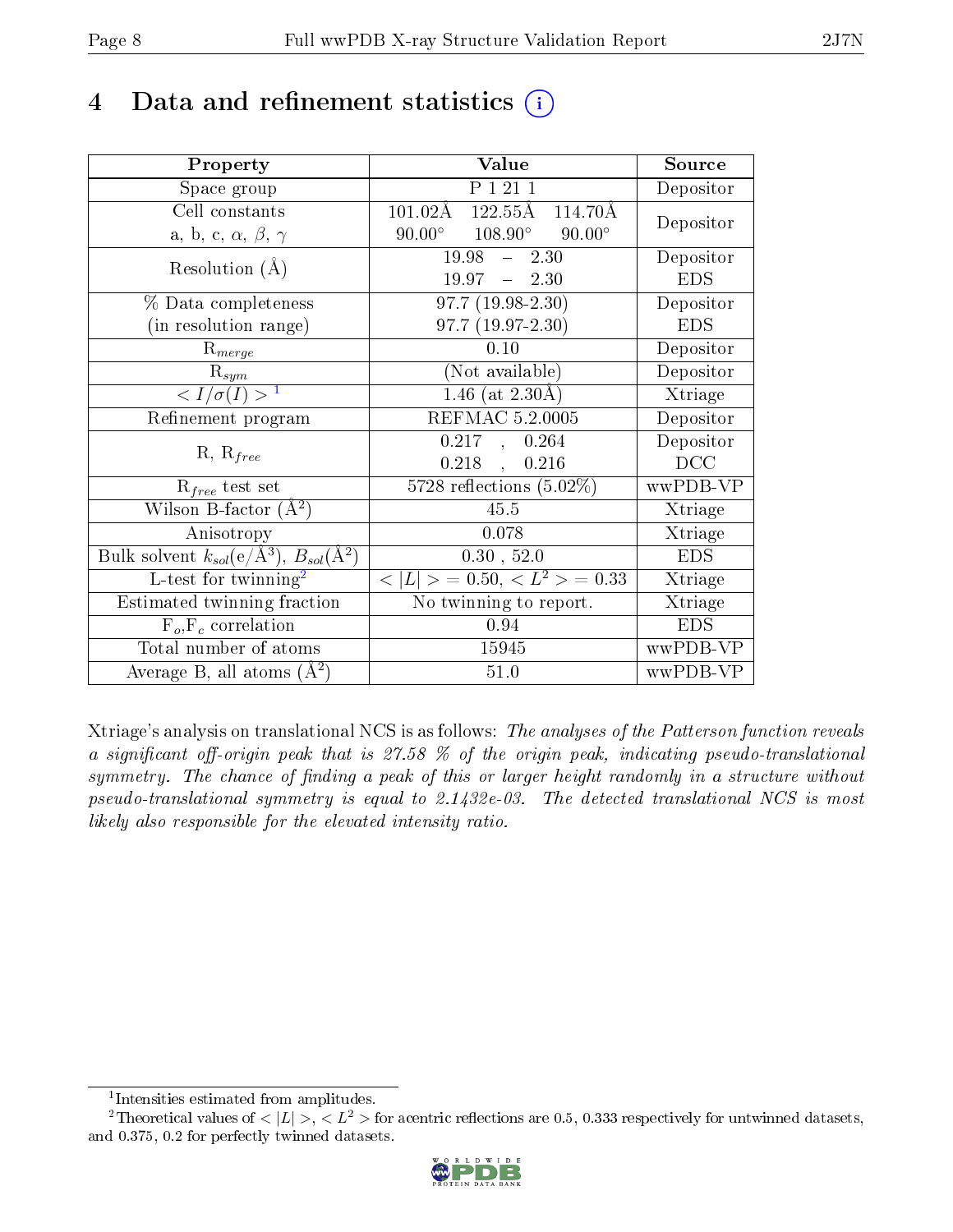## 5 Model quality  $(i)$

### 5.1 Standard geometry  $(i)$

Bond lengths and bond angles in the following residue types are not validated in this section: GOL, MG

The Z score for a bond length (or angle) is the number of standard deviations the observed value is removed from the expected value. A bond length (or angle) with  $|Z| > 5$  is considered an outlier worth inspection. RMSZ is the root-mean-square of all Z scores of the bond lengths (or angles).

| Mol | Chain |             | Bond lengths        | Bond angles |                       |  |
|-----|-------|-------------|---------------------|-------------|-----------------------|--|
|     |       | <b>RMSZ</b> | $\# Z  > 5$         | RMSZ        | $\ Z\  > 5$           |  |
|     |       | 0.89        | $10/7713$ $(0.1\%)$ | 0.76        | $10/10439(0.1\%)$     |  |
|     | В     | 0.61        | $12/7689(0.2\%)$    | 0.73        | $8/10407(0.1\%)$      |  |
| All | All   | 0.77        | $22/15402(0.1\%)$   | 0.74        | 18/20846<br>$(0.1\%)$ |  |

Chiral center outliers are detected by calculating the chiral volume of a chiral center and verifying if the center is modelled as a planar moiety or with the opposite hand.A planarity outlier is detected by checking planarity of atoms in a peptide group, atoms in a mainchain group or atoms of a sidechain that are expected to be planar.

|  | Mol   Chain   $\#\text{Chirality outliers}$   $\#\text{Planarity outliers}$ |
|--|-----------------------------------------------------------------------------|
|  |                                                                             |
|  |                                                                             |
|  |                                                                             |

All (22) bond length outliers are listed below:

| Mol            | Chain | Res  | Type       | Atoms       | $Z_{\rm}$ | Observed $(A)$ | Ideal(A) |
|----------------|-------|------|------------|-------------|-----------|----------------|----------|
| 1              | А     | 434  | GLU        | $CD-OE2$    | 50.04     | 1.80           | 1.25     |
| 1              | А     | 434  | GLU        | $CD-OE1$    | 25.38     | 1.53           | 1.25     |
| 1              | А     | 432  | GLU        | $CD-OE1$    | 16.68     | 1.44           | 1.25     |
| 1              | А     | 436  | LEU        | $C-N$       | 16.11     | 1.62           | 1.33     |
| 1              | B     | 435  | <b>SER</b> | $CB-OG$     | $-13.76$  | 1.24           | 1.42     |
| $\overline{1}$ | B     | 436  | LEU        | $C-N$       | 11.41     | 1.53           | 1.33     |
| 1              | А     | 434  | GLU        | $C-O$       | 10.18     | 1.42           | 1.23     |
| 1              | B     | 432  | GLU        | $CD-OE1$    | 10.04     | 1.36           | 1.25     |
| $\overline{1}$ | B     | 411  | GLU        | $CD-OE2$    | 9.22      | 1.35           | 1.25     |
| $\overline{1}$ | А     | 434  | GLU        | $CG$ - $CD$ | 7.65      | 1.63           | 1.51     |
| 1              | A     | 1257 | $\rm{ARG}$ | $CZ-NH1$    | 7.48      | 1.42           | 1.33     |
| 1              | B     | 434  | GLU        | $C-N$       | 6.85      | 1.49           | 1.34     |
| 1              | B     | 434  | GLU        | $C-O$       | 6.59      | 1.35           | 1.23     |
| 1              | А     | 436  | LEU        | $C-O$       | 6.49      | 1.35           | 1.23     |

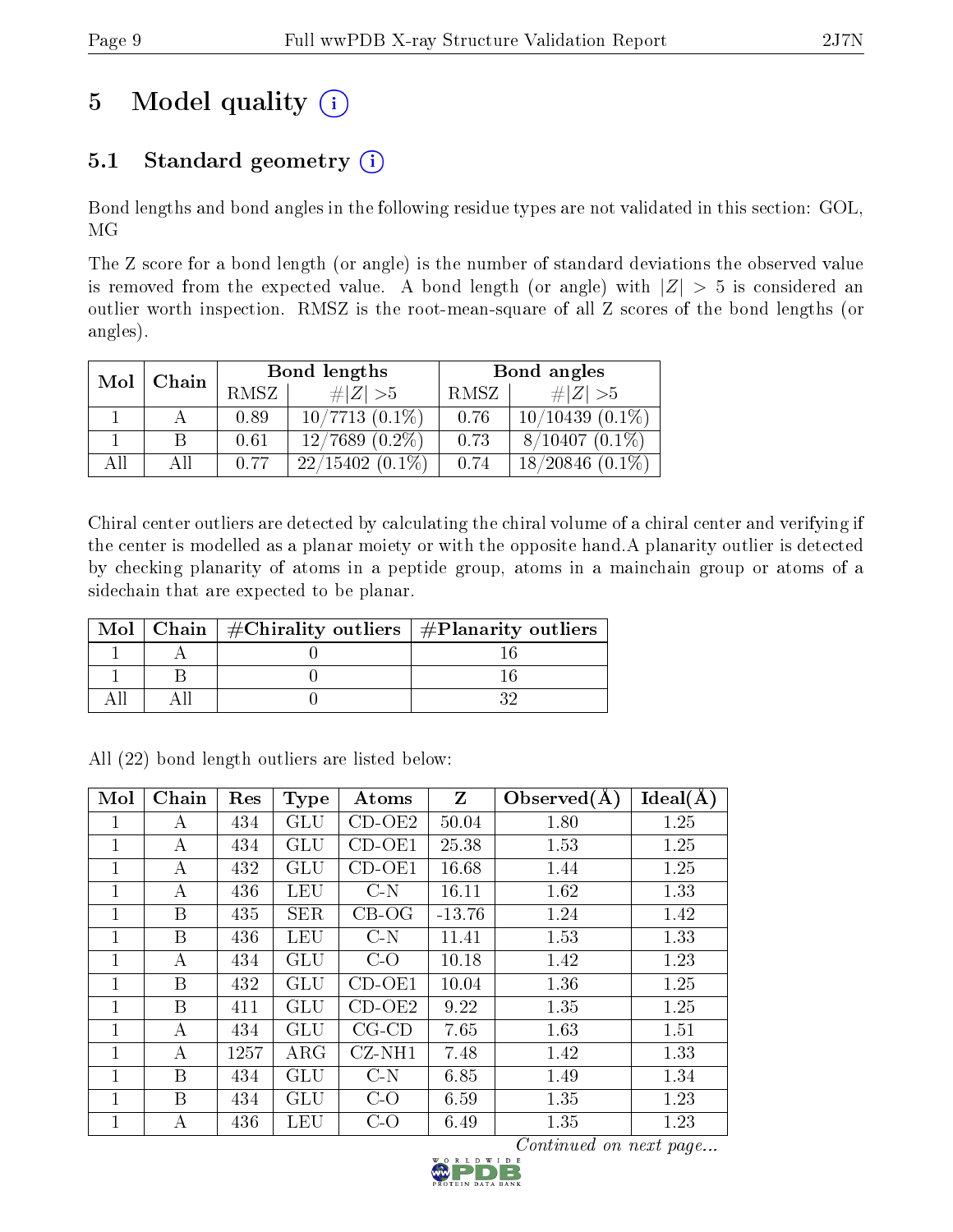|--|--|

| Mol | Chain | Res  | <b>Type</b> | Atoms                    | Z       | Observed $(A$ | Ideal(A |
|-----|-------|------|-------------|--------------------------|---------|---------------|---------|
|     | Β     | 1219 | <b>SER</b>  | $CB-OG$                  | 6.37    | 1.50          | 1.42    |
|     | А     | 435  | <b>SER</b>  | $CA-CB$                  | $-6.22$ | 1.43          | 1.52    |
|     | Β     | 440  | <b>TYR</b>  | $CG\text{-}\mathrm{CD1}$ | 6.07    | 1.47          | 1.39    |
|     | B     | 405  | PHE         | $CG\text{-}CD2$          | 5.69    | 1.47          | 1.38    |
|     | А     | 435  | <b>SER</b>  | $CB-OG$                  | $-5.41$ | 1.35          | 1.42    |
|     | В     | 436  | <b>LEU</b>  | $C-O$                    | 5.39    | 1.33          | 1.23    |
|     | B     | 440  | <b>TYR</b>  | $CE1-CZ$                 | 5.32    | 1.45          | 1.38    |
|     | В     | 405  | PHE         | $\operatorname{CE1-CZ}$  | 5.00    | 1.46          | 1.37    |

All (18) bond angle outliers are listed below:

| Mol            | Chain | Res  | <b>Type</b> | Atoms                 | $Z_{\rm}$ | Observed $(°)$ | Ideal( $\overline{^{\circ}}$ ) |
|----------------|-------|------|-------------|-----------------------|-----------|----------------|--------------------------------|
| 1              | А     | 434  | GLU         | OE1-CD-OE2            | 13.01     | 138.91         | 123.30                         |
| 1              | А     | 436  | <b>LEU</b>  | $O-C-N$               | 7.02      | 135.13         | 123.20                         |
| 1              | A     | 952  | LEU         | $CA$ -CB-CG           | 6.91      | 131.20         | 115.30                         |
| 1              | А     | 1316 | <b>LYS</b>  | $N$ -CA-C             | $-6.56$   | 93.28          | 111.00                         |
| 1              | A     | 1283 | <b>LYS</b>  | $N$ -CA-C             | $-6.52$   | 93.40          | 111.00                         |
| 1              | А     | 432  | GLU         | OE1-CD-OE2            | 6.29      | 130.85         | 123.30                         |
| 1              | B     | 398  | LEU         | $CA-CB-CG$            | 6.26      | 129.69         | 115.30                         |
| 1              | B     | 433  | ASP         | $CB-CG-OD1$           | 6.24      | 123.92         | 118.30                         |
|                | А     | 436  | LEU         | $CA-C-N$              | $-6.06$   | 104.09         | 116.20                         |
| $\mathbf{1}$   | B     | 1139 | <b>GLY</b>  | $N$ -CA-C             | $-5.88$   | 98.41          | 113.10                         |
| 1              | B     | 1154 | LEU         | $CA-CB-CG$            | 5.67      | 128.33         | 115.30                         |
| $\mathbf 1$    | B     | 839  | VAL         | $CB-CA-C$             | $-5.65$   | 100.66         | 111.40                         |
| $\overline{1}$ | B     | 962  | $\rm{ARG}$  | NE-CZ-NH <sub>2</sub> | $-5.58$   | 117.51         | 120.30                         |
| 1              | А     | 798  | LEU         | $CA-CB-CG$            | 5.53      | 128.01         | 115.30                         |
| 1              | B     | 433  | ASP         | $CB-CG-OD2$           | $-5.43$   | 113.41         | 118.30                         |
| 1              | B     | 952  | LEU         | $CA$ -CB-CG           | 5.30      | 127.49         | 115.30                         |
| $\overline{1}$ | А     | 560  | ALA         | $N$ -CA-C             | 5.21      | 125.06         | 111.00                         |
| 1              | А     | 459  | $\rm{ARG}$  | $N$ -CA-C             | 5.07      | 124.68         | 111.00                         |

There are no chirality outliers.

All (32) planarity outliers are listed below:

| Mol | Chain        | Res  | Type       | Group   |
|-----|--------------|------|------------|---------|
| 1   |              | 1138 | <b>GLY</b> | Peptide |
| 1   | А            | 1139 | <b>GLY</b> | Peptide |
| 1   | А            | 1213 | ILE        | Peptide |
| 1   | $\mathsf{A}$ | 1217 | <b>SER</b> | Peptide |
| 1   |              | 1220 | <b>SER</b> | Peptide |
| 1   |              | 1252 | <b>ASP</b> | Peptide |
|     |              | 1282 | <b>SER</b> | Peptide |

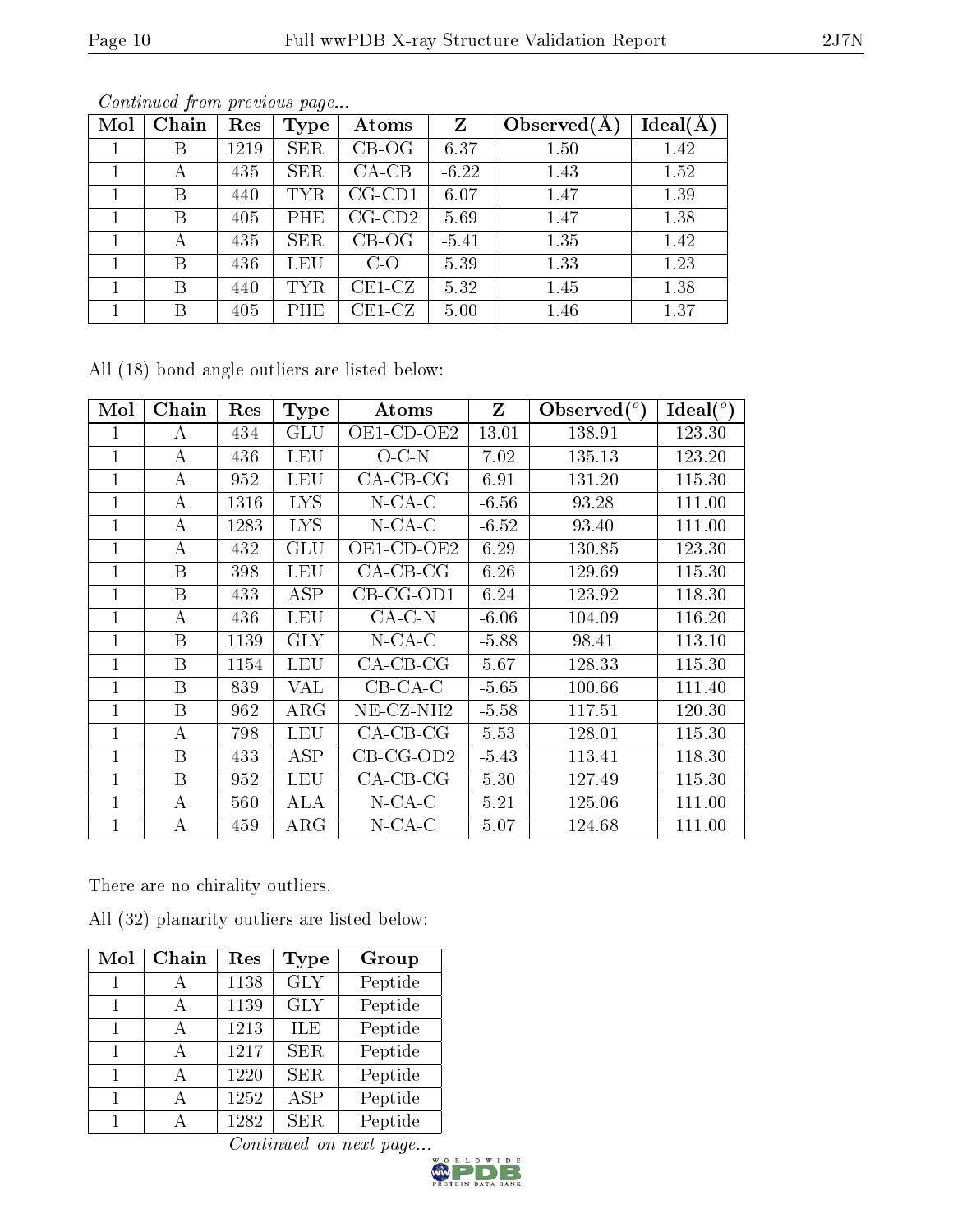| $\mathbf{1}$ |   | 547  | <b>SER</b> | Peptide |
|--------------|---|------|------------|---------|
| 1            |   | 555  | <b>SER</b> | Peptide |
| 1            |   | 559  | ALA        | Peptide |
| $\mathbf{1}$ | А | 624  | <b>PRO</b> | Peptide |
| $\mathbf{1}$ | В | 1137 | <b>LEU</b> | Peptide |
| $\mathbf{1}$ | В | 1138 | <b>GLY</b> | Peptide |
| $\mathbf{1}$ | В | 1139 | <b>GLY</b> | Peptide |
| $\mathbf{1}$ | В | 1154 | LEU        | Peptide |
|              |   |      |            |         |

Continued from previous page...

 $\mathrm{Mol}\mid\mathrm{Chain}\mid\mathrm{Res}\mid\mathrm{Type}\mid\;\;\mathrm{Group}$ 1 | A | 1315 | HIS | Peptide  $1 \mid A \mid 456 \mid \text{THR} \mid \text{Peptide}$ 1 | A | 504 | ASN | Peptide 1 | A | 506 | PRO | Peptide 1 | A | 545 | SER | Peptide

#### $1 \mid B \mid 1139$ 1 B 1154 LEU Peptide 1 | B | 1218 | ARG | Peptide 1 B 1252 ASP Peptide 1 | B | 1282 | SER | Peptide 1 B 436 LEU Mainchain 1 B 487 SER Peptide 1 | B | 506 | PRO | Peptide 1 | B | 545 | SER | Peptide 1 | B | 547 | SER | Peptide 1 | B | 552 | PRO | Peptide 1 | B | 555 | SER | Peptide 1 | B | 559 | ALA | Peptide 1 B 641 GLN Peptide

### 5.2 Too-close contacts  $(i)$

In the following table, the Non-H and H(model) columns list the number of non-hydrogen atoms and hydrogen atoms in the chain respectively. The H(added) column lists the number of hydrogen atoms added and optimized by MolProbity. The Clashes column lists the number of clashes within the asymmetric unit, whereas Symm-Clashes lists symmetry related clashes.

| Mol | Chain                    |       | $\boxed{\textbf{Non-H} \mid \textbf{H}(\text{model})}$ | H(added) | <b>Clashes</b> | <b>Symm-Clashes</b> |
|-----|--------------------------|-------|--------------------------------------------------------|----------|----------------|---------------------|
|     |                          | 7520  |                                                        | 7468     | 365            |                     |
|     | В                        | 7498  |                                                        | 7440     | 401            |                     |
|     | $\overline{\phantom{a}}$ |       |                                                        |          |                |                     |
|     | B                        |       |                                                        |          |                |                     |
|     | В                        |       |                                                        |          |                |                     |
|     |                          | 499   |                                                        |          | 20             |                     |
|     | В                        | 421   |                                                        |          | 22             |                     |
| AП  |                          | 15945 |                                                        | 14913    | 757            |                     |

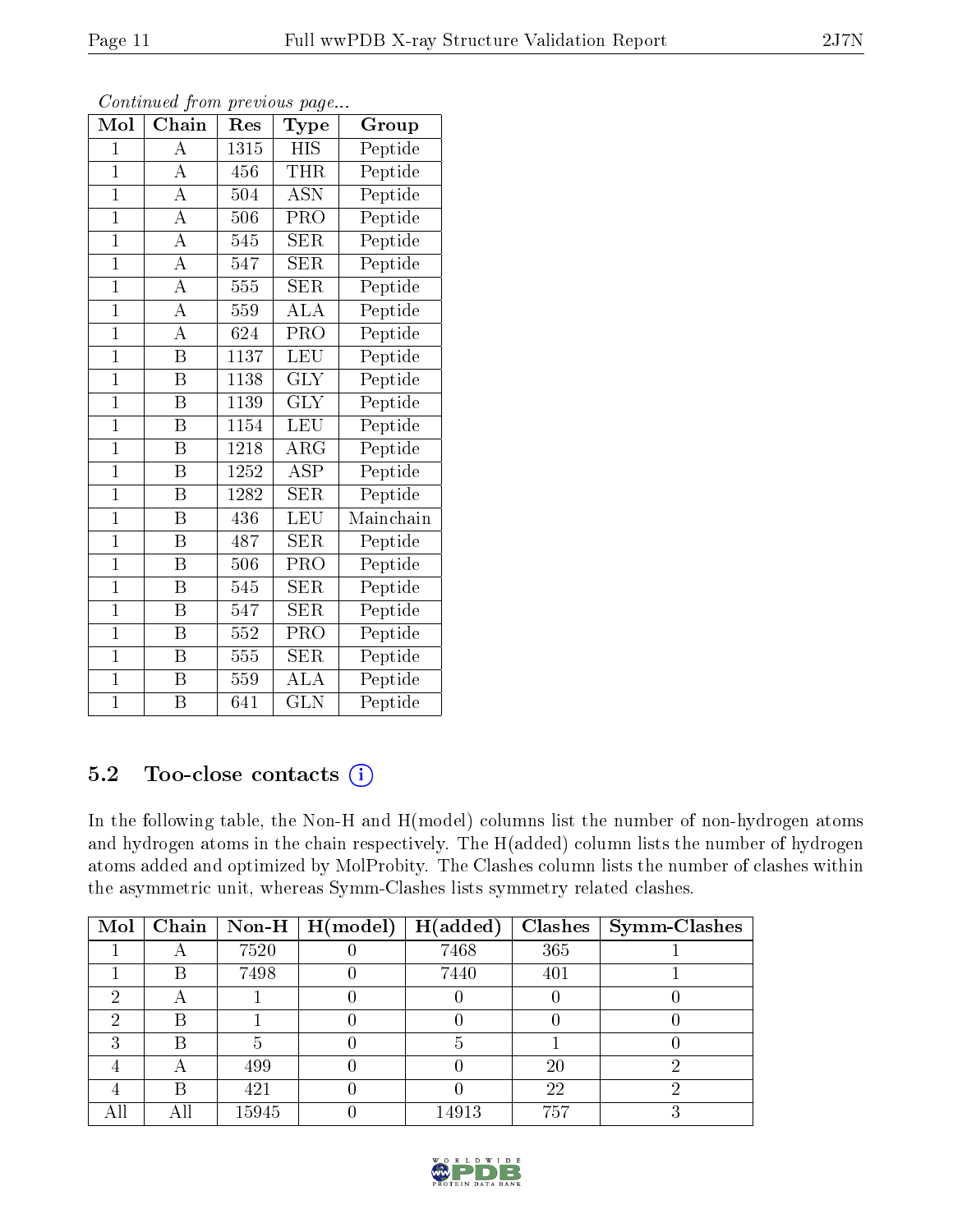The all-atom clashscore is defined as the number of clashes found per 1000 atoms (including hydrogen atoms). The all-atom clashscore for this structure is 25.

|            |  |  | All (757) close contacts within the same asymmetric unit are listed below, sorted by their clash |  |  |  |  |
|------------|--|--|--------------------------------------------------------------------------------------------------|--|--|--|--|
| magnitude. |  |  |                                                                                                  |  |  |  |  |

| $\boldsymbol{\mathrm{Atom}\text{-}1}$ | Atom-2             | Interatomic       | <b>Clash</b>      |  |
|---------------------------------------|--------------------|-------------------|-------------------|--|
|                                       |                    | distance $(\AA)$  | overlap $(A)$     |  |
| 1:B:431:LEU:CB                        | 1:B:432:GLU:HB2    | 1.34              | 1.51              |  |
| 1:B:407:LYS:CB                        | 1:B:408:TRP:HB3    | 1.41              | 1.51              |  |
| 1:A:641:GLN:CB                        | 1:A:642:ARG:HB2    | 1.50              | 1.41              |  |
| 1:B:407:LYS:HB2                       | 1:B:408:TRP:CB     | 1.47              | 1.41              |  |
| 1:B:431:LEU:HB3                       | 1:B:432:GLU:CB     | 1.48              | 1.40              |  |
| 1:A:1184:ASN:N                        | 1:A:1185:ALA:HB3   | 1.49              | 1.25              |  |
| 1:A:1193:GLU:HA                       | 1:A:1194:ABP:O     | 1.37              | 1.25              |  |
| 1:B:462:ALA:HB3                       | 1:B:463:PHE:O      | 1.29              | 1.24              |  |
| 1:A:399:ARG:CB                        | 1:A:400:ASN:HB3    | 1.69              | 1.21              |  |
| 1:A:434:GLU:CD                        | 1:A:434:GLU:OE2    | 1.80              | 1.19              |  |
| 1: A: 1315: HIS: HB2                  | 1:A:1316:LYS:CB    | 1.72              | 1.18              |  |
| $1:A:\overline{438:LEU:HA}$           | 1: A: 439: LYS: CB | 1.71              | 1.17              |  |
| 1:A:438:LEU:HA                        | 1:A:439:LYS:HB3    | 1.18              | $1.15\,$          |  |
| 1:B:418:TRP:CB                        | 1:B:419:GLU:HB2    | 1.76              | 1.15              |  |
| 1:A:465:GLY:HA2                       | 1: A:466: LYS: HB2 | $\overline{1.29}$ | 1.15              |  |
| 1: A:641: GLN:HB2                     | 1:A:642:ARG:CB     | 1.77              | 1.14              |  |
| 1:A:399:ARG:HD2                       | 1:A:507:THR:HG22   | 1.23              | 1.14              |  |
| 1:B:505:SER:CB                        | 1:B:506:PRO:HD3    | 1.75              | 1.14              |  |
| $1: A:1210:$ PHE:O                    | 1:A:1214:SER:HB2   | 1.47              | 1.14              |  |
| 1:A:503:ASP:O                         | 1:A:504:ASN:HB2    | 1.38              | 1.14              |  |
| 1:A:393:VAL:HG23                      | 1:A:394:VAL:HG23   | 1.14              | 1.13              |  |
| 1:B:461:ASP:N                         | 1:B:462:ALA:HA     | 1.63              | 1.12              |  |
| 1:B:879:MET:HE3                       | 1:B:885:PRO:HG3    | 1.25              | 1.12              |  |
| 1: A:439: LYS: HG3                    | 1: A:440: TYR:H    | 1.06              | 1.11              |  |
| 1:B:505:SER:HB2                       | 1: B:506: PRO:CD   | 1.81              | 1.10              |  |
| 1: A: 1186: MET:H                     | 1:A:1187:LYS:HB3   | 1.01              | 1.10              |  |
| 1:A:1315:HIS:CB                       | 1:A:1316:LYS:HB2   | 1.81              | 1.10              |  |
| 1:B:459:ARG:N                         | 1:B:460:LEU:HB2    | 1.67              | 1.10              |  |
| $1:\overline{A:723:ARG:HH11}$         | 1:A:723:ARG:HG2    | 0.99              | $\overline{1.07}$ |  |
| 1:A:439:LYS:HG3                       | 1: A:440: TYR:N    | 1.65              | 1.07              |  |
| 1: A:1184:ASN:H                       | 1: A:1185: ALA:CB  | 1.68              | 1.07              |  |
| 1:B:505:SER:HB3                       | 1:B:506:PRO:HD3    | 1.32              | 1.06              |  |
| 1:B:403:PRO:HA                        | 1:B:404:LYS:HB2    | 1.28              | 1.06              |  |
| 1:A:412:ALA:HB1                       | 1:A:413:PRO:HA     | 1.37              | 1.06              |  |
| 1: A: 438: LEU: CA                    | 1:A:439:LYS:HB3    | 1.86              | 1.05              |  |
| 1:B:723:ARG:CG                        | 1:B:723:ARG:HH11   | 1.70              | 1.05              |  |
| 1:B:829:SER:HA                        | 1:B:832:LYS:HE3    | 1.05              | 1.04              |  |

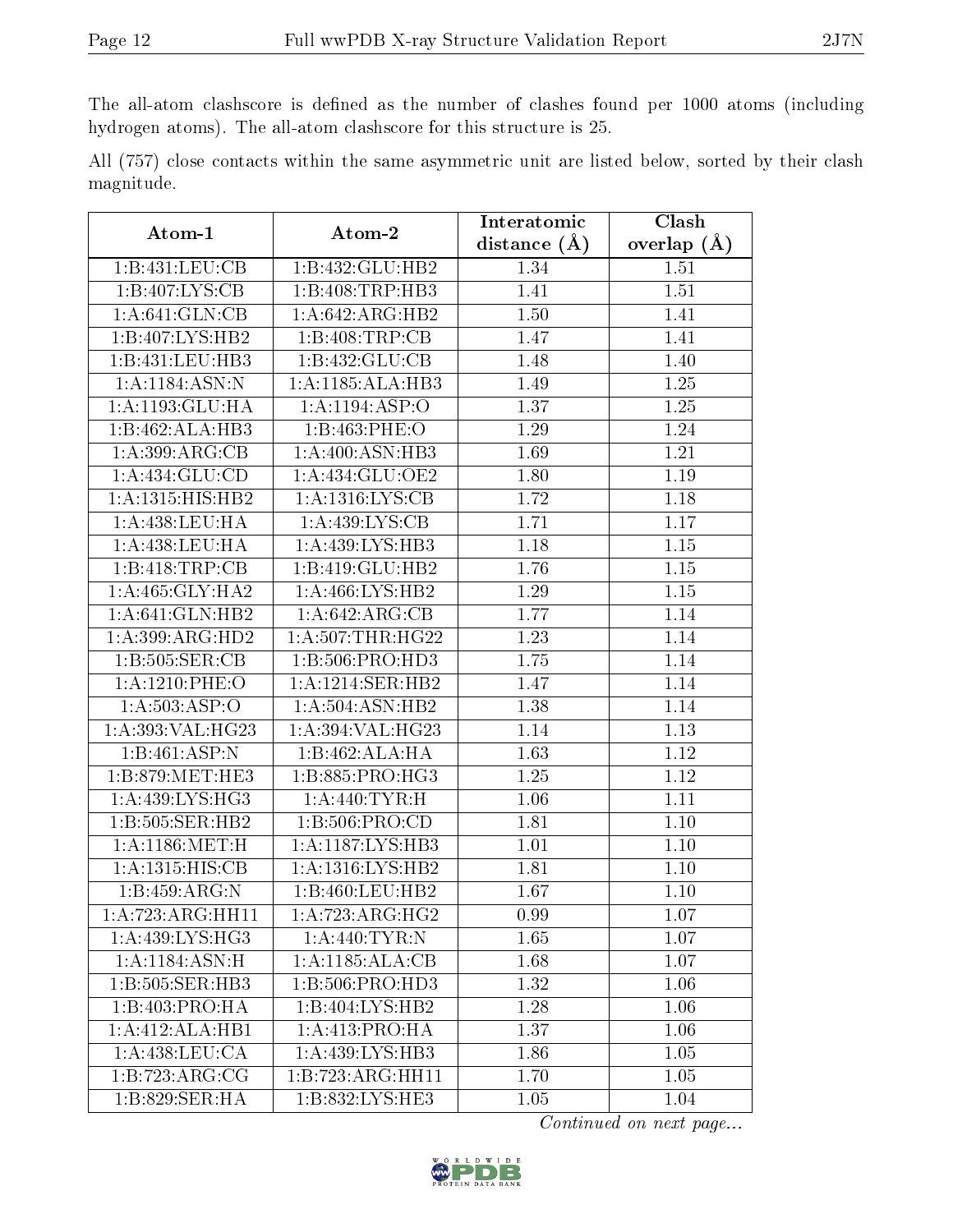| $\sum_{i=1}^{n}$<br>Atom-1 | Atom-2                 | Interatomic       | Clash           |
|----------------------------|------------------------|-------------------|-----------------|
|                            |                        | distance $(A)$    | overlap $(\AA)$ |
| 1:B:418:TRP:HB3            | 1:B:419:GLU:HB2        | 1.04              | 1.04            |
| 1:A:1194:ASP:HB2           | 1:A:1195:GLY:HA2       | 1.36              | 1.02            |
| 1:B:1137:LEU:HB3           | 1:B:1138:GLY:HA3       | $\overline{1.37}$ | 1.02            |
| 1:B:545:SER:HA             | 1:B:546:THR:HG22       | 1.41              | 1.01            |
| 1: A: 457: LEU: HB3        | 1: A:458: TYR: CB      | 1.90              | 1.01            |
| 1: B: 505: SER: CB         | 1: B:506: PRO:CD       | 2.34              | 1.01            |
| 1:B:403:PRO:HA             | 1:B:404:LYS:CB         | 1.90              | 1.01            |
| 1:B:433:ASP:HB2            | 1:B:434:GLU:HB3        | 1.40              | 1.01            |
| 1:A:412:ALA:HB1            | 1:A:413:PRO:CA         | 1.90              | 1.00            |
| 1:B:450:VAL:H              | 1:B:451:THR:HB         | 1.27              | 0.99            |
| 1:B:723:ARG:NH1            | 1:B:723:ARG:HG2        | 1.65              | 0.99            |
| 1:A:399:ARG:HB3            | 1:A:400:ASN:CB         | 1.91              | 0.99            |
| 1:A:412:ALA:CB             | 1: A:413: PRO:HA       | 1.92              | 0.99            |
| 1:B:723:ARG:HH11           | 1:B:723:ARG:HG2        | 0.82              | 0.98            |
| 1:B:1188:ALA:N             | 1:B:1189:ALA:HB2       | 1.78              | $0.98\,$        |
| 1:B:879:MET:HE3            | 1:B:885:PRO:CG         | 1.93              | 0.97            |
| 1:B:397:ARG:CG             | 1:B:397:ARG:HH21       | 1.77              | 0.96            |
| 1:B:460:LEU:N              | 1:B:461:ASP:HA         | 1.77              | 0.96            |
| 1: B:829: SER:CA           | 1:B:832:LYS:HE3        | 1.96              | 0.96            |
| 1:A:1220:SER:N             | 1:A:1221:ALA:HB3       | 1.80              | 0.96            |
| 1:A:399:ARG:HB3            | 1:A:400:ASN:HB3        | 0.96              | 0.96            |
| 1:A:624:PRO:HA             | 1:A:625:ASP:HB2        | 1.45              | 0.95            |
| 1:A:723:ARG:NH1            | 1:A:723:ARG:HG2        | 1.77              | 0.95            |
| 1:B:397:ARG:HG2            | 1:B:397:ARG:HH21       | 1.28              | 0.95            |
| 1: A:399: ARG: HA          | 1: A:399: ARG: HE      | 1.29              | 0.95            |
| 1:A:457:LEU:HB3            | 1: A: 458: TYR: HB3    | 1.48              | 0.95            |
| 1: A:1186: MET: N          | 1: A:1187: LYS:HB3     | 1.83              | 0.94            |
| 1:B:451:THR:HB             | 1:B:452:ASP:HB2        | 1.49              | 0.94            |
| 1: A: 1217: SER: CB        | 1:A:1221:ALA:HB2       | 1.97              | 0.94            |
| 1:B:452:ASP:O              | 1:B:454:TRP:N          | 2.00              | 0.94            |
| 1:A:1193:GLU:CA            | 1:A:1194:ASP:O         | 2.14              | 0.94            |
| 1:B:462:ALA:CB             | 1:B:463:PHE:O          | 2.15              | 0.93            |
| 1:B:418:TRP:HB3            | 1:B:419:GLU:CB         | 1.97              | 0.92            |
| 1:A:1194:ASP:CB            | $1:A:1195:$ GLY: $HA2$ | 1.98              | 0.92            |
| 1:B:403:PRO:CA             | 1:B:404:LYS:HB2        | 1.99              | 0.92            |
| 1: A: 439: LYS: CG         | 1: A:440: TYR: N       | 2.33              | 0.91            |
| 1:A:1217:SER:OG            | 1:A:1221:ALA:HB2       | 1.70              | 0.91            |
| 1: B: 1232: GLY:O          | 1:B:1236:LYS:HG3       | 1.72              | 0.90            |
| 1:A:1210:PHE:O             | 1: A: 1214: SER: CB    | 2.21              | 0.89            |
| 1:A:395:ALA:HB1            | 1:A:396:ALA:HA         | 1.52              | 0.89            |
| 1: A: 456: THR: HG22       | 1:A:457:LEU:HA         | 1.53              | 0.89            |

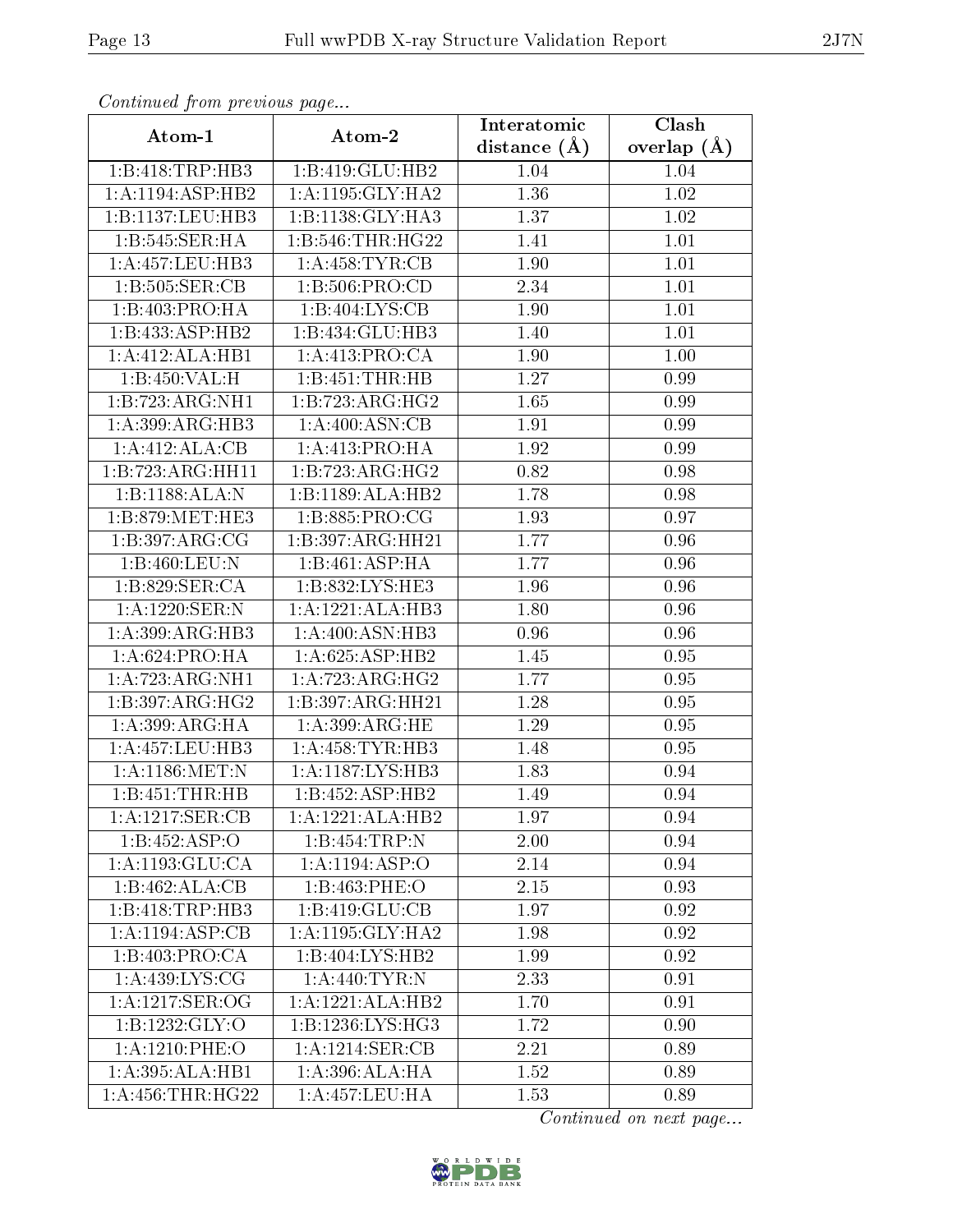| . <i>. .</i><br>Atom-1 | $\cdots$ $\cdots$ $\cdots$<br>Atom-2 | Interatomic       | Clash         |
|------------------------|--------------------------------------|-------------------|---------------|
|                        |                                      | distance $(\AA)$  | overlap $(A)$ |
| 1:B:450:VAL:O          | 1:B:453:ILE:HB                       | 1.73              | 0.88          |
| 1:A:393:VAL:H          | 1: A:394: VAL:C                      | 1.77              | 0.88          |
| 1:A:399:ARG:CB         | 1: A:400: ASN:CB                     | 2.48              | 0.87          |
| 1: A:838: PRO:HA       | 1: A:879:MET:HE1                     | 1.55              | 0.87          |
| 1:A:1194:ASP:HB2       | 1: A: 1195: GLY: CA                  | 2.04              | 0.87          |
| 1: A:466: LYS:H        | 1: A:467: PRO:HA                     | 1.39              | 0.87          |
| 1:B:1139:GLY:O         | 4:B:2339:HOH:O                       | 1.90              | 0.87          |
| 1:A:1140:ALA:O         | $1: A: 1141:$ LEU:O                  | 1.94              | 0.86          |
| 1:B:451:THR:H          | 1:B:452:ASP:C                        | 1.80              | 0.85          |
| $1: A:468:$ PHE:HA     | 1: A:469: PRO:O                      | 1.76              | 0.85          |
| 1: A:559:ALA:CB        | 1:A:562:GLU:OE1                      | 2.23              | 0.85          |
| 1: B:576: VAL:O        | 1: B: 576: VAL: HG12                 | $\overline{1.75}$ | 0.85          |
| 1: A:641: GLN:CB       | 1:A:642:ARG:CB                       | 2.45              | 0.85          |
| 1: B: 1112: GLY: O     | 1:B:1115:VAL:HG22                    | 1.77              | 0.85          |
| 1:B:450:VAL:H          | 1:B:451:THR:CB                       | 1.90              | 0.84          |
| 1: A:641: GLN:HB2      | 1:A:642:ARG:HB2                      | 0.85              | 0.84          |
| 1: A:922: MET:HE1      | 1:A:1011:ASP:HB3                     | 1.59              | 0.84          |
| 1:B:1137:LEU:HB3       | 1:B:1138:GLY:CA                      | 2.08              | 0.84          |
| 1: A:879:MET:HE3       | 1: A:885: PRO:HG3                    | 1.60              | 0.84          |
| 1:B:431:LEU:CB         | 1:B:432:GLU:CB                       | 2.25              | 0.84          |
| 1:A:1217:SER:HB3       | 1:A:1221:ALA:HB2                     | 1.59              | 0.84          |
| 1:A:723:ARG:HH11       | 1:A:723:ARG:CG                       | 1.86              | 0.83          |
| 1:A:417:ALA:HB1        | 1:A:576:VAL:HG13                     | 1.61              | 0.83          |
| 1: A:559:ALA:HB1       | 1:A:562:GLU:OE1                      | 1.78              | 0.83          |
| 1:B:1134:ARG:O         | 4:B:2333:HOH:O                       | 1.96              | 0.83          |
| 1:A:454:TRP:O          | 1: A: 458: TYR: HB3                  | 1.77              | 0.83          |
| 1:B:460:LEU:H          | 1:B:461:ASP:CA                       | 1.92              | 0.83          |
| 1: A: 457: LEU: HB3    | 1: A: 458: TYR: HB2                  | 1.60              | 0.83          |
| 1:B:1041:LYS:O         | 1:B:1123:VAL:HG12                    | 1.80              | 0.82          |
| 1:B:463:PHE:HA         | 1:B:464:ARG:C                        | 2.00              | 0.82          |
| 1:B:461:ASP:H          | 1:B:462:ALA:HA                       | 1.43              | 0.81          |
| 1: A:438:LEU:CA        | 1: A: 439: LYS: CB                   | 2.52              | 0.81          |
| 1:A:423:LEU:HD11       | 1:A:458:TYR:CE1                      | 2.16              | 0.81          |
| 1:B:418:TRP:CA         | 1:B:419:GLU:HB2                      | 2.11              | 0.80          |
| 1:B:456:THR:N          | 1:B:457:LEU:O                        | 2.14              | 0.80          |
| 1:A:1315:HIS:HB2       | 1:A:1316:LYS:HB2                     | 0.85              | 0.80          |
| 1:B:460:LEU:N          | 1:B:461:ASP:CA                       | 2.43              | 0.80          |
| 1:A:450:VAL:HG11       | $1:A:472:\overline{PRO:HD2}$         | 1.64              | 0.80          |
| 1:B:1218:ARG:N         | 1:B:1219:SER:HB3                     | 1.95              | 0.80          |
| 1:B:1131:GLN:O         | 1:B:1135:GLU:HG3                     | 1.82              | 0.80          |
| 1:B:829:SER:HA         | $1: B:832: \overline{\text{LYS:CE}}$ | 2.00              | 0.80          |

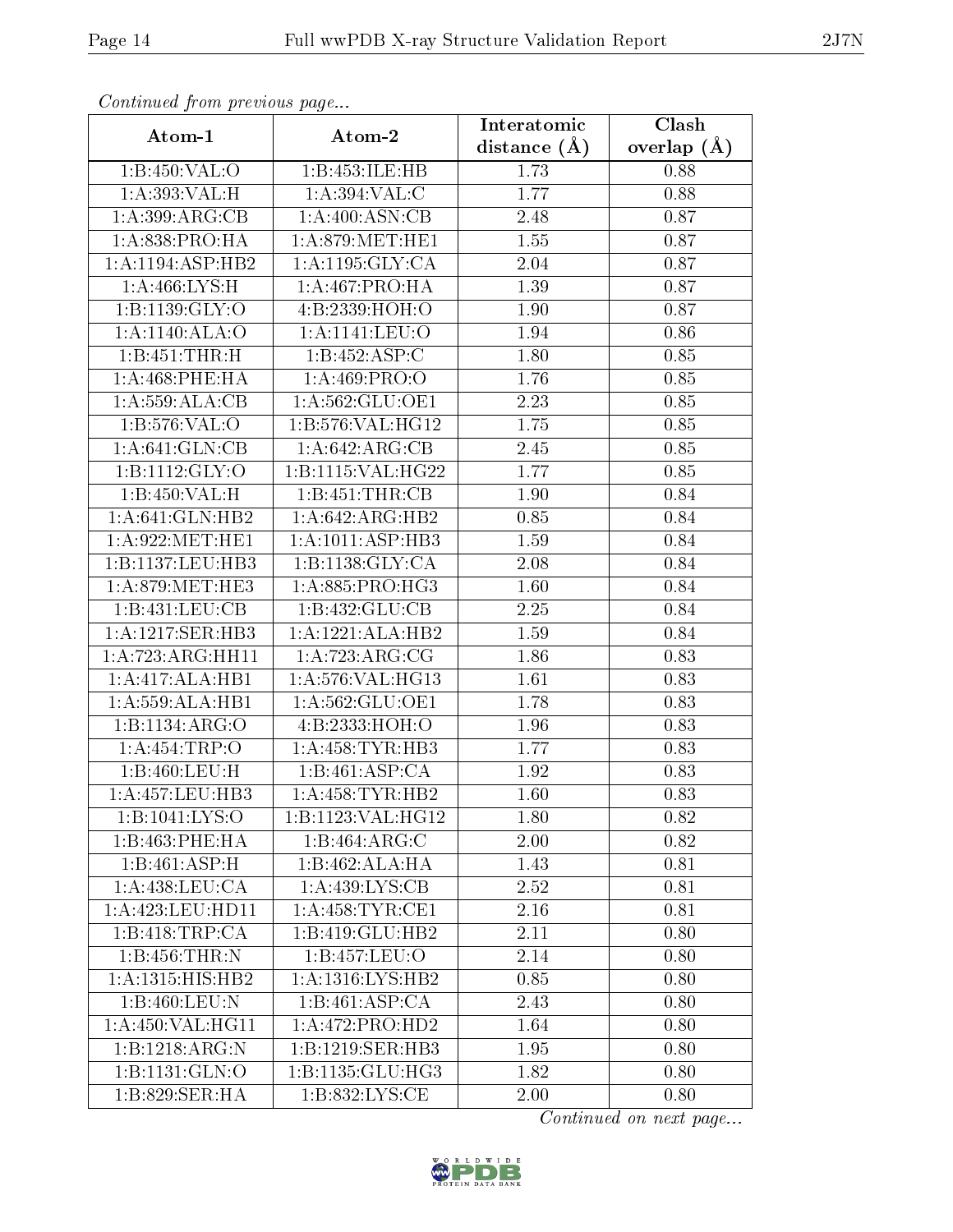|                     | Atom-2                       | Interatomic      | Clash           |
|---------------------|------------------------------|------------------|-----------------|
| Atom-1              |                              | distance $(\AA)$ | overlap $(\AA)$ |
| 1:B:942:LYS:HD2     | 1:B:949:SER:OG               | 1.82             | 0.79            |
| 1:B:429:VAL:O       | 1:B:430:ASP:HB2              | 1.81             | 0.79            |
| 1:A:1186:MET:H      | 1:A:1187:LYS:CB              | 1.90             | 0.78            |
| 1:B:419:GLU:H       | 1:B:422:ARG:HB2              | 1.48             | 0.78            |
| 1:B:433:ASP:HA      | 1:B:434:GLU:HB2              | 1.64             | 0.78            |
| 1:B:460:LEU:HB3     | 1:B:462:ALA:HB2              | 1.64             | 0.78            |
| 1:B:1217:SER:HB3    | 1:B:1221:ALA:HB2             | 1.65             | 0.78            |
| 1:B:409:LEU:HD12    | 1:B:409:LEU:H                | 1.49             | 0.78            |
| 1: A: 503: ASP:O    | 1:A:504:ASN:CB               | 2.25             | 0.78            |
| 1:B:460:LEU:H       | 1:B:461:ASP:HB3              | 1.49             | 0.78            |
| 1:A:1029:GLU:HB3    | 4:A:2359:HOH:O               | 1.82             | 0.78            |
| 1:B:407:LYS:CA      | 1:B:408:TRP:HB3              | 2.14             | 0.78            |
| 1:B:505:SER:HB2     | 1:B:506:PRO:HD2              | 1.62             | 0.77            |
| 1:A:453:ILE:O       | 1:A:454:TRP:HD1              | 1.66             | 0.77            |
| 1: A:828: PHE:CD1   | 1: A:1178: GLU:HG2           | 2.19             | 0.77            |
| 1:B:1137:LEU:CB     | 1:B:1138:GLY:HA3             | 2.14             | 0.77            |
| 1:A:393:VAL:HG23    | 1: A:394: VAL: CG2           | 2.07             | 0.77            |
| 1:A:412:ALA:HB2     | 4:A:2004:HOH:O               | 1.83             | 0.77            |
| 1: B: 667: LYS: HE2 | 4:B:2033:HOH:O               | 1.85             | 0.77            |
| 1: A: 1112: GLY: O  | 1:A:1115:VAL:HG22            | 1.84             | 0.77            |
| 1:B:431:LEU:HB2     | 1:B:432:GLU:HB2              | 1.61             | 0.77            |
| 1:B:459:ARG:CA      | 1:B:460:LEU:HB2              | 2.15             | $0.76\,$        |
| 1:A:399:ARG:HB2     | 1: A:400:ASN:O               | 1.86             | 0.76            |
| 1: A:438: LEU: HA   | 1:A:439:LYS:HB2              | 1.66             | 0.76            |
| 1:B:390:HIS:CD2     | 1:B:566:GLN:HE22             | 2.02             | 0.76            |
| 1:B:714:MET:HE2     | 1:B:718:VAL:H <sub>G12</sub> | 1.68             | 0.75            |
| 1:A:457:LEU:HD12    | 1:A:457:LEU:O                | 1.85             | 0.75            |
| 1:B:1269:THR:HG23   | 1:B:1270:PRO:HD2             | 1.67             | 0.75            |
| 1:A:829:SER:HA      | 1:A:832:LYS:HE3              | 1.68             | 0.75            |
| 1:B:836:ASN:HA      | 1:B:886:LYS:HD2              | 1.69             | 0.75            |
| 1:A:488:LYS:HG3     | 1:B:1373:ASP:N               | 2.01             | 0.75            |
| 1:A:796:LEU:HA      | 1:A:799:LEU:HD12             | 1.68             | 0.75            |
| 1:B:867:LEU:HD13    | 1:B:1326:GLY:HA3             | 1.66             | 0.75            |
| 1:B:400:ASN:O       | 1:B:402:TRP:N                | 2.20             | 0.75            |
| 1:A:576:VAL:HG12    | 1: A: 576: VAL: O            | 1.86             | 0.75            |
| 1:A:423:LEU:HD21    | 1: A:458: TYR: HD1           | 1.52             | 0.74            |
| 1:B:879:MET:HE3     | 1: B: 885: PRO: CD           | 2.17             | 0.74            |
| 1:B:433:ASP:HB2     | 1:B:434:GLU:CB               | 2.17             | 0.74            |
| 1:B:460:LEU:H       | 1:B:461:ASP:CB               | 2.00             | 0.74            |
| 1:B:723:ARG:HD3     | $1:B:730:A\overline{SP:C}$   | 2.08             | 0.74            |
| 1:B:801:VAL:HG23    | 4: B: 2130: HOH:O            | 1.88             | 0.74            |

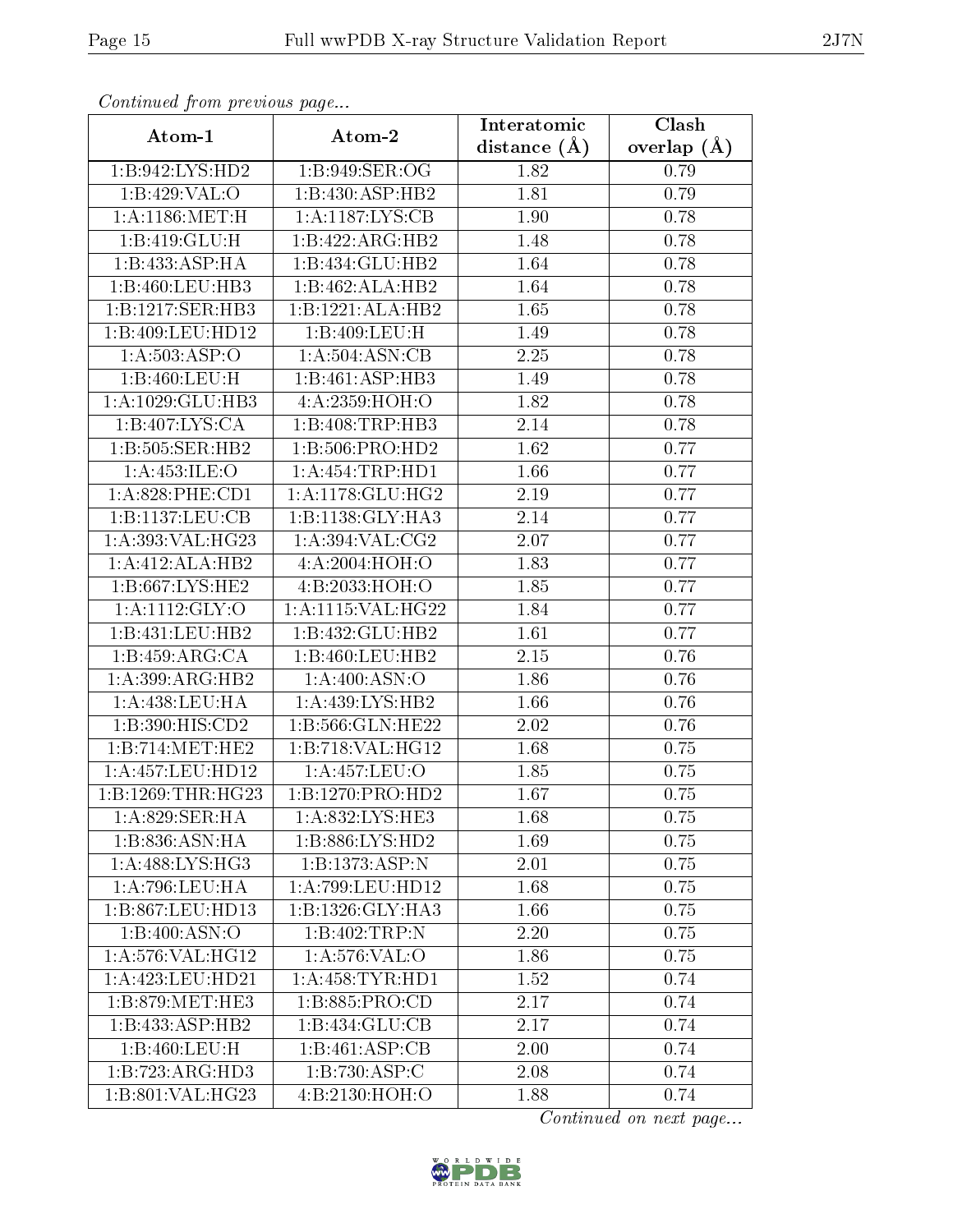| Atom-1                       | Atom-2                         | Interatomic      | Clash         |
|------------------------------|--------------------------------|------------------|---------------|
|                              |                                | distance $(\AA)$ | overlap $(A)$ |
| 1:B:400:ASN:CG               | 1:B:401:ILE:N                  | 2.40             | 0.74          |
| 1: B:879:MET:CE              | 1: B: 885: PRO:CD              | 2.66             | 0.74          |
| 1:B:879:MET:CE               | 1:B:885:PRO:HD3                | 2.18             | 0.73          |
| 1: A: 1315: HIS: ND1         | 4: A:2470:HOH:O                | 2.21             | 0.73          |
| 1:A:408:TRP:HZ3              | 1: A: 431: LEU: O              | 1.71             | 0.73          |
| 1:B:456:THR:H                | 1:B:457:LEU:CB                 | 2.00             | 0.73          |
| 1:A:393:VAL:CG2              | 1:A:394:VAL:HG23               | 2.08             | 0.73          |
| 1:B:1270:PRO:HG2             | 1:B:1289:GLU:HG3               | 1.69             | 0.73          |
| 1:A:1214:SER:HA              | 1: A: 1217: SER: OG            | 1.89             | 0.72          |
| 1: A:879:MET:HE3             | 1: A:885: PRO:CG               | 2.20             | 0.72          |
| 1:B:1188:ALA:HB3             | 1:B:1189:ALA:HA                | 1.70             | 0.72          |
| 1:B:433:ASP:CB               | 1:B:434:GLU:HB3                | 2.18             | 0.72          |
| 1: A:465: GLY:CA             | 1: A:466: LYS: HB2             | 2.16             | 0.72          |
| 1:A:470:GLU:O                | 1:A:471:LYS:HB3                | 1.89             | 0.72          |
| 1:B:431:LEU:HB3              | 1:B:432:GLU:CA                 | 2.19             | 0.72          |
| 1:A:705:GLU:OE2              | 1: A: 1001: L <sub>YS:NZ</sub> | 2.15             | 0.72          |
| 1:B:451:THR:CB               | 1:B:452:ASP:HB2                | 2.20             | 0.72          |
| 1: A:826: ARG: NH1           | 1:A:913:ARG:HH22               | 1.88             | 0.72          |
| 1:B:391:ALA:HB3              | 1: B: 563: GLU: HG3            | 1.70             | 0.72          |
| 1:A:457:LEU:H                | 1:A:459:ARG:HB2                | 1.55             | 0.71          |
| 1:B:1139:GLY:HA3             | 1:B:1141:LEU:HB3               | 1.71             | 0.71          |
| 1:B:450:VAL:N                | 1:B:451:THR:CB                 | 2.53             | 0.71          |
| 1:B:449:ASP:HB3              | 1:B:451:THR:HB                 | 1.72             | 0.71          |
| 1:A:1253:PRO:HD2             | 1: A: 1256: VAL: HB            | 1.72             | 0.71          |
| 1:A:457:LEU:N                | 1:A:459:ARG:HB2                | 2.06             | 0.71          |
| 1:B:398:LEU:HD13             | 1:B:510:LEU:HD23               | 1.71             | 0.70          |
| 1: A:879:MET:HE3             | 1: A:885: PRO:CD               | 2.22             | 0.70          |
| 1:B:435:SER:HB2              | 1:B:436:LEU:HB2                | 1.72             | 0.70          |
| 1:B:774:ASP:HB3              | $1:B:777:GLN:H\overline{G2}$   | 1.73             | 0.70          |
| 1: A: 1184: ASN: N           | 1:A:1185:ALA:CB                | 2.41             | 0.70          |
| 1: B: 576: VAL: O            | $1:B:576:VAL: \overline{CG1}$  | 2.40             | 0.70          |
| 1:B:1269:THR:CG2             | 4:B:2377:HOH:O                 | 2.39             | 0.70          |
| 1:B:1315:HIS:O               | 4:B:2386:HOH:O                 | 2.09             | 0.70          |
| 1: B:626: VAL:O              | 1:B:626:VAL:HG13               | 1.91             | 0.70          |
| 1:B:842:ARG:HD2              | 4:B:2168:HOH:O                 | 1.92             | 0.70          |
| 1:A:465:GLY:HA2              | 1:A:466:LYS:CB                 | 2.15             | 0.70          |
| 1: A:879:MET:CE              | 1: A:885: PRO:HD3              | 2.22             | 0.70          |
| 1: A:641: GLN:CA             | 1:A:642:ARG:HB2                | 2.21             | 0.69          |
| 1:A:395:ALA:HB1              | 1:A:396:ALA:CA                 | 2.23             | 0.69          |
| $1:B:397:AR\overline{G:HG2}$ | 1:B:397:ARG:NH2                | 1.99             | 0.69          |
| 1:A:459:ARG:O                | 1:A:461:ASP:N                  | 2.23             | 0.69          |

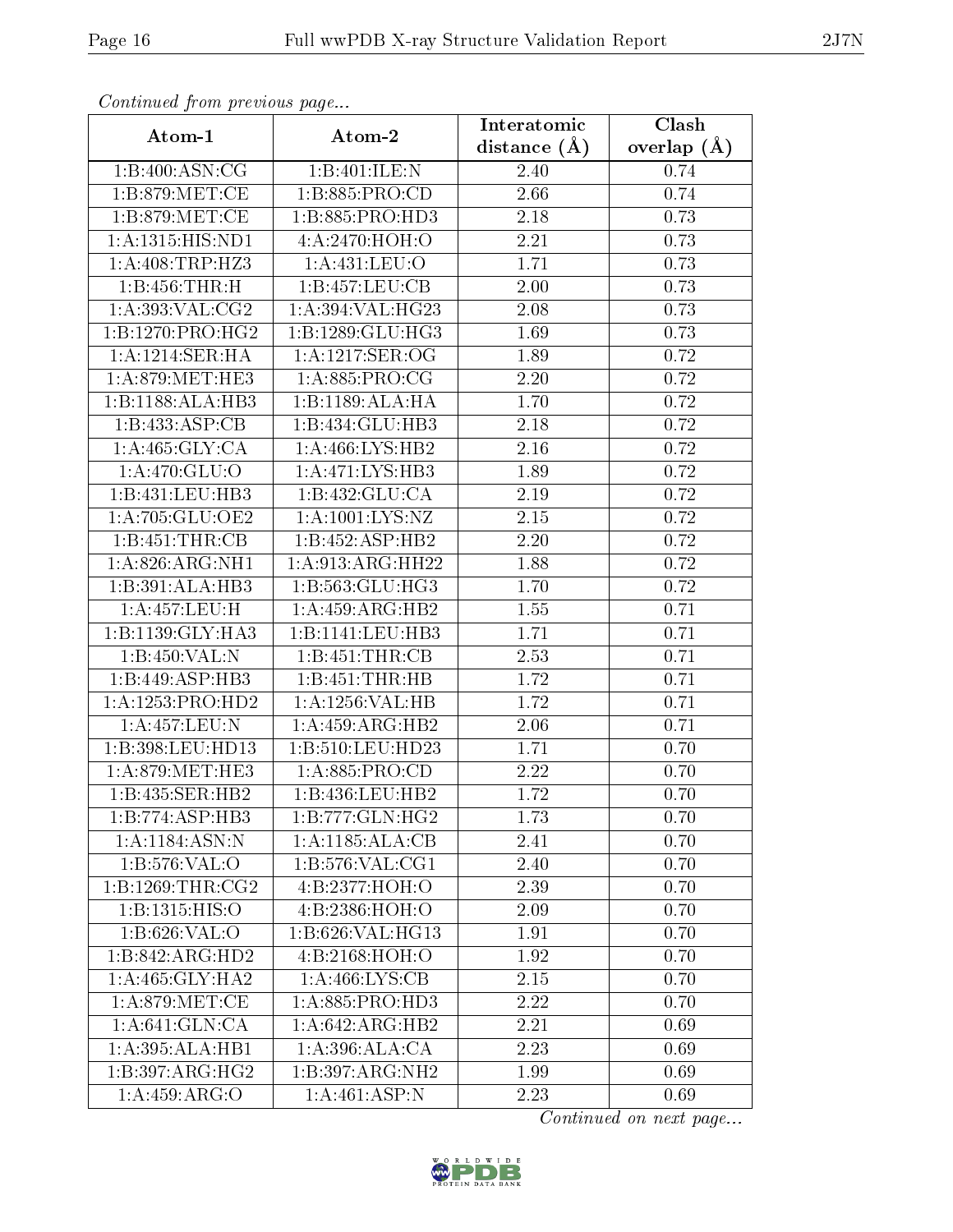| $F$ . The set of $F$ is the set of $F$ and $F$ and $F$ are set of $F$ and $F$ are set of $F$ and $F$ are set of $F$ and $F$ are set of $F$ and $F$ are set of $F$ and $F$ are set of $F$ and $F$ are set of $F$ and $F$ are s |                              | Interatomic       | Clash         |
|-------------------------------------------------------------------------------------------------------------------------------------------------------------------------------------------------------------------------------|------------------------------|-------------------|---------------|
| Atom-1                                                                                                                                                                                                                        | Atom-2                       | distance $(A)$    | overlap $(A)$ |
| 1: A:466: LYS:N                                                                                                                                                                                                               | 1:A:467:PRO:HA               | 2.06              | 0.69          |
| 1:A:1184:ASN:CA                                                                                                                                                                                                               | 1:A:1185:ALA:HB3             | 2.22              | 0.69          |
| 1:A:1344:ALA:HB1                                                                                                                                                                                                              | 1:B:1327:ARG:HD3             | 1.75              | 0.69          |
| 1:B:433:ASP:HA                                                                                                                                                                                                                | 1:B:434:GLU:CB               | 2.21              | 0.69          |
| 1:B:456:THR:H                                                                                                                                                                                                                 | 1:B:457:LEU:HB2              | 1.57              | 0.69          |
| 1:A:1219:SER:C                                                                                                                                                                                                                | 1:A:1221:ALA:HB3             | 2.13              | 0.69          |
| 1:B:1337:THR:HG22                                                                                                                                                                                                             | 4:B:2395:HOH:O               | 1.93              | 0.69          |
| 1:B:459:ARG:HB2                                                                                                                                                                                                               | 1:B:460:LEU:HD23             | $\overline{1.75}$ | 0.69          |
| 1:B:491:ALA:HB1                                                                                                                                                                                                               | 1:B:532:PRO:HB3              | 1.75              | 0.68          |
| 1: A:408:TRP: CZ3                                                                                                                                                                                                             | 1: A: 431: LEU: O            | 2.45              | 0.68          |
| 1:B:1304:LEU:O                                                                                                                                                                                                                | 1: B: 1308: THR: CG2         | 2.41              | 0.68          |
| 1:B:433:ASP:CA                                                                                                                                                                                                                | 1:B:434:GLU:CB               | 2.72              | 0.68          |
| $1:B:461:ASP:\overline{N}$                                                                                                                                                                                                    | 1:B:462:ALA:CA               | 2.51              | 0.68          |
| 1:B:406:PRO:HB3                                                                                                                                                                                                               | 1:B:408:TRP:NE1              | 2.09              | 0.68          |
| 1:A:498:LEU:HD22                                                                                                                                                                                                              | 1:A:513:VAL:HG22             | 1.75              | 0.67          |
| 1:B:462:ALA:HB3                                                                                                                                                                                                               | 1:B:463:PHE:C                | 2.14              | 0.67          |
| 1:A:391:ALA:HB3                                                                                                                                                                                                               | 1: A:392: PRO:HA             | 1.75              | 0.67          |
| 1:B:546:THR:O                                                                                                                                                                                                                 | 1:B:546:THR:HG23             | 1.94              | 0.67          |
| 1:A:412:ALA:HB1                                                                                                                                                                                                               | 1: A:413: PRO:C              | 2.14              | 0.67          |
| 1:B:424:PHE:HA                                                                                                                                                                                                                | 1:B:428:LYS:O                | 1.95              | 0.67          |
| 1:B:843:GLN:HG3                                                                                                                                                                                                               | 1:B:1363:THR:HG21            | 1.77              | 0.67          |
| 1:A:399:ARG:HB2                                                                                                                                                                                                               | 1:A:400:ASN:CB               | 2.23              | 0.67          |
| $1:B:1188:ALA:\overline{H}$                                                                                                                                                                                                   | 1:B:1189:ALA:HB2             | 1.59              | 0.67          |
| 1:Bi:1304:LEU:O                                                                                                                                                                                                               | 1:B:1308:THR:HG22            | 1.95              | 0.67          |
| 1:A:412:ALA:CB                                                                                                                                                                                                                | 1: A: 413: PRO: CA           | 2.55              | 0.67          |
| 1:B:555:SER:HA                                                                                                                                                                                                                | 1: B: 557: GLN: H            | 1.60              | 0.67          |
| 1:B:838:PRO:HA                                                                                                                                                                                                                | 1: B: 879: MET: HE1          | 1.76              | 0.67          |
| 1:A:456:THR:O                                                                                                                                                                                                                 | 1:A:459:ARG:HD2              | 1.95              | 0.67          |
| 1:A:397:ARG:O                                                                                                                                                                                                                 | 1:A:398:LEU:HB2              | 1.93              | 0.66          |
| 1:B:547:SER:OG                                                                                                                                                                                                                | 1:B:548:PRO:HD3              | 1.95              | 0.66          |
| 1: A: 453: ILE: O                                                                                                                                                                                                             | 1: A: 454: TRP: CD1          | 2.48              | 0.66          |
| $1: A:828:$ PHE:CG                                                                                                                                                                                                            | 1: A:1178: GLU: HG2          | 2.29              | 0.66          |
| 1:B:403:PRO:HA                                                                                                                                                                                                                | 1:B:404:LYS:CG               | 2.25              | 0.66          |
| 1:B:1159:PRO:HB3                                                                                                                                                                                                              | 1:B:1164:ASP:HB3             | 1.76              | 0.66          |
| 1:B:456:THR:N                                                                                                                                                                                                                 | 1:B:457:LEU:HB2              | 2.11              | 0.66          |
| 1:B:1217:SER:HB2                                                                                                                                                                                                              | 1:B:1218:ARG:C               | 2.16              | 0.66          |
| 1:B:505:SER:HB2                                                                                                                                                                                                               | 1:B:506:PRO:HD3              | 1.55              | 0.66          |
| 1: A: 1217: SER: OG                                                                                                                                                                                                           | $1:A:1221:\overline{ALA:CB}$ | 2.44              | 0.66          |
| 1:B:408:TRP:HE3                                                                                                                                                                                                               | 1:B:408:TRP:O                | 1.78              | 0.66          |
| 1:B:509:PRO:O                                                                                                                                                                                                                 | 1:B:510:LEU:HB3              | 1.96              | 0.66          |
| 1:A:1044:LYS:HD2                                                                                                                                                                                                              | 4:A:2207:HOH:O               | 1.96              | 0.65          |

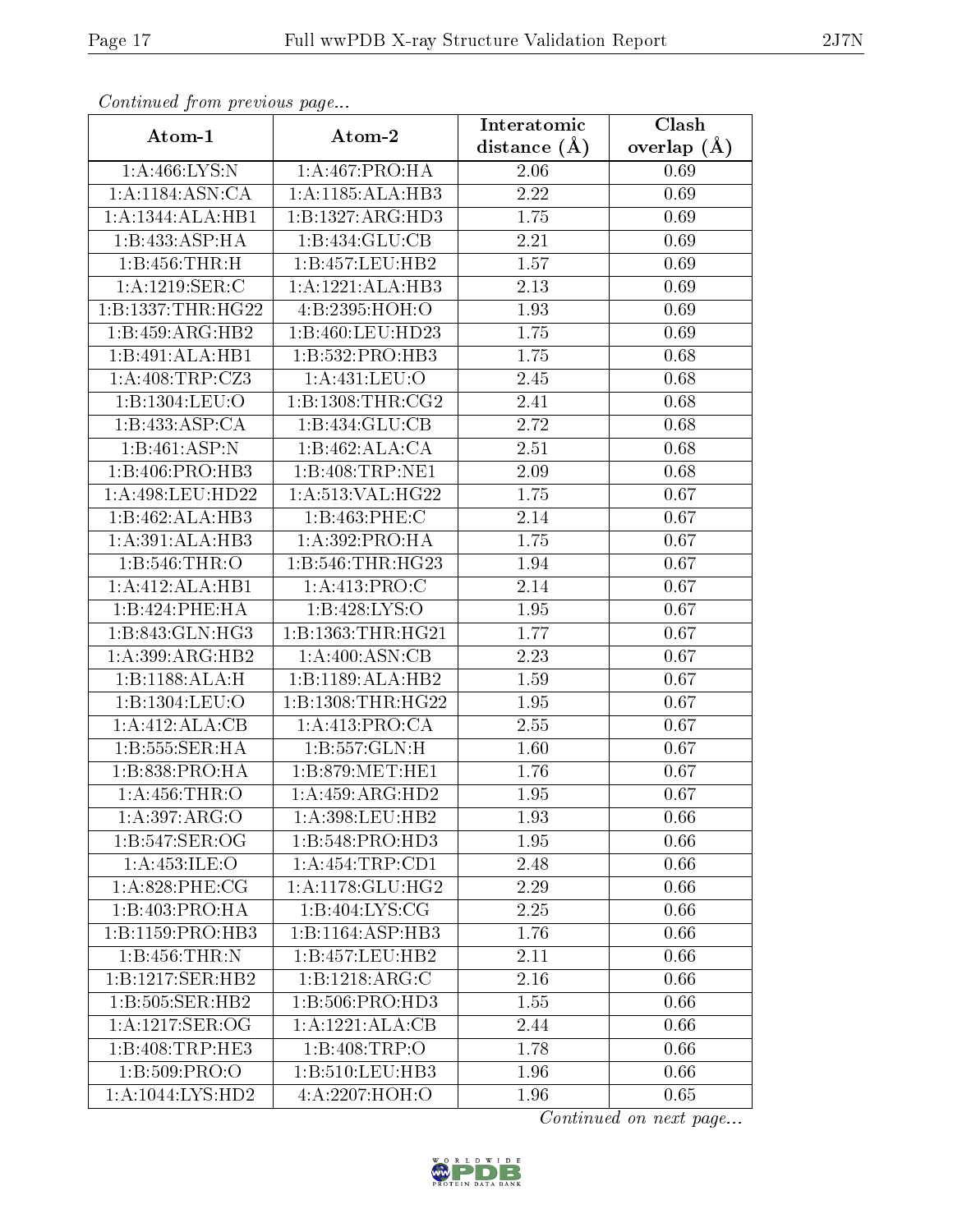| contentwear from provided page<br>Atom-1 | Atom-2               | Interatomic    | $\overline{\text{Clash}}$ |
|------------------------------------------|----------------------|----------------|---------------------------|
|                                          |                      | distance $(A)$ | overlap $(A)$             |
| 1:A:399:ARG:NH2                          | 4:A:2002:HOH:O       | 2.29           | 0.65                      |
| 1:B:402:TRP:HB3                          | 1:B:575:LEU:HD23     | 1.78           | 0.65                      |
| 1: B:667: LYS: CE                        | 4:B:2033:HOH:O       | 2.40           | 0.65                      |
| 1:A:560:ALA:HB1                          | 1: A: 563: GLU: HB3  | 1.78           | 0.65                      |
| 1:B:400:ASN:CG                           | 1:B:401:ILE:H        | 1.98           | 0.65                      |
| 1:A:418:TRP:CD1                          | 1: A:518:LEU:HD13    | 2.32           | 0.65                      |
| 1:A:836:ASN:OD1                          | 1:A:886:LYS:HE3      | 1.96           | 0.65                      |
| 1:B:462:ALA:H                            | 1:B:463:PHE:C        | 1.99           | 0.65                      |
| 1:B:450:VAL:HG12                         | 1:B:451:THR:OG1      | 1.97           | 0.65                      |
| 1:A:399:ARG:HD2                          | 1: A:507:THR:CG2     | 2.13           | 0.65                      |
| 1:B:443:SER:H                            | 1:B:445:SER:N        | 1.95           | 0.65                      |
| 1:B:429:VAL:HG21                         | 1:B:463:PHE:CZ       | 2.32           | 0.65                      |
| 1:B:406:PRO:HB3                          | 1:B:408:TRP:CD1      | 2.32           | 0.65                      |
| 1: B:879:MET:HE2                         | 1:B:885:PRO:HD3      | 1.78           | 0.65                      |
| 1: A:942: LYS: HG3                       | 1:A:949:SER:OG       | 1.97           | 0.64                      |
| 1:B:625:ASP:HB3                          | 1:B:643:THR:CG2      | 2.27           | 0.64                      |
| 1:A:796:LEU:HD12                         | 1:A:797:GLN:N        | 2.12           | 0.64                      |
| 1:B:461:ASP:O                            | 1:B:464:ARG:HG3      | 1.97           | 0.64                      |
| 1:A:1220:SER:N                           | 1:A:1221:ALA:CB      | 2.58           | 0.64                      |
| 1:B:429:VAL:O                            | 1:B:430:ASP:CB       | 2.44           | 0.64                      |
| 1:B:429:VAL:CG2                          | 1:B:463:PHE:CZ       | 2.81           | 0.64                      |
| 1:A:550:VAL:HG22                         | 4:A:2058:HOH:O       | 1.96           | 0.63                      |
| 1:B:394:VAL:HG21                         | 1:B:560:ALA:HB1      | 1.80           | 0.63                      |
| 1:B:444:TRP:H                            | 1:B:453:ILE:HG13     | 1.63           | 0.63                      |
| 1:B:405:PHE:CE2                          | 1:B:409:LEU:HD13     | 2.33           | 0.63                      |
| 1:B:450:VAL:N                            | 1:B:451:THR:OG1      | 2.31           | 0.63                      |
| 1: A: 1180: GLU: HA                      | 1: A: 1180: GLU: OE1 | 1.99           | 0.63                      |
| 1: A:605: LYS:H                          | 1: A:605: LYS: HD2   | 1.63           | 0.62                      |
| 1:B:1041:LYS:HB2                         | 1:B:1123:VAL:HG13    | 1.80           | 0.62                      |
| 1:A:423:LEU:HD11                         | 1: A:458: TYR: HE1   | 1.63           | 0.62                      |
| 1:A:565:ILE:HD13                         | 1: A: 1074: HIS: HA  | 1.81           | 0.62                      |
| 1:B:836:ASN:OD1                          | 1: B: 886: LYS: HE3  | 1.98           | 0.62                      |
| 1:A:1216:LYS:HE3                         | 1: A: 1216: LYS: HA  | 1.81           | 0.62                      |
| 1:B:1203:LEU:O                           | 1:B:1307:SER:HB2     | 2.00           | 0.62                      |
| 1:A:626:VAL:N                            | 1: A:627:PHE:HA      | 2.15           | 0.61                      |
| 1:B:393:VAL:HG22                         | 1:B:394:VAL:H        | 1.64           | 0.61                      |
| 1:B:431:LEU:CA                           | 1:B:432:GLU:HB2      | 2.27           | 0.61                      |
| 1:B:431:LEU:CA                           | 1:B:432:GLU:CB       | 2.79           | 0.61                      |
| 1:B:516:LYS:HD3                          | 1:B:517:PRO:HD2      | 1.83           | 0.61                      |
| 1:A:1202:ASP:O                           | 1:A:1205:SER:HB2     | 2.00           | 0.61                      |
| 1:B:418:TRP:CD1                          | 1:B:518:LEU:HD13     | 2.35           | 0.61                      |

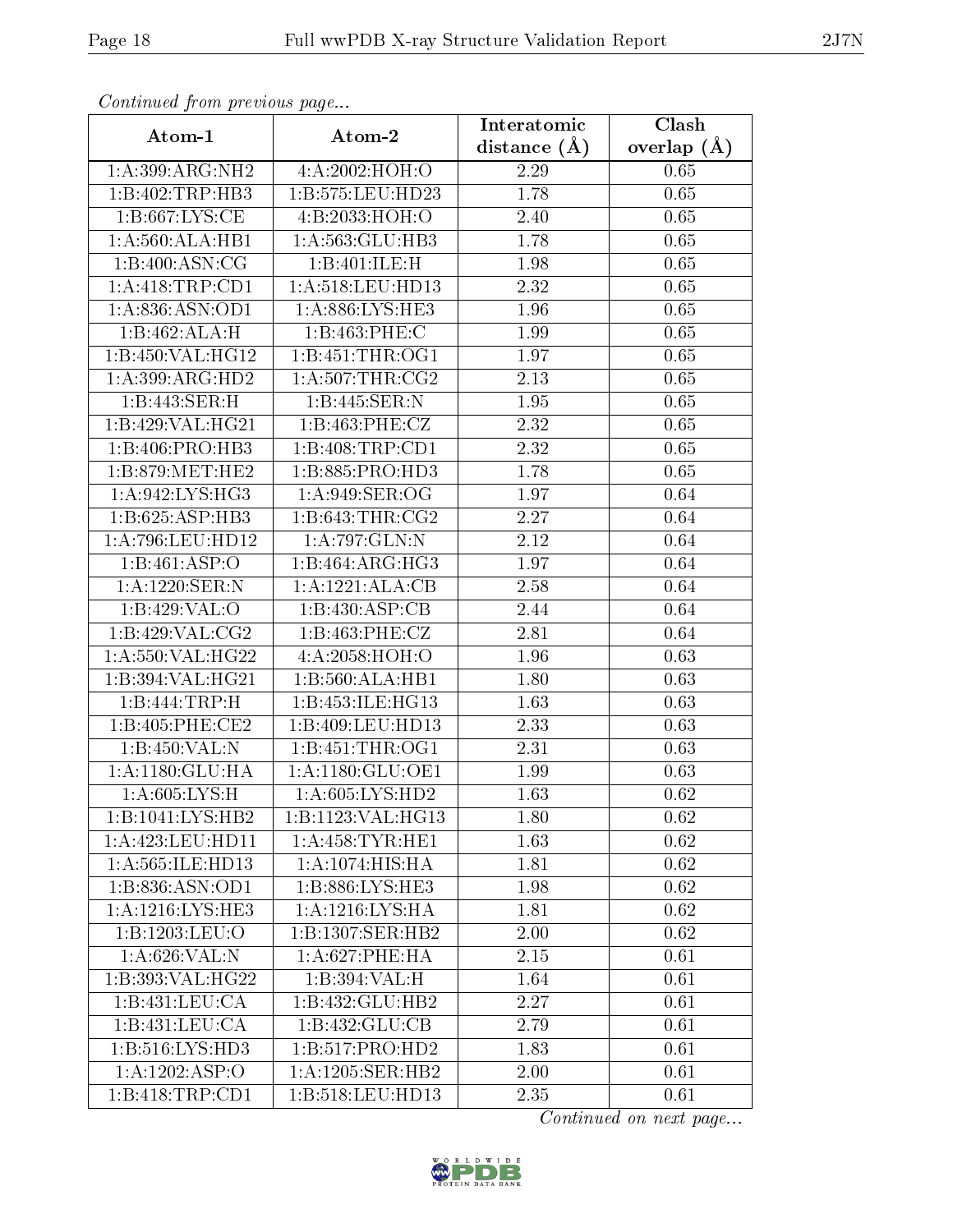| Atom-1                        | Atom-2                              | Interatomic      | $\overline{\text{Clash}}$ |
|-------------------------------|-------------------------------------|------------------|---------------------------|
|                               |                                     | distance $(\AA)$ | overlap $(A)$             |
| 1: A:390:HIS:CE1              | $1: A:566: GLN: HE22$               | 2.18             | 0.61                      |
| 1: A:879:MET:HE3              | 1: A:885: PRO:HD3                   | 1.82             | 0.61                      |
| 1: A:624: PRO:CA              | 1:A:625:ASP:HB2                     | 2.27             | 0.61                      |
| 1:A:408:TRP:CH2               | 1:A:438:LEU:HD13                    | 2.36             | 0.60                      |
| 1:A:457:LEU:O                 | 1: A:460: LEU:HB2                   | 2.01             | 0.60                      |
| 1:B:460:LEU:HD12              | 1:B:462:ALA:HB1                     | 1.82             | 0.60                      |
| 1:A:412:ALA:HB3               | 1:A:413:PRO:HA                      | 1.82             | 0.60                      |
| 1:B:941:SER:HB2               | 4:B:2225:HOH:O                      | 2.01             | 0.60                      |
| 1: A: 1300: THR: HA           | 1:A:1303:LEU:HD23                   | 1.83             | 0.60                      |
| 1: A: 1207: TYR: CD2          | 1: A: 1311: LYS: HG3                | 2.36             | 0.60                      |
| 1: A:797: GLN: HG3            | 1: A:797: GLN:O                     | 1.97             | 0.60                      |
| 1:A:423:LEU:HD21              | 1: A:458: TYR: CD1                  | 2.35             | 0.60                      |
| 1: A:509: PRO:                | 1: A:510: LEU: HB3                  | 2.01             | 0.60                      |
| 1:B:503:ASP:O                 | 1:B:504:ASN:ND2                     | 2.29             | 0.60                      |
| 1:B:916:ARG:HH21              | 1:B:1019:PRO:CD                     | 2.15             | 0.60                      |
| 1:A:1186:MET:HB2              | 1:A:1187:LYS:HB2                    | 1.82             | 0.60                      |
| 1:B:393:VAL:O                 | 1:B:394:VAL:HB                      | 2.02             | 0.60                      |
| 1:A:1184:ASN:CA               | 1:A:1185:ALA:CB                     | 2.79             | 0.60                      |
| 1:A:820:LEU:HD11              | 1:A:906:LEU:HD21                    | 1.83             | 0.60                      |
| 1:B:1207:TYR:HDI              | 1:B:1308:THR:HB                     | 1.66             | 0.60                      |
| $1:B:641:$ GLN:HB3            | 1:B:642:ARG:HG2                     | 1.84             | 0.60                      |
| 1: A:460: LEU:O               | 1:A:461:ASP:CB                      | 2.49             | 0.60                      |
| 1: A:922: MET:HE1             | 1: A: 1011: ASP: CB                 | 2.31             | 0.60                      |
| 1:A:399:ARG:HA                | 1:A:399:ARG:NE                      | 2.11             | 0.59                      |
| 1: A:884: ASP:HB3             | 1:A:887:LYS:HB2                     | 1.84             | 0.59                      |
| 1:B:459:ARG:H                 | 1:B:460:LEU:HB2                     | 1.65             | 0.59                      |
| 1: A:922: MET:HE2             | 1: A: 1012: MET: C                  | 2.23             | 0.59                      |
| 1: B: 428: LYS: O             | 1:B:429:VAL:HG23                    | 2.02             | 0.59                      |
| 1: A: 453: ILE: HG22          | 1: A: 453: ILE: O                   | 2.02             | 0.59                      |
| 1:A:393:VAL:N                 | 1:A:394:VAL:O                       | 2.25             | 0.59                      |
| 1:A:491:ALA:HB1               | 1:A:532:PRO:HB3                     | 1.84             | 0.59                      |
| 1: A:1141:LEU:HD12            | 4: A: 2421: HOH:O                   | 2.02             | 0.59                      |
| 1:A:835:LEU:HD13              | $1:A:841:PHE:\overline{\text{CE1}}$ | 2.38             | 0.58                      |
| 1:A:723:ARG:NH1               | 1:A:724:ASP:OD1                     | 2.33             | 0.58                      |
| 1:B:1194:ABP:O                | 1:B:1196:ALA:N                      | 2.35             | 0.58                      |
| $1:B:671:A\overline{RG:HH22}$ | 1:B:1119:LYS:HZ2                    | 1.51             | 0.58                      |
| 1: B:879:MET:HE2              | 1:B:885:PRO:CD                      | 2.32             | 0.58                      |
| 1:B:1218:ARG:H                | 1:B:1219:SER:HB3                    | 1.66             | 0.58                      |
| 1:A:1285:ILE:O                | 1:A:1289:GLU:HB2                    | 2.03             | 0.58                      |
| 1:B:1042:LYS:HG2              | 1:B:1122:ILE:HG12                   | 1.85             | 0.58                      |
| 1:B:1147:MET:HA               | 1:B:1147:MET:CE                     | 2.33             | 0.58                      |

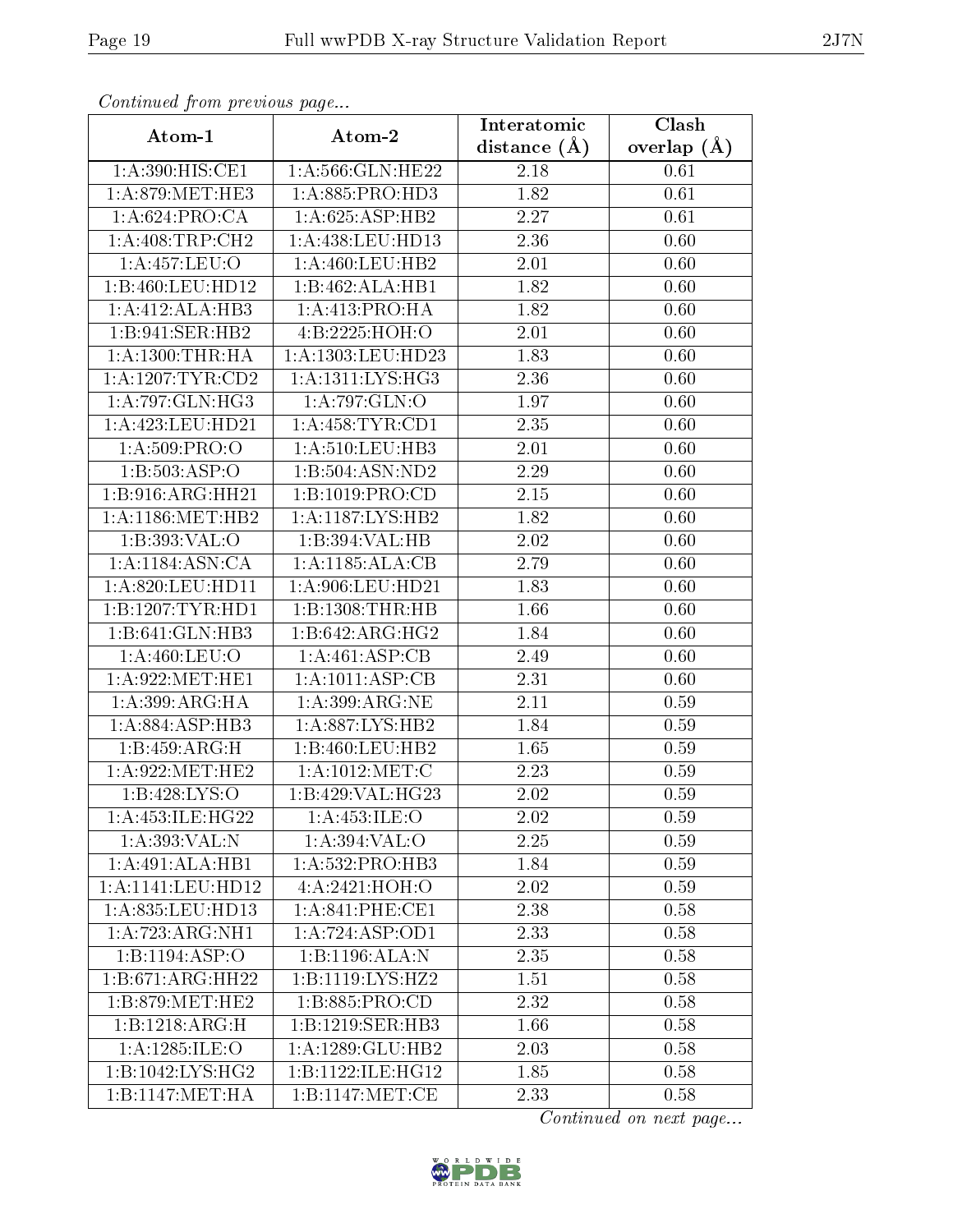| $\cdots$ $\cdots$ $\cdots$ $\cdots$ $\cdots$ $\cdots$ $\cdots$ $\cdots$<br>Atom-1 | Atom-2               | Interatomic      | Clash           |
|-----------------------------------------------------------------------------------|----------------------|------------------|-----------------|
|                                                                                   |                      | distance $(\AA)$ | overlap $(\AA)$ |
| 1: A:922:MET:CE                                                                   | 1: A:1012: MET:C     | 2.71             | 0.58            |
| 1:B:1227:LEU:HD13                                                                 | 1:B:1301:TRP:CZ2     | 2.38             | 0.58            |
| 1:B:1217:SER:HB2                                                                  | 1:B:1218:ARG:CA      | 2.34             | 0.58            |
| 1:B:417:ALA:O                                                                     | 1:B:421:THR:OG1      | 2.20             | 0.58            |
| 1:B:453:ILE:C                                                                     | 1:B:455:LYS:H        | 2.05             | 0.58            |
| 1: A:624: PRO:HA                                                                  | 1:A:625:ASP:CB       | 2.28             | 0.58            |
| 1:B:1333:LYS:O                                                                    | 1:B:1337:THR:HB      | 2.04             | 0.58            |
| 1:B:528:ARG:NH2                                                                   | 1:B:679:THR:O        | 2.37             | 0.57            |
| 1:B:723:ARG:CG                                                                    | 1:B:723:ARG:NH1      | 2.41             | 0.57            |
| 1:B:772:PHE:O                                                                     | 1:B:778:ARG:HD2      | 2.04             | 0.57            |
| 1: A:674:LEU:CD1                                                                  | 4:A:2095:HOH:O       | 2.53             | 0.57            |
| 1: A:509: PRO:                                                                    | 1:A:510:LEU:CB       | 2.53             | 0.57            |
| 1:A:1259:ASN:O                                                                    | 1: A: 1263: GLU: HG3 | 2.05             | 0.57            |
| 1:B:916:ARG:HH21                                                                  | 1:B:1019:PRO:HD3     | 1.69             | 0.57            |
| 1:A:1235:GLU:HG2                                                                  | 1: A: 1313: TYR: CZ  | 2.39             | 0.57            |
| 1: A:820: LEU: CD1                                                                | 1:A:906:LEU:HD21     | 2.35             | 0.57            |
| 1:B:400:ASN:O                                                                     | 1:B:401:ILE:HG12     | 2.05             | 0.57            |
| 1:A:439:LYS:HA                                                                    | 4:A:2013:HOH:O       | 2.04             | 0.57            |
| 1:A:861:VAL:HG13                                                                  | 1: A:873: GLU:HG2    | 1.86             | 0.57            |
| 1:A:456:THR:O                                                                     | 1: A: 459: ARG: NH1  | 2.38             | 0.57            |
| 1:B:431:LEU:HB3                                                                   | 1:B:432:GLU:HB2      | 0.60             | 0.57            |
| 1:B:721:ARG:O                                                                     | 1:B:725:VAL:HG13     | 2.04             | 0.57            |
| 1:B:418:TRP:CA                                                                    | 1:B:419:GLU:CB       | 2.83             | 0.56            |
| 1:A:622:PHE:HA                                                                    | 1:A:642:ARG:O        | 2.05             | 0.56            |
| 1: A:879: MET:CE                                                                  | 1: A:885: PRO:CD     | 2.81             | 0.56            |
| $1:B:397: \overline{\rm ARG:CG}$                                                  | 1:B:397:ARG:NH2      | 2.49             | 0.56            |
| $1:B:589:GLY:\overline{H}$                                                        | 1:B:611:ARG:HH21     | 1.53             | 0.56            |
| 1:B:419:GLU:H                                                                     | 1:B:422:ARG:CB       | 2.17             | 0.56            |
| 1:B:441:ASP:HB3                                                                   | 1:B:442:PRO:CA       | 2.36             | 0.56            |
| 1:B:450:VAL:CG1                                                                   | 1:B:451:THR:HA       | 2.35             | 0.56            |
| 1:A:454:TRP:O                                                                     | 1: A:458: TYR: CB    | 2.52             | 0.56            |
| 1:B:1285:ILE:C                                                                    | 1:B:1285:ILE:HD12    | 2.27             | 0.56            |
| 1: A:408:TRP:C                                                                    | 1:A:408:TRP:CD1      | 2.78             | 0.55            |
| 1:B:411:GLU:HG2                                                                   | 1:B:412:ALA:N        | 2.21             | 0.55            |
| 1:B:445:SER:O                                                                     | 1:B:446:THR:HG23     | 2.05             | 0.55            |
| 1:B:400:ASN:C                                                                     | 1:B:401:ILE:HG12     | 2.27             | 0.55            |
| 1:B:419:GLU:OE2                                                                   | 1:B:419:GLU:HA       | 2.07             | $0.55\,$        |
| 1: A: 1217: SER: OG                                                               | 1:A:1221:ALA:N       | 2.40             | 0.55            |
| 1:B:1116:ASP:HB3                                                                  | 1:B:1120:GLN:HG2     | 1.87             | 0.55            |
| 1:B:1172:ARG:HB3                                                                  | 1:B:1173:PRO:HD3     | 1.88             | 0.55            |
| 1:B:1363:THR:O                                                                    | 1:B:1367:VAL:HG13    | 2.06             | 0.55            |

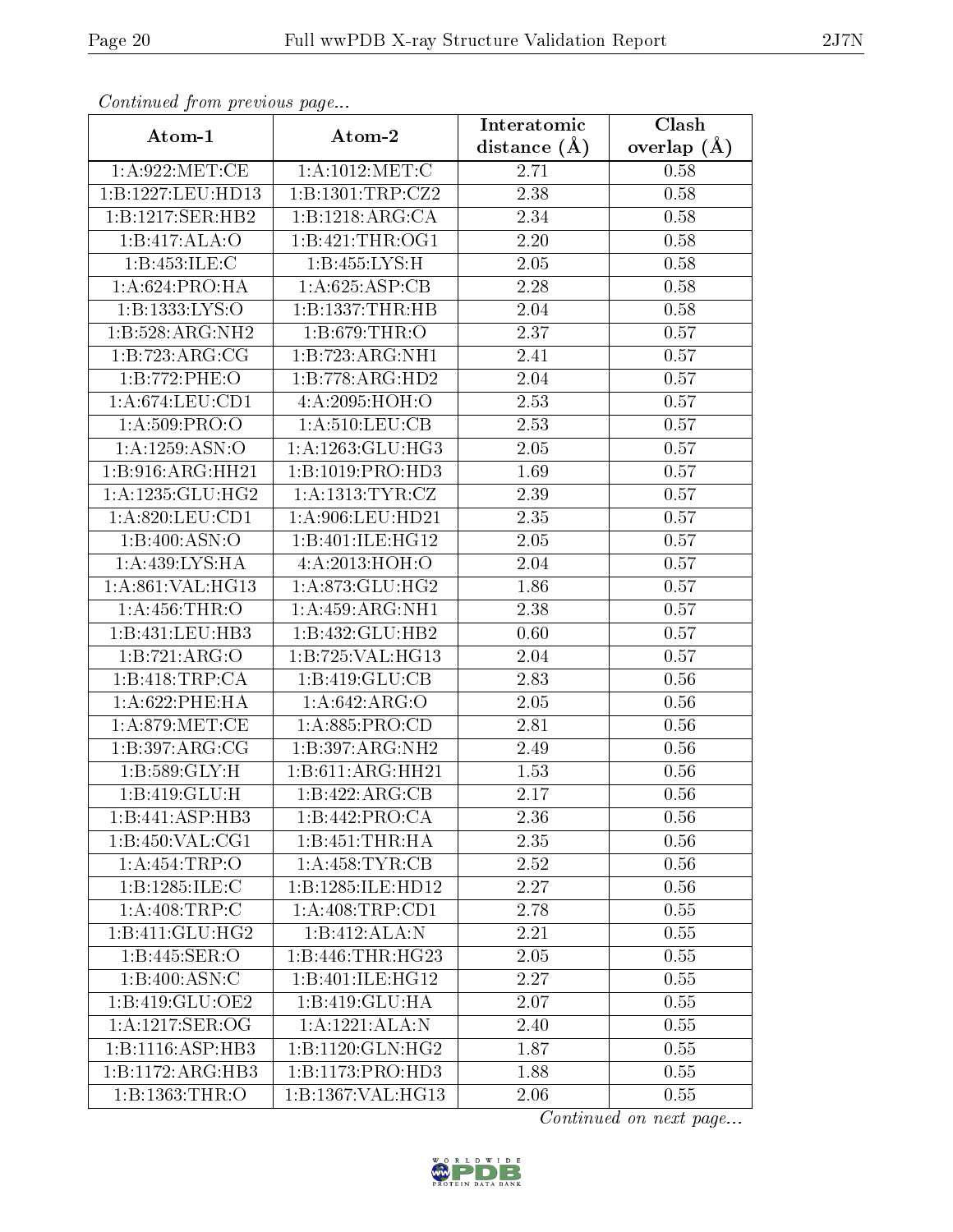| contentava promo providuo pago<br>Atom-1 | Atom-2                               | Interatomic    | $\overline{\text{Clash}}$ |
|------------------------------------------|--------------------------------------|----------------|---------------------------|
|                                          |                                      | distance $(A)$ | overlap $(A)$             |
| 1:A:1315:HIS:HB2                         | 1: A: 1316: LYS: CA                  | 2.36           | 0.55                      |
| 1:B:769:GLU:HG3                          | 4:B:2030:HOH:O                       | 2.07           | 0.55                      |
| 1:B:397:ARG:HG3                          | 1:B:397:ARG:HH21                     | 1.69           | 0.55                      |
| 1:B:533:ASP:OD1                          | 1:B:642:ARG:NH2                      | 2.39           | 0.55                      |
| 1:B:1270:PRO:HG3                         | 1:B:1301:TRP:CD2                     | 2.41           | $0.55\,$                  |
| 1:B:1327:ARG:HD2                         | 1: B: 1331: TYR: OH                  | 2.07           | 0.55                      |
| 1:A:547:SER:HB2                          | 1: A:548: PRO:CA                     | 2.35           | 0.55                      |
| 1:A:393:VAL:N                            | 1:A:394:VAL:CC                       | 2.54           | 0.55                      |
| 1: B:408:TRP:CE3                         | 1:B:408:TRP:C                        | 2.80           | 0.55                      |
| 1:A:395:ALA:CB                           | 1:A:396:ALA:HA                       | 2.31           | 0.54                      |
| 1: A:813:ARG:HD2                         | 4:A:2227:HOH:O                       | 2.07           | 0.54                      |
| 1:B:456:THR:CA                           | 1:B:457:LEU:HB2                      | 2.37           | 0.54                      |
| 1:A:1193:GLU:N                           | 1: A: 1194: ASP: O                   | 2.40           | $0.54\,$                  |
| 1: A:399:ARG:CB                          | 1: A:400: ASN:CA                     | 2.85           | 0.54                      |
| 1:B:1024:GLY:HA3                         | 4:B:2291:HOH:O                       | 2.07           | $0.54\,$                  |
| 1:B:1217:SER:CB                          | 1:B:1218:ARG:HA                      | 2.36           | 0.54                      |
| 1:B:433:ASP:CA                           | 1:B:434:GLU:HB2                      | 2.35           | 0.54                      |
| 1: A:899: GLN:OE1                        | 1: A:899: GLN: HA                    | 2.07           | 0.54                      |
| 1:B:1036:LEU:HB3                         | 1:B:1040:LEU:HD22                    | 1.89           | 0.54                      |
| 1:B:1269:THR:HG21                        | 4:B:2377:HOH:O                       | 2.03           | 0.54                      |
| 1: B: 428: LYS: C                        | 1:B:429:VAL:HG23                     | 2.28           | 0.54                      |
| 1: A:466: LYS:HB3                        | 1:A:467:PRO:O                        | 2.08           | $0.54\,$                  |
| 1:B:1120:GLN:OE1                         | 1:B:1120:GLN:HA                      | 2.07           | $0.54\,$                  |
| 1:B:433:ASP:CB                           | 1:B:434:GLU:CB                       | 2.83           | 0.54                      |
| 1: A: 1186: MET: N                       | 1:A:1187:LYS:CB                      | 2.60           | 0.54                      |
| 1:A.470:GLU:HB2                          | 4:A:2020:HOH:O                       | 2.06           | $0.54\,$                  |
| 1:B:1269:THR:HG23                        | 1: B: 1270: PRO:CD                   | 2.35           | 0.54                      |
| 1:B:451:THR:N                            | 1:B:452:ASP:C                        | 2.55           | 0.54                      |
| 1:B:1165:TYR:O                           | 1:B:1169:SER:HB2                     | 2.08           | 0.53                      |
| 1:A:942:LYS:CG                           | 1:A:949:SER:OG                       | 2.56           | 0.53                      |
| 1:B:484:ASN:O                            | 1:B:485:PHE:HB2                      | 2.08           | 0.53                      |
| 1:A:397:ARG:O                            | 1: A: 398: LEU: CB                   | 2.56           | 0.53                      |
| 1:A:723:ARG:NH1                          | 1: A:723:ARG:CG                      | 2.53           | 0.53                      |
| 1:A:838:PRO:HA                           | 1: A:879:MET:CE                      | 2.31           | 0.53                      |
| 1:A:438:LEU:CB                           | 1: A:439: LYS: HB3                   | 2.38           | 0.53                      |
| 1:A:641:GLN:HB3                          | $1:A:642: \overline{\text{ARG:HB2}}$ | 1.75           | 0.53                      |
| 1:A:1210:PHE:O                           | 1: A:1213: ILE: HG22                 | 2.08           | 0.53                      |
| 1: A: 1213: ILE: O                       | 1:A:1216:LYS:HB3                     | 2.08           | 0.53                      |
| 1:A:457:LEU:CB                           | 1: A:458: TYR: CB                    | 2.78           | 0.53                      |
| 1:B:406:PRO:CB                           | 1:B:408:TRP:CD1                      | 2.92           | 0.53                      |
| 1:B:860:ARG:HA                           | 1:B:1354:ALA:HB2                     | 1.90           | 0.53                      |

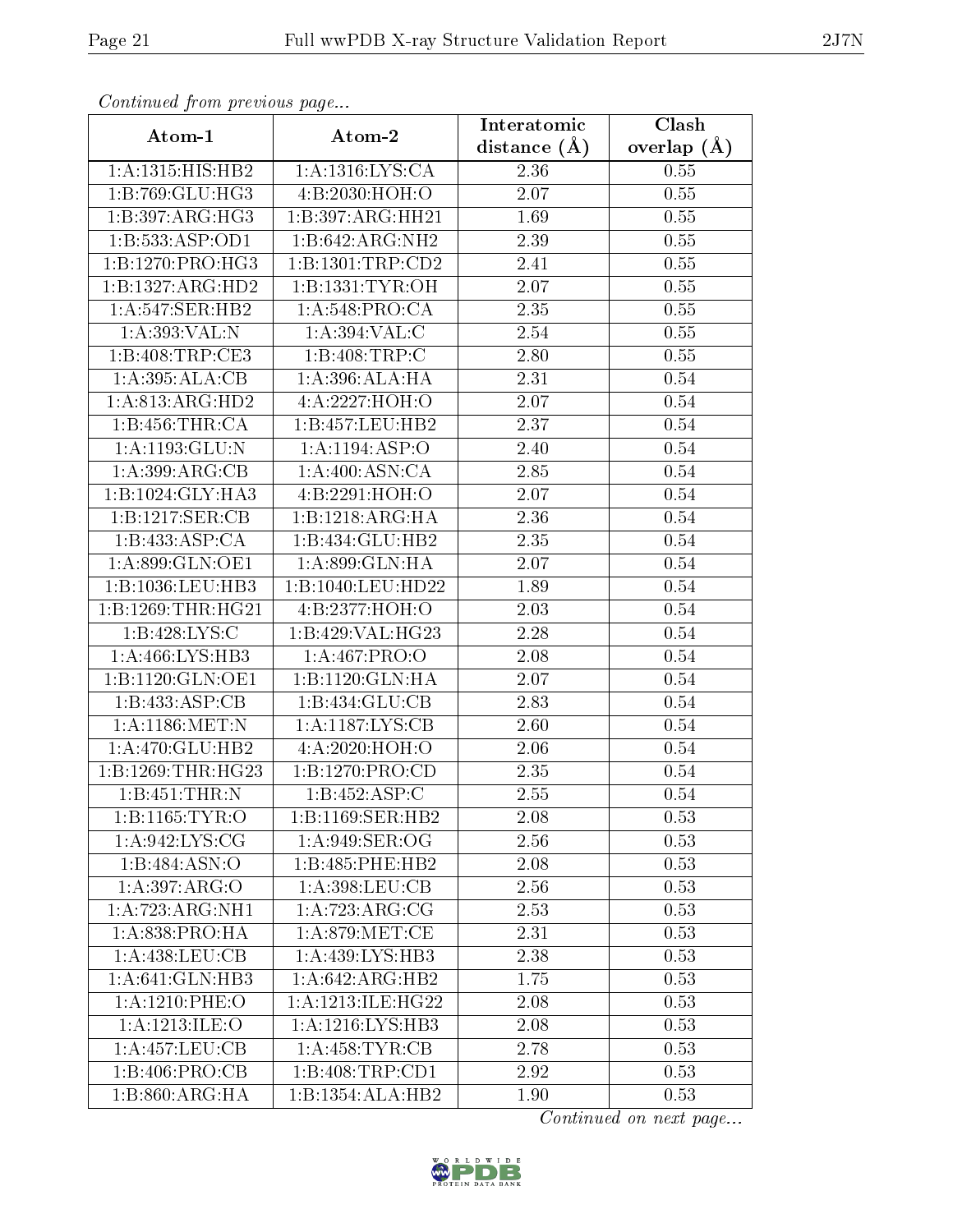| $\sum_{i=1}^{n}$<br>Atom-1 | Atom-2                                 | Interatomic    | Clash         |
|----------------------------|----------------------------------------|----------------|---------------|
|                            |                                        | distance $(A)$ | overlap $(A)$ |
| 1:A:391:ALA:HB1            | 1:A:393:VAL:HG22                       | 1.90           | 0.53          |
| 1: A:793: GLY:HA2          | 1: A:914: VAL:H                        | 1.73           | 0.53          |
| 1:B:1089:LYS:HA            | 1:B:1107:LEU:HD13                      | 1.91           | 0.53          |
| 1: A:1315: HIS:H           | 1: A: 1315: HIS: CD2                   | 2.26           | 0.53          |
| 1:A:1343:GLY:HA3           | 1:B:860:ARG:HD2                        | 1.91           | 0.53          |
| 1: A:399: ARG:CD           | 1: A: 507: THR: HG22                   | 2.16           | 0.53          |
| 1:B:1038:ARG:O             | 1:B:1038:ARG:HG2                       | 2.09           | 0.53          |
| 1: A: 555: SER: OG         | 1: A: 555: SER: O                      | 2.21           | 0.52          |
| 1: B:716: ARG:O            | 1:B:720:LYS:HG2                        | 2.08           | 0.52          |
| 1:A:1146:PRO:HB3           | 1:A:1148:TYR:CE2                       | 2.44           | $0.52\,$      |
| 1: A:580:TRP:HB3           | 1:A:614:PHE:HB3                        | 1.90           | 0.52          |
| 1: A:586: LYS: HG2         | 1:A:587:ASP:N                          | 2.23           | 0.52          |
| 1: B: 466: LYS: O          | 1:B:468:PHE:N                          | 2.43           | 0.52          |
| 1:B:394:VAL:HG21           | 1:B:560:ALA:CB                         | 2.39           | 0.52          |
| 1: A:883:PHE:CE2           | 1:A:1203:LEU:HD21                      | 2.44           | 0.52          |
| 1:B:546:THR:HA             | 1:B:547:SER:HB3                        | 1.92           | 0.52          |
| 1:A:417:ALA:CB             | 1: A:576: VAL:HG13                     | 2.37           | 0.52          |
| 1:B:916:ARG:HD2            | $1:B:945:AS\overline{P:OD2}$           | 2.09           | $0.52\,$      |
| 1: A:576: VAL:CG1          | 1:A:576:VAL:O                          | $2.58\,$       | $0.52\,$      |
| 1: A:605: LYS: HD2         | 1: A:605:LYS:N                         | 2.25           | 0.52          |
| 1: B:408:TRP:CE3           | 1:B:408:TRP:O                          | 2.63           | 0.52          |
| 1:B:545:SER:HA             | 1: B: 546: THR: CG2                    | 2.29           | 0.52          |
| 1:A:774:ASP:OD1            | 1:A:776:HIS:N                          | 2.43           | 0.52          |
| 1:B:452:ASP:HA             | 1:B:455:LYS:HB2                        | 1.92           | 0.52          |
| 1:A:427:CYS:O              | 1: A:428: LYS: HB2                     | 2.10           | 0.52          |
| 1: A: 456: THR: HG22       | 1: A: 457: LEU: CA                     | 2.33           | 0.52          |
| 1: A:967:PHE:CD2           | 1: A: 1031: PRO:HG3                    | 2.45           | 0.52          |
| 1:B:829:SER:O              | 1: B: 832: LYS: HG2                    | 2.10           | 0.52          |
| 1: A: 451: THE: OG1        | 1:A:471:LYS:HE3                        | 2.09           | 0.51          |
| 1: A: 458: TYR: CZ         | 1:A:465:GLY:O                          | 2.64           | 0.51          |
| 1:A:1203:LEU:O             | 1:A:1307:SER:HB2                       | $2.10\,$       | 0.51          |
| 1:B:1303:LEU:HD13          | 4:B:2381:HOH:O                         | 2.10           | 0.51          |
| 1:B:843:GLN:O              | 1:B:847:GLU:HG3                        | 2.11           | 0.51          |
| 1:A:1189:ALA:HB1           | $1: A:1195: \overline{GLY:HA3}$        | 1.92           | 0.51          |
| 1: A: 439: LYS: O          | 1: A:440: TYR: HB2                     | 2.11           | 0.51          |
| 1: A:890: TYR: CE2         | 1: A:894: ILE: HD11                    | 2.45           | 0.51          |
| 1: A:828:PHE:CG            | 1: A:1178: GLU: CG                     | 2.93           | 0.51          |
| 1: A: 1219: SER: CA        | 1:A:1221:ALA:HB3                       | 2.41           | 0.51          |
| 1:B:1088:TYR:CE1           | 1:B:1143:LEU:HD22                      | 2.46           | 0.51          |
| 1:B:406:PRO:CB             | 1:B:408:TRP:NE1                        | 2.74           | 0.51          |
| 1:B:468:PHE:HB3            | 4:B:2007:H <sub>0</sub> H <sub>0</sub> | 2.10           | 0.51          |

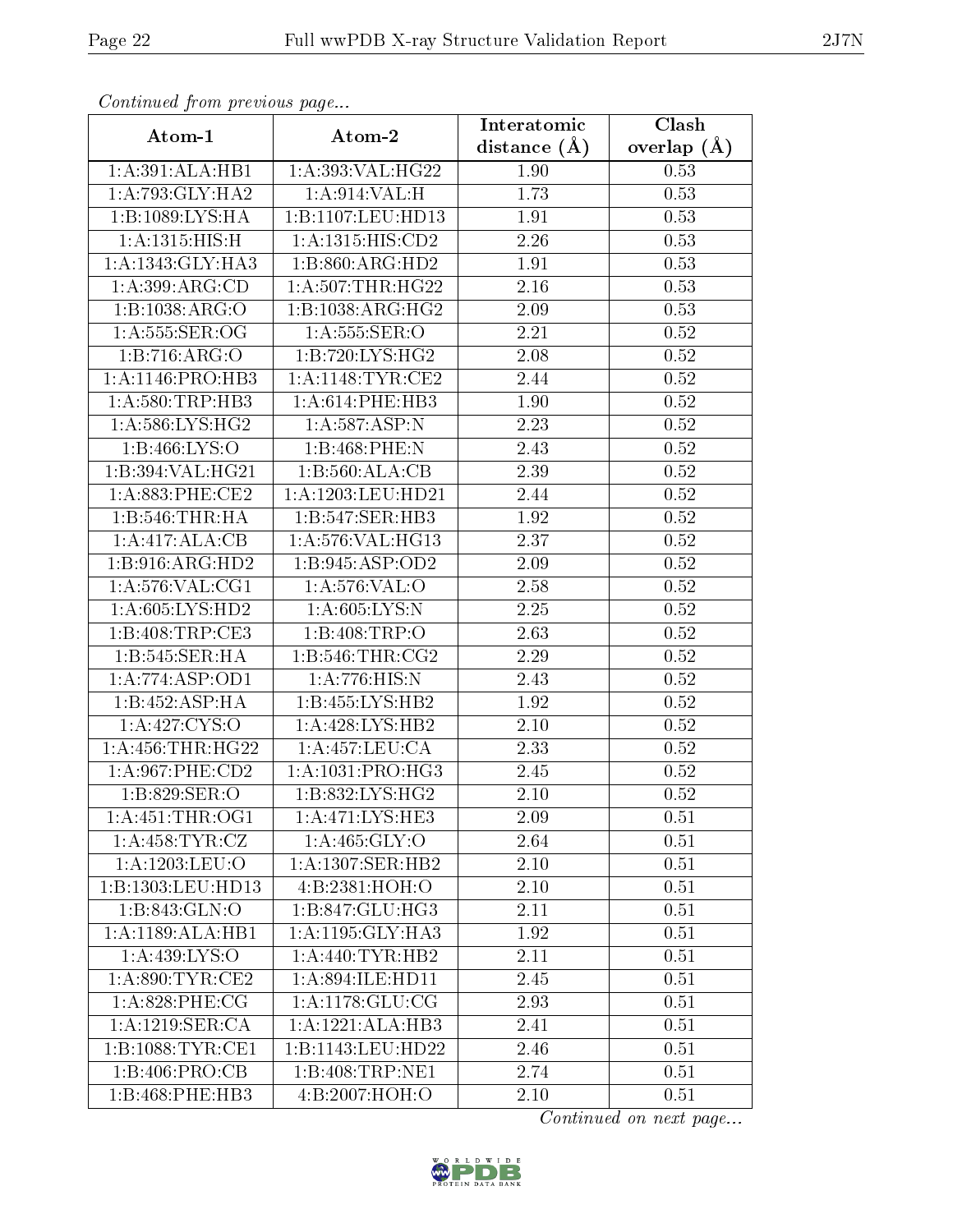| $\sum_{i=1}^{n}$<br>Atom-1 | Atom-2                                     | Interatomic       | $\overline{\text{Clash}}$ |
|----------------------------|--------------------------------------------|-------------------|---------------------------|
|                            |                                            | distance $(A)$    | overlap $(\AA)$           |
| 1:B:622:PHE:HA             | 1:B:642:ARG:O                              | 2.10              | 0.51                      |
| 1:A:1194:ASP:N             | 1:A:1194:ASP:OD2                           | 2.43              | 0.51                      |
| 1:B:1189:ALA:O             | 1:B:1190:LYS:C                             | 2.48              | 0.51                      |
| 1:B:403:PRO:HA             | 1:B:404:LYS:HG2                            | 1.91              | 0.51                      |
| 1:B:450:VAL:HG12           | 1:B:451:THR:HA                             | 1.92              | 0.51                      |
| 1:B:552:PRO:N              | 1:B:553:VAL:HB                             | 2.26              | 0.51                      |
| 1:A:1312:LEU:O             | 1: A: 1315: HIS: CD2                       | 2.64              | 0.51                      |
| 1:B:1194:ASP:C             | 1:B:1196:ALA:H                             | 2.13              | 0.51                      |
| 1:B:462:ALA:N              | 1:B:463:PHE:C                              | 2.63              | 0.51                      |
| 1:B:923:ILE:HB             | 1:B:990:ILE:HD13                           | 1.92              | 0.51                      |
| 1:A:534:ARG:HD2            | 1:A:642:ARG:HD2                            | 1.92              | 0.51                      |
| 1:A:839:VAL:HG13           | 1:B:1351:PHE:CZ                            | $2.45\,$          | 0.51                      |
| 1:B:441:ASP:HB3            | 1:B:442:PRO:C                              | 2.31              | 0.51                      |
| $1:$ A:1129:TRP:CZ2        | 1:A:1133:ARG:HD3                           | 2.46              | 0.51                      |
| 1:B:1152:SER:O             | 1:B:1154:LEU:HD13                          | 2.10              | 0.51                      |
| 1:B:411:GLU:O              | 1:B:412:ALA:HB3                            | 2.11              | 0.51                      |
| 1:B:456:THR:H              | 1:B:457:LEU:CA                             | 2.23              | 0.51                      |
| 1:B:449:ASP:O              | 1:B:477:PHE:CD2                            | 2.63              | 0.51                      |
| 1:A:391:ALA:HB3            | 1:A:392:PRO:CA                             | 2.40              | 0.50                      |
| 1:A:1335:GLN:HE21          | 3:B:3375:GOL:H2                            | $\overline{1.76}$ | 0.50                      |
| 1:A:1352:MET:O             | 1:B:842:ARG:NH2                            | 2.43              | 0.50                      |
| 1:B:1140:ALA:O             | 1:B:1141:LEU:O                             | 2.28              | 0.50                      |
| 1:B:714:MET:CE             | 1:B:718:VAL:HG12                           | 2.39              | 0.50                      |
| 1:A:450:VAL:HG12           | 1:A:471:LYS:HE2                            | 1.94              | 0.50                      |
| 1:B:1038:ARG:HD2           | 1: B: 1039: TYR: CE2                       | 2.47              | 0.50                      |
| 1:B:503:ASP:O              | 1:B:504:ASN:HB3                            | 2.11              | 0.50                      |
| 1:B:1304:LEU:O             | 1: B: 1308: THR: HG23                      | $2.10\,$          | 0.50                      |
| 1:B:407:LYS:CB             | 1:B:408:TRP:CB                             | 2.37              | 0.50                      |
| 1:B:443:SER:HA             | 1:B:444:TRP:C                              | 2.32              | 0.50                      |
| 1: A:705: GLU:HG2          | 1: A:998: PRO:HD2                          | 1.93              | 0.50                      |
| 1:B:497:VAL:HG23           | 1: B: 539: LEU: HB2                        | 1.93              | 0.50                      |
| 1:B:1252:ASP:O             | 1:B:1252:ASP:OD2                           | 2.30              | 0.50                      |
| 1: A: 1328: GLN:O          | 1:A:1332:ILE:HG13                          | 2.12              | 0.50                      |
| 1: A:400: ASN:OD1          | 1: A:400:ASN:C                             | 2.50              | 0.50                      |
| 1:A:558:PRO:O              | 1: A: 559: ALA: C                          | 2.50              | 0.49                      |
| 1:B:509:PRO:O              | 1:B:510:LEU:CB                             | 2.58              | 0.49                      |
| 1: A:1186:MET:CA           | $1:A:1187:\overline{\text{L}YS:\text{CB}}$ | 2.90              | 0.49                      |
| 1:B:1023:ASP:HB2           | 4:B:2285:HOH:O                             | 2.11              | 0.49                      |
| 1:A:457:LEU:CB             | 1: A: 458: TYR: HB3                        | 2.33              | 0.49                      |
| 1: B: 1194: ASP: CG        | $1:B:1195:GLY:\overline{H}$                | 2.15              | 0.49                      |
| 1:B:460:LEU:HD13           | 1:B:460:LEU:O                              | 2.12              | 0.49                      |

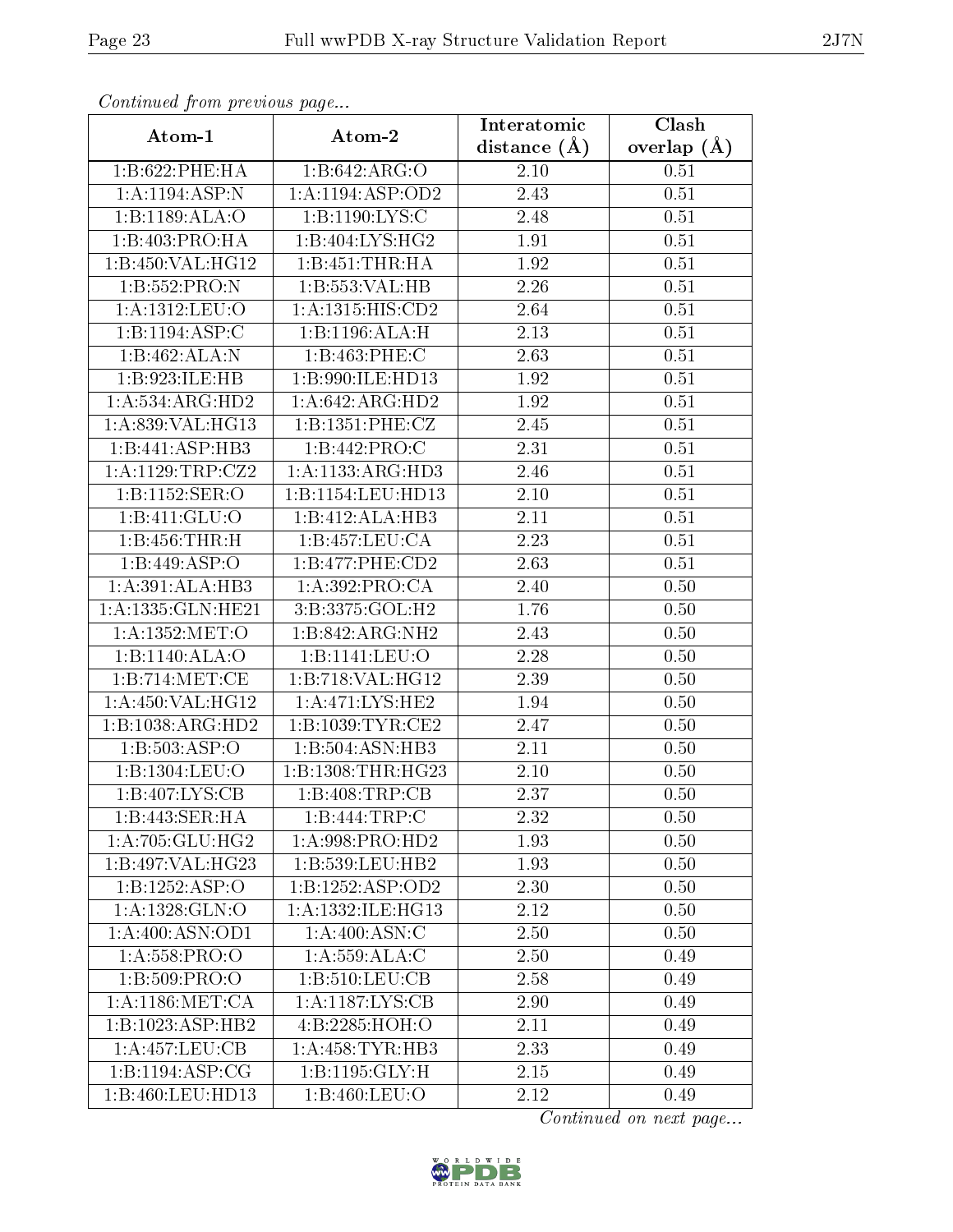| <i>. .</i><br>Atom-1         | $\cdots$ $\cdots$<br>Atom-2 | Interatomic      | Clash           |
|------------------------------|-----------------------------|------------------|-----------------|
|                              |                             | distance $(\AA)$ | overlap $(\AA)$ |
| 1: A:466: LYS:H              | 1:A:467:PRO:CA              | 2.18             | 0.49            |
| 1:B:470:GLU:O                | 1:B:471:LYS:HB3             | 2.12             | 0.49            |
| 1: A:904: ASP:HA             | 1:A:907:LYS:HE2             | 1.94             | 0.49            |
| 1:A:917:SER:HA               | 1: A: 1015: VAL: O          | 2.12             | 0.49            |
| 1:A:667:LYS:HE2              | 1: A:1119: LYS:O            | 2.13             | 0.49            |
| 1: A.859: GLY:O              | 1: A:860: ARG:HB3           | 2.11             | 0.49            |
| 1: B:678: LYS:H              | 1:B:783:ARG:NH1             | 2.11             | 0.49            |
| 1:B:570:MET:HG3              | 1: B: 570: MET:O            | 2.11             | 0.49            |
| 1: A:991: PHE:CD2            | 1:A:999:LEU:HB3             | 2.48             | 0.49            |
| 1:B:1200:ASP:OD1             | 1:B:1202:ASP:HB2            | 2.13             | 0.49            |
| 1: A:524: CYS:SG             | 1:A:527:THR:HG23            | 2.53             | 0.48            |
| 1:A:565:ILE:CD1              | 1: A:1074: HIS: HA          | 2.43             | 0.48            |
| 1: B: 1112: GLY: O           | 1: B: 1115: VAL: CG2        | 2.57             | 0.48            |
| 1:B:546:THR:HA               | 1:B:547:SER:CB              | 2.43             | 0.48            |
| 1:B:861:VAL:HG21             | 1: B: 873: GLU: HG2         | 1.95             | 0.48            |
| 1: A: 1300: THR: HA          | 1:A:1303:LEU:CD2            | 2.43             | 0.48            |
| 1:A:1317:SER:O               | 1:A:1321:VAL:HG12           | 2.13             | 0.48            |
| 1:A:498:LEU:O                | 1: A:541: PRO:HD3           | 2.13             | 0.48            |
| 1:B:1102:LYS:HG3             | 4:B:2324:HOH:O              | 2.13             | 0.48            |
| 1: A: 458: TYR: CE2          | 1: A: 465: GLY:O            | 2.67             | 0.48            |
| 1: B: 1195: GLY: O           | 1:B:1196:ALA:HB3            | 2.13             | 0.48            |
| 1:B:453:ILE:C                | 1:B:455:LYS:N               | 2.67             | 0.48            |
| 1: B: 551: PRO: C            | 1:B:553:VAL:HB              | 2.34             | 0.48            |
| 1:B:456:THR:HB               | 1:B:457:LEU:HB2             | 1.96             | 0.47            |
| 1:B:459:ARG:N                | 1:B:460:LEU:CB              | 2.58             | 0.47            |
| 1:A:456:THR:O                | 1: A: 459: ARG: CD          | 2.62             | 0.47            |
| 1:B:454:TRP:HA               | 1:B:457:LEU:HD23            | 1.95             | 0.47            |
| 1: B:626: VAL:O              | 1: B:626: VAL:CG1           | 2.62             | 0.47            |
| 1: A: 1211: LYS: O           | 1:A:1214:SER:HB3            | 2.14             | 0.47            |
| 1:A:457:LEU:CB               | 1: A: 458: TYR: HB2         | 2.40             | 0.47            |
| 1: A:900: LYS: HE3           | 1: A:900: LYS: HB2          | 1.58             | 0.47            |
| 1:B:408:TRP:O                | 1: B: 439: LYS: HG3         | 2.14             | 0.47            |
| 1:B:450:VAL:HG11             | 1:B:471:LYS:HG2             | 1.96             | 0.47            |
| 1:A:464:ARG:HD2              | 1: A: 464: ARG: HA          | 1.70             | 0.47            |
| 1:A:791:SER:HB3              | 4:A:2214:HOH:O              | 2.13             | 0.47            |
| 1:B:424:PHE:HD2              | 1:B:430:ASP:H               | 1.62             | 0.47            |
| $1:B:448:AR\overline{G:HG2}$ | 1:B:478:VAL:HG22            | 1.97             | 0.47            |
| 1:B:529:ARG:HD3              | 1:B:776:HIS:CD2             | 2.49             | 0.47            |
| 1:A:458:TYR:N                | 1: A:459: ARG: C            | 2.68             | 0.47            |
| 1: A:1186:MET:CB             | 1:A:1187:LYS:HB2            | 2.45             | 0.47            |
| 1:A:721:ARG:O                | 1:A:725:VAL:HG13            | 2.15             | 0.47            |

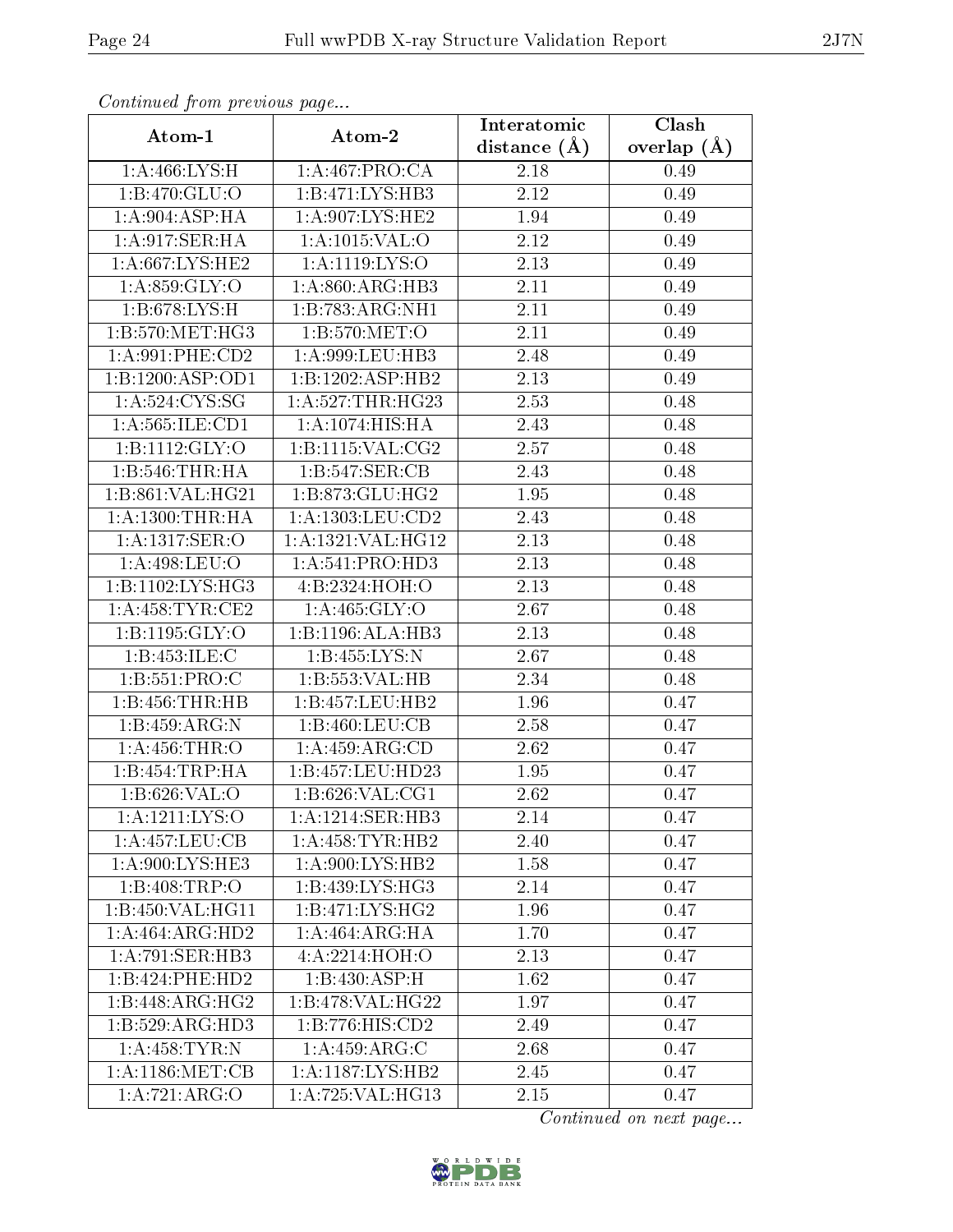| $\cdots$ $\cdots$ $\cdots$ $\cdots$ $\cdots$ $\cdots$ $\cdots$ $\cdots$ $\cdots$ $\cdots$<br>Atom-1 | Atom-2                        | Interatomic      | Clash         |
|-----------------------------------------------------------------------------------------------------|-------------------------------|------------------|---------------|
|                                                                                                     |                               | distance $(\AA)$ | overlap $(A)$ |
| 1:B:1119:LYS:HG3                                                                                    | 1:B:1120:GLN:NE2              | 2.30             | 0.47          |
| 1:A:723:ARG:NH2                                                                                     | 1:B:947:GLU:HG2               | 2.30             | 0.47          |
| 1:B:1214:SER:HA                                                                                     | 1:B:1217:SER:HA               | 1.96             | 0.47          |
| 1:B:460:LEU:HD12                                                                                    | 1:B:462:ALA:CB                | 2.45             | 0.47          |
| 1:A:1200:ASP:OD1                                                                                    | 1:A:1202:ASP:HB2              | 2.15             | 0.47          |
| 1:A:774:ASP:C                                                                                       | 1:A:774:ASP:OD1               | 2.53             | 0.47          |
| 1: A:464: ARG: HA                                                                                   | $1: A: 465: \overline{GLY:O}$ | 2.15             | 0.47          |
| 1: A:589: GLY: H                                                                                    | 1: A:611: ARG:HH21            | 1.63             | 0.47          |
| 1:B:407:LYS:H                                                                                       | 1:B:408:TRP:HD1               | 1.63             | 0.47          |
| 1:B:942:LYS:HD2                                                                                     | 1:B:949:SER:CB                | 2.44             | 0.47          |
| 1: A: 1217: SER: OG                                                                                 | 1:A:1221:ALA:CA               | 2.64             | 0.46          |
| 1:A:1224:PHE:CE2                                                                                    | 1:A:1228:LYS:HE3              | 2.50             | 0.46          |
| 1:B:1254:TYR:HB3                                                                                    | 1: B: 1255: PRO: HD3          | 1.97             | 0.46          |
| 1:A:444:TRP:CE2                                                                                     | 1: A: 453: ILE: HG23          | 2.50             | 0.46          |
| 1: A:466: LYS:N                                                                                     | 1:A:467:PRO:CA                | 2.77             | 0.46          |
| 1:B:821:ILE:HG13                                                                                    | 1:B:1170:ILE:HG23             | 1.97             | 0.46          |
| $1: A:1169: \overline{\text{SER:O}}$                                                                | 1:A:1173:PRO:HG2              | $2.15\,$         | 0.46          |
| 1:A:1182:PHE:N                                                                                      | 1:A:1182:PHE:CD2              | 2.83             | 0.46          |
| 1:A:395:ALA:HA                                                                                      | 1: A: 397: ARG: O             | 2.15             | 0.46          |
| 1: A:406: PRO:HG3                                                                                   | 1:A:431:LEU:HB3               | 1.97             | 0.46          |
| $1: A:622:$ PHE: $CD1$                                                                              | $1: A:622:$ PHE:N             | 2.84             | 0.46          |
| 1:A:712:GLY:O                                                                                       | 1: A:746:TRP:HA               | 2.16             | 0.46          |
| 1:B:501:ASN:HD22                                                                                    | 1:B:502:PRO:HD2               | 1.79             | 0.46          |
| 1: B:859: GLY:O                                                                                     | $1:B:860:A\overline{RG:H}B3$  | 2.15             | 0.46          |
| 1: A: 456: THR: C                                                                                   | 1:A:459:ARG:HB2               | 2.36             | 0.46          |
| 1: A: 458: TYR: H                                                                                   | 1: A: 459: ARG: C             | 2.19             | 0.46          |
| 1:B:433:ASP:OD2                                                                                     | 1:B:438:LEU:HD11              | 2.16             | 0.46          |
| 1:B:447:ALA:HB3                                                                                     | 1:B:453:ILE:HD11              | 1.98             | 0.46          |
| 1:B:503:ASP:HB3                                                                                     | 1:B:504:ASN:H                 | 1.45             | 0.46          |
| 1:B:459:ARG:HB2                                                                                     | 1:B:460:LEU:HB2               | 1.98             | 0.46          |
| 1:A:723:ARG:HD3                                                                                     | 1:A:730:ASP:C                 | 2.36             | 0.46          |
| 1:B:1270:PRO:HG3                                                                                    | 1:B:1301:TRP:CE3              | 2.50             | 0.46          |
| 1:A:456:THR:O                                                                                       | 1:A:459:ARG:CZ                | 2.64             | 0.46          |
| 1:A:484:ASN:O                                                                                       | 1:A:485:PHE:HB2               | 2.16             | 0.46          |
| 1:A:966:HIS:ND1                                                                                     | 1:A:1089:LYS:HE3              | 2.31             | 0.46          |
| 1:B:459:ARG:CB                                                                                      | 1:B:460:LEU:HB2               | 2.46             | 0.46          |
| 1:A:434:GLU:OE2                                                                                     | 1:A:434:GLU:N                 | 2.48             | 0.45          |
| 1: A: 559: ALA: HB2                                                                                 | 1:A:562:GLU:OE1               | 2.13             | 0.45          |
| 1:A:738:ARG:HD3                                                                                     | 1: A:743: LYS:HG2             | 1.98             | 0.45          |
| 1:A:1185:ALA:H                                                                                      | 1:A:1188:ALA:HB2              | 1.81             | 0.45          |
| 1:B:426:HIS:HA                                                                                      | 1:B:427:CYS:HA                | 1.57             | 0.45          |

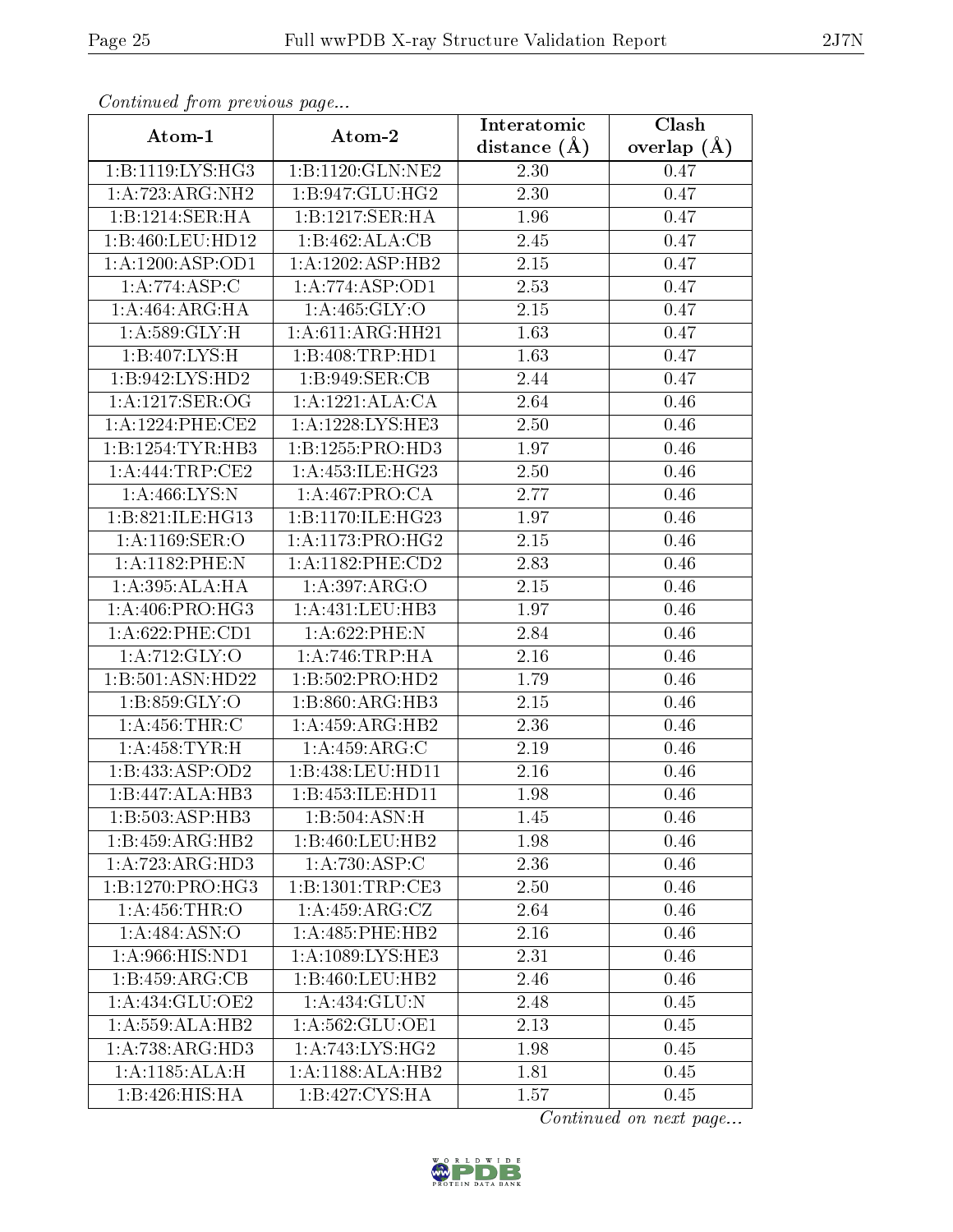| $\sum_{i=1}^{n}$<br>Atom-1          | Atom-2                | Interatomic    | Clash         |
|-------------------------------------|-----------------------|----------------|---------------|
|                                     |                       | distance $(A)$ | overlap $(A)$ |
| 1:B:546:THR:O                       | 1:B:546:THR:CG2       | 2.63           | 0.45          |
| 1: B:589: GLY:O                     | 1: B:590: TYR: HB2    | 2.15           | 0.45          |
| 1: A:879:MET:HE2                    | 1:A:885:PRO:HD3       | 1.95           | 0.45          |
| 1:B:1041:LYS:HB2                    | 1:B:1123:VAL:CG1      | 2.45           | 0.45          |
| 1:B:462:ALA:H                       | 1:B:464:ARG:N         | 2.15           | 0.45          |
| 1:B:503:ASP:O                       | 1:B:504:ASN:CB        | 2.64           | 0.45          |
| 1:B:403:PRO:CB                      | 1:B:404:LYS:HB2       | 2.45           | 0.45          |
| 1:B:457:LEU:HA                      | 1:B:458:TYR:HA        | 1.58           | 0.45          |
| 1:B:839:VAL:HG22                    | 4: B: 2167: HOH:O     | 2.16           | 0.45          |
| 1:A:1102:LYS:N                      | 1:A:1103:PRO:HD2      | 2.32           | 0.45          |
| 1: A: 456: THR:O                    | 1:A:459:ARG:HB2       | 2.16           | 0.45          |
| 1:B:557:GLN:HG3                     | 1: B: 557: GLN:O      | 2.17           | 0.45          |
| 1: B:610: GLU: HG3                  | 1:B:1077:LEU:HD22     | 1.99           | 0.45          |
| 1:B:621:THR:HG22                    | 1:B:622:PHE:CD2       | 2.52           | 0.45          |
| 1: A:399: ARG: HB2                  | 1: A:400: ASN:CA      | 2.46           | 0.45          |
| 1:B:828:PHE:CD2                     | 1:B:1178:GLU:HG2      | 2.51           | 0.45          |
| 1:A:1140:ALA:O                      | 1:A:1141:LEU:C        | 2.54           | 0.45          |
| 1:B:826:ARG:NH1                     | 1:B:826:ARG:HB3       | 2.32           | 0.45          |
| 1: B: 966: HIS: ND1                 | 1:B:1089:LYS:HE2      | 2.32           | 0.45          |
| 1: A:674:LEU:HD11                   | 4:A:2095:HOH:O        | 2.17           | 0.45          |
| 1: A:952:LEU:HG                     | 1: A:978: PHE:CD1     | 2.52           | 0.45          |
| 1:B:441:ASP:CB                      | 1:B:442:PRO:HA        | 2.46           | 0.45          |
| 1:A:391:ALA:CB                      | 1:A:393:VAL:HG22      | 2.47           | 0.44          |
| 1:A:394:VAL:HA                      | 1:A:395:ALA:HA        | 1.76           | 0.44          |
| 1: A:396:ALA:HB1                    | 1:A:399:ARG:CZ        | 2.48           | 0.44          |
| 1:B:400:ASN:OD1                     | 1:B:401:ILE:N         | 2.39           | 0.44          |
| 1:B:447:ALA:CB                      | 1:B:453:ILE:HD11      | 2.47           | 0.44          |
| 1:A:1182:PHE:HA                     | 1:A:1185:ALA:CB       | 2.47           | 0.44          |
| 1:A:414:LEU:HD13                    | 1: A:485: PHE: CZ     | 2.53           | 0.44          |
| 1:A:867:LEU:HD22                    | 1: A:874:THR:HG23     | 1.99           | 0.44          |
| 1:B:551:PRO:HB2                     | 1:B:553:VAL:HG11      | 1.99           | 0.44          |
| 1:B:861:VAL:CG2                     | 1: B:873: GLU: HG2    | 2.48           | 0.44          |
| 1:B:407:LYS:HB2                     | 1:B:408:TRP:HB3       | 0.56           | 0.44          |
| 1:B:451:THR:H                       | 1:B:452:ASP:CA        | 2.31           | 0.44          |
| 1:A:959:LEU:HD22                    | 1: A: 1021: ILE: HG22 | 2.00           | 0.44          |
| $1:A:1193:\overline{\text{GLU:H}}$  | 1:A:1194:ASP:C        | 2.20           | 0.44          |
| 1: A:883:PHE:CZ                     | 1:A:1203:LEU:HD21     | 2.53           | 0.44          |
| $1:B:1063:GLN:\overline{\text{CB}}$ | 4:B:2306:HOH:O        | 2.65           | 0.44          |
| 1:B:475:ASP:OD1                     | 1:B:476:VAL:N         | 2.51           | 0.44          |
| $1:A:1134:ARG:\overline{HG3}$       | 4:A:2232:HOH:O        | 2.16           | 0.44          |
| 1:A:406:PRO:O                       | 1:A:410:HIS:CD2       | 2.71           | 0.44          |

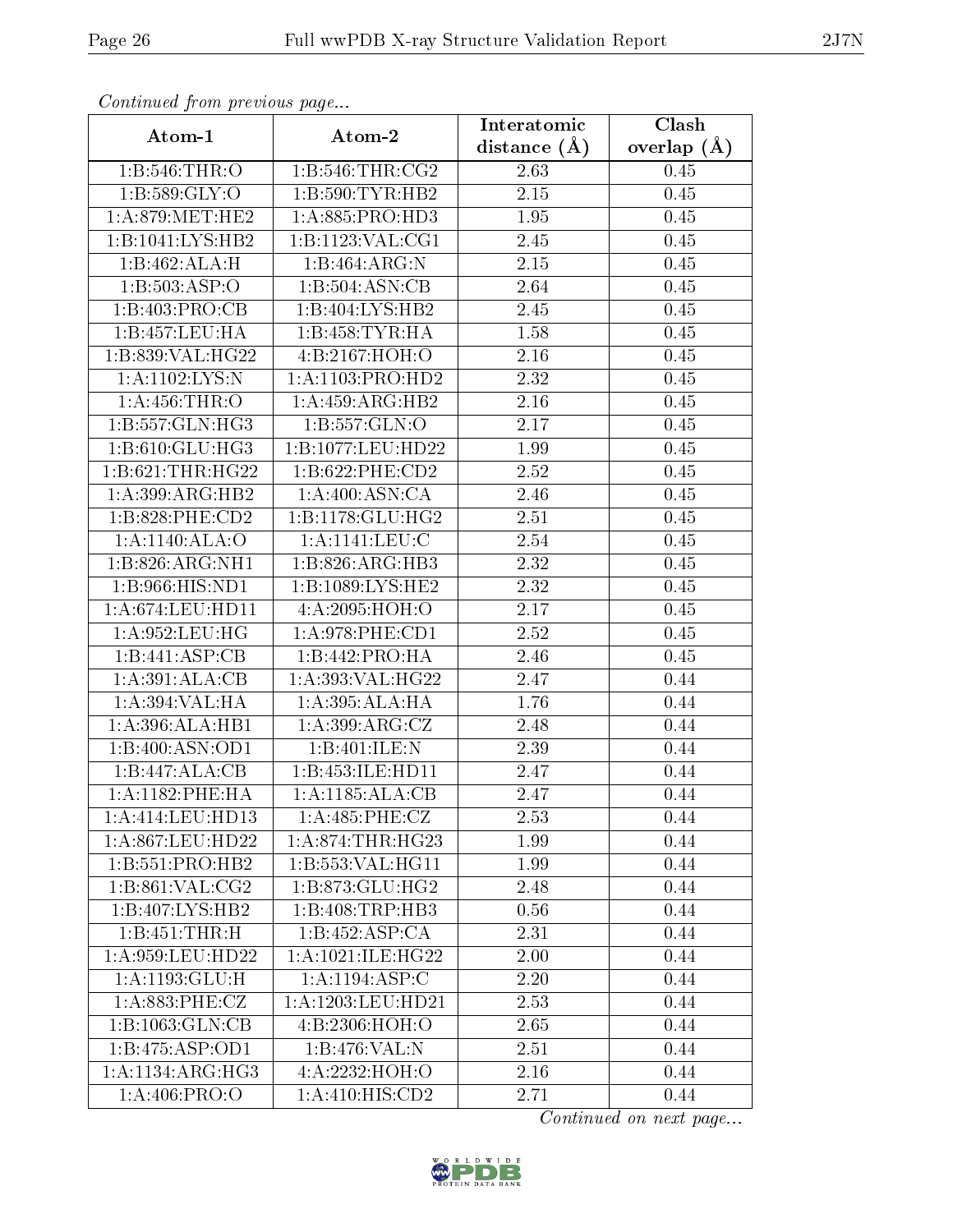| <i>, r</i><br>Atom-1 | $\cdots$ $\cdots$ $\cdots$<br>Atom-2 | Interatomic       | Clash         |
|----------------------|--------------------------------------|-------------------|---------------|
|                      |                                      | distance $(\AA)$  | overlap $(A)$ |
| 1:B:407:LYS:N        | 1:B:408:TRP:CD1                      | 2.85              | 0.44          |
| 1:B:861:VAL:HG21     | 1:B:873:GLU:CG                       | 2.47              | 0.44          |
| 1: A:1190: LYS: HG3  | 1:A:1191:ASP:H                       | 1.81              | 0.44          |
| 1:A:839:VAL:HG22     | 4: A:2246:HOH:O                      | 2.18              | 0.44          |
| 1:B:481:MET:HE3      | 4:B:2003:HOH:O                       | 2.18              | 0.44          |
| 1:A:1184:ASN:H       | 1:A:1185:ALA:HB3                     | $0.71\,$          | 0.44          |
| 1: A:468: PHE:CA     | 1:A:469:PRO:O                        | 2.56              | 0.44          |
| 1:B:1252:ASP:O       | 1:B:1252:ASP:CG                      | 2.55              | 0.44          |
| 1: B: 554: VAL: O    | 1: B: 555: SER:C                     | 2.55              | 0.44          |
| 1: B: 737: GLY: C    | 1:B:738:ARG:HD2                      | 2.38              | 0.44          |
| 1: A:624: PRO:CA     | 1:A:625:ASP:CB                       | 2.93              | 0.44          |
| 1:A:931:GLU:OE2      | 1: A:994: LYS: NZ                    | $\overline{2.51}$ | 0.44          |
| 1:B:443:SER:CA       | 1:B:444:TRP:C                        | 2.85              | 0.44          |
| 1:B:1217:SER:CB      | 1:B:1218:ARG:CA                      | 2.94              | 0.43          |
| 1:B:841:PHE:HB3      | 1:B:879:MET:HE1                      | 1.99              | 0.43          |
| 1: A: 1094: TYR: CE2 | 1: A:1146: PRO:HA                    | 2.53              | 0.43          |
| 1: A:947: GLU: HG2   | 1:A:947:GLU:H                        | 1.65              | 0.43          |
| 1:B:429:VAL:HG22     | 1:B:463:PHE:CE2                      | 2.53              | 0.43          |
| 1:A:467:PRO:HB2      | 1:A:468:PHE:H                        | 1.53              | 0.43          |
| 1:B:544:THR:HG21     | 1:B:1079:PRO:HD3                     | 1.99              | 0.43          |
| 1:B:1289:GLU:O       | 1:B:1299:ASN:ND2                     | 2.51              | 0.43          |
| 1: B: 551: PRO: HA   | 1:B:552:PRO:HD3                      | 1.67              | 0.43          |
| 1: B: 916: ARG: HD3  | 4:B:2284:HOH:O                       | 2.17              | 0.43          |
| 1:B:962:ARG:HD3      | 1:B:1011:ASP:HB3                     | 2.00              | 0.43          |
| 1:B:772:PHE:O        | 1:B:778:ARG:CD                       | 2.67              | 0.43          |
| 1:A:665:HIS:HE1      | 4: A: 2366: HOH:O                    | 2.00              | 0.43          |
| 1: A:905:THR:HG23    | 1: A:909: LYS: HD2                   | 2.01              | 0.43          |
| 1:B:451:THR:N        | 1:B:452:ASP:CA                       | 2.81              | 0.43          |
| 1: A: 1299: ASN:O    | 1: A: 1303: LEU: HD22                | 2.19              | 0.43          |
| 1:B:1073:PHE:O       | 1:B:1077:LEU:HG                      | 2.18              | 0.43          |
| 1:B:432:GLU:O        | 1:B:433:ASP:HB3                      | 2.18              | 0.43          |
| 1:B:456:THR:O        | 1: B: 456: THR: CG2                  | 2.67              | 0.43          |
| 1:B:428:LYS:O        | 1:B:429:VAL:CB                       | 2.66              | 0.43          |
| 1: A:444:TRP:HZ2     | 1: A: 456: THR: HG21                 | 1.84              | 0.43          |
| 1:A:464:ARG:HA       | 1: A:465: GLY: C                     | 2.38              | 0.43          |
| 1:A:835:LEU:HD13     | 1:A:841:PHE:CZ                       | 2.54              | 0.43          |
| 1:B:1211:LYS:HB3     | 1:B:1211:LYS:HE2                     | 1.86              | 0.43          |
| 1:B:451:THR:CA       | 1:B:452:ASP:HB2                      | 2.49              | 0.43          |
| 1:B:498:LEU:O        | 1:B:541:PRO:HD3                      | 2.19              | 0.43          |
| 1:B:900:LYS:HB2      | 1:B:900:LYS:HE3                      | 1.64              | 0.43          |
| 1:A:852:ARG:O        | 1:A:856:VAL:HG23                     | 2.19              | 0.43          |

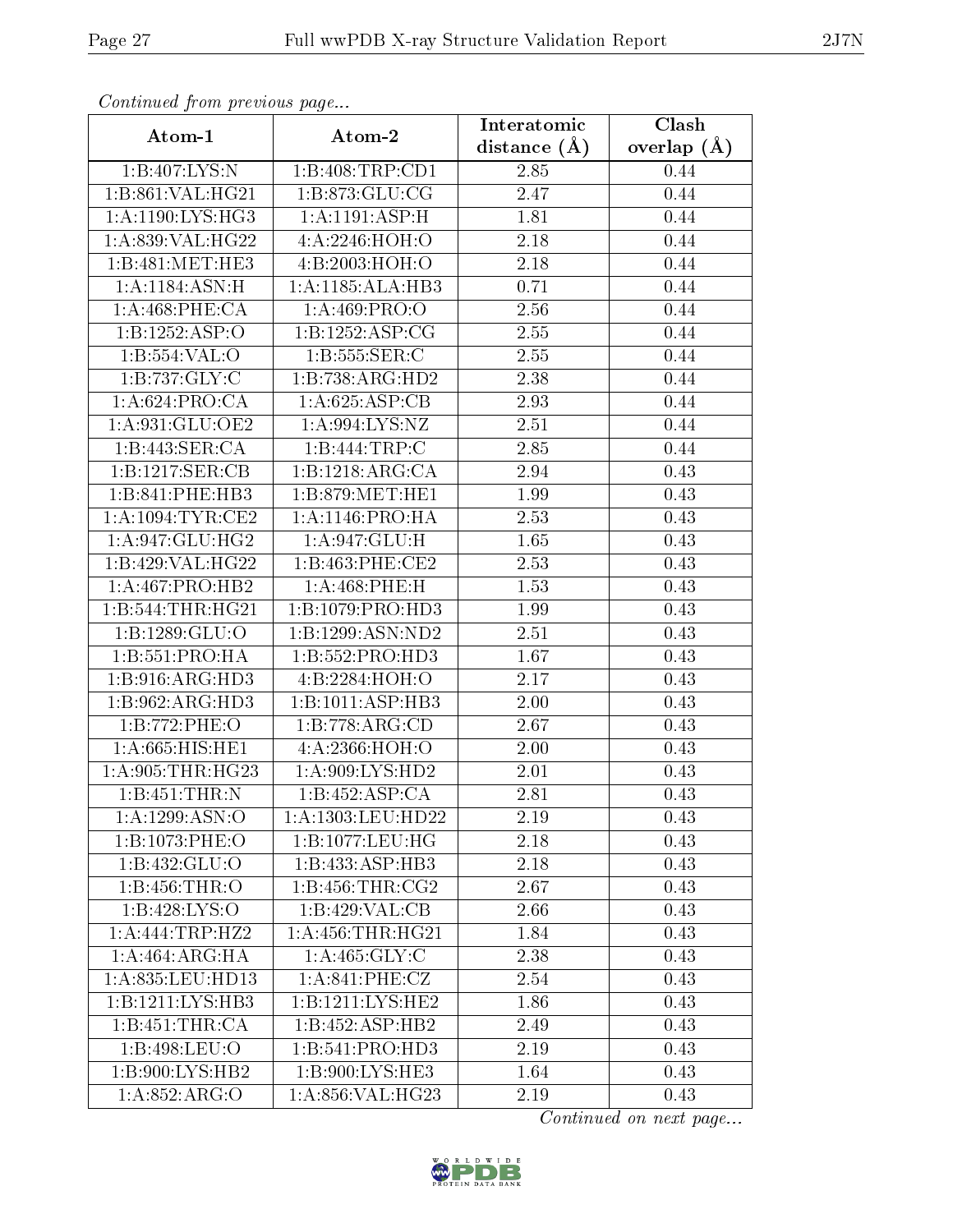| Atom-1               | Atom-2               | Interatomic    | Clash         |
|----------------------|----------------------|----------------|---------------|
|                      |                      | distance $(A)$ | overlap $(A)$ |
| 1:B:1075:PHE:O       | 1:B:1078:GLN:HG2     | 2.19           | 0.43          |
| 1: B:420: VAL:C      | 1:B:422:ARG:H        | 2.22           | 0.43          |
| 1:A:1344:ALA:HB1     | 1:B:1327:ARG:CD      | 2.48           | 0.43          |
| 1:A:444:TRP:CD1      | 1:A:453:ILE:HG23     | 2.53           | 0.43          |
| 1:A:457:LEU:C        | 1:A:457:LEU:HD12     | 2.35           | 0.43          |
| 1: A:547: SER: CB    | 1: A:548: PRO:CA     | 2.96           | 0.43          |
| 1: A:740: GLY:HA3    | 1: A:772: PHE:CE2    | 2.54           | 0.43          |
| 1:B:1143:LEU:HD12    | 1:B:1143:LEU:HA      | 1.81           | 0.43          |
| 1: A:408:TRP:CH2     | 1: A: 431: LEU: HD23 | 2.54           | 0.42          |
| 1:B:1139:GLY:HA2     | 1:B:1140:ALA:HB3     | 2.01           | 0.42          |
| 1:B:423:LEU:HD21     | 1: B: 458: TYR: HE2  | 1.84           | 0.42          |
| 1:A:1222:LEU:HA      | 1:A:1222:LEU:HD12    | 1.86           | 0.42          |
| 1:A:399:ARG:HB2      | 1:A:400:ASN:C        | 2.38           | 0.42          |
| 1: A:460: LEU:O      | 1:A:461:ASP:HB3      | 2.19           | 0.42          |
| 1: A:654:LEU:HD12    | 4:A:2200:HOH:O       | 2.19           | 0.42          |
| 1:B:1229:ASN:O       | 1:B:1233:GLU:HG3     | 2.19           | 0.42          |
| 1:B:459:ARG:HB2      | 1:B:460:LEU:CB       | 2.49           | 0.42          |
| 1:B:429:VAL:HG12     | 1:B:430:ASP:H        | 1.83           | 0.42          |
| 1:B:580:TRP:HB3      | 1:B:614:PHE:HB3      | 1.99           | 0.42          |
| $1: B:530:$ PHE:CE2  | 1: B:650:MET:HG2     | 2.55           | 0.42          |
| 1:B:991:PHE:CD2      | 1:B:999:LEU:HB3      | 2.54           | 0.42          |
| 1:A:1190:LYS:HG3     | 1:A:1191:ASP:N       | 2.34           | 0.42          |
| 1:A:419:GLU:OE1      | 1:A:422:ARG:HD3      | 2.20           | 0.42          |
| 1: A:467: PRO:HG2    | 1: A:468:PHE:HD2     | 1.85           | 0.42          |
| 1:B:1187:LYS:HE2     | 1:B:1187:LYS:HB3     | 1.89           | 0.42          |
| 1:B:404:LYS:HD3      | 1:B:404:LYS:HA       | 1.76           | 0.42          |
| 1:A:454:TRP:HA       | 1:A:457:LEU:HD23     | 2.01           | 0.42          |
| 1:A:547:SER:CB       | 1: A:548:PRO:HA      | 2.50           | 0.42          |
| 1:B:667:LYS:HB2      | 1: B:667: LYS: HE2   | 1.56           | 0.42          |
| 1:A:454:TRP:O        | 1: A:458: TYR: CG    | 2.72           | 0.42          |
| 1:A:772:PHE:O        | 1:A:778:ARG:CD       | 2.67           | 0.42          |
| 1:B:1224:PHE:CE2     | 1:B:1228:LYS:HE3     | 2.55           | 0.42          |
| 1:B:441:ASP:HB2      | 1:B:444:TRP:CG       | 2.54           | 0.42          |
| 1:A:444:TRP:CD2      | 1:A:453:ILE:HG23     | 2.54           | 0.42          |
| 1:A:426:HIS:HB3      | 1: A:469: PRO:HD3    | 2.02           | 0.42          |
| 1:B:1182:PHE:O       | 1:B:1186:MET:HG2     | 2.19           | 0.42          |
| 1:A:472:PRO:HA       | 1:A:473:PRO:HD3      | 1.90           | 0.42          |
| 1: A:796:LEU:HA      | 1: A:799:LEU:CD1     | 2.46           | 0.42          |
| 1:B:429:VAL:HG12     | 1:B:430:ASP:N        | 2.35           | 0.42          |
| 1: A: 456: THR: HG22 | 1:A:457:LEU:HD13     | 2.01           | 0.42          |
| 1: A:705: GLU:HG2    | 1:A:998:PRO:CD       | 2.50           | 0.42          |

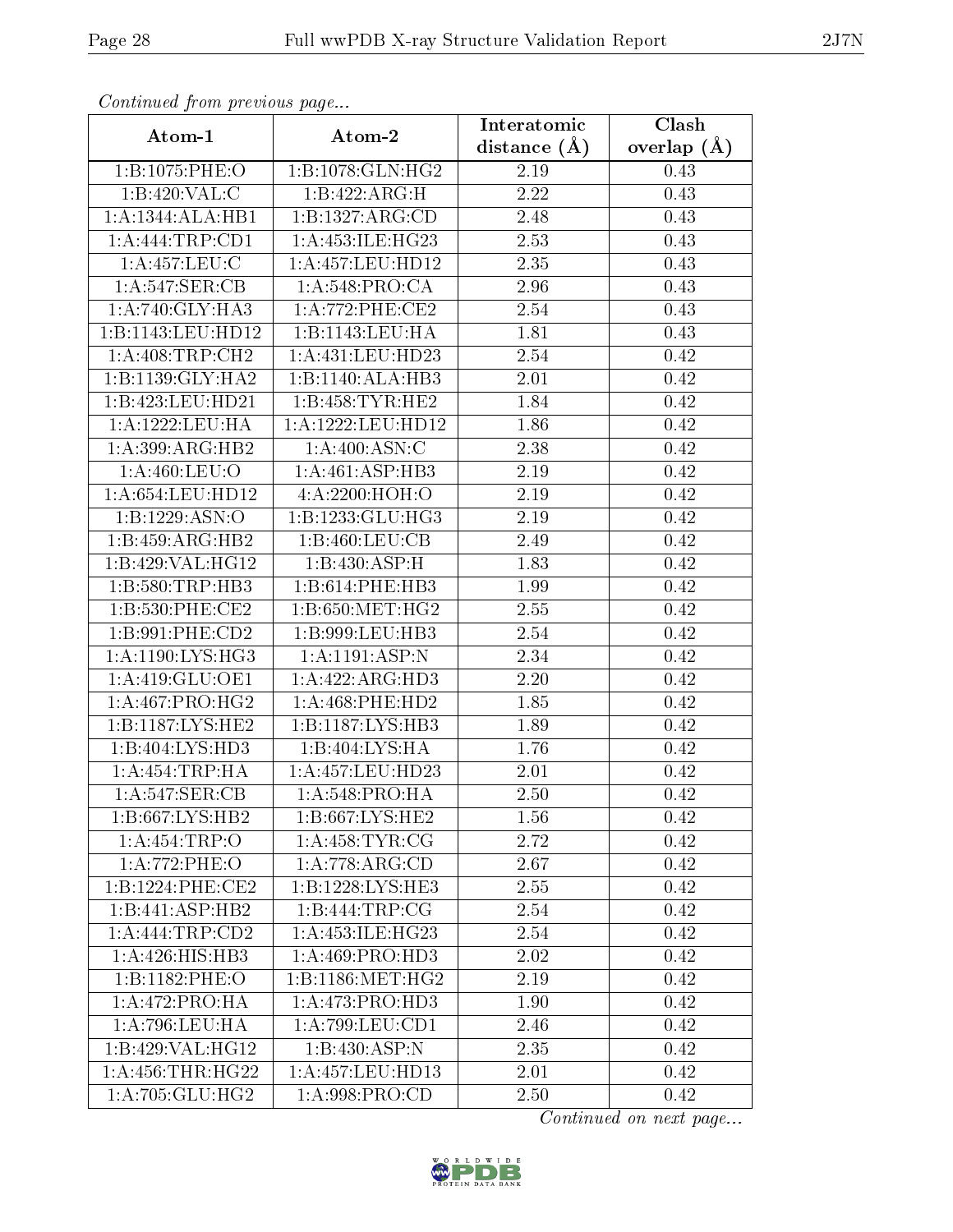| <i>. .</i><br>Atom-1          | $\cdots$ $\cdots$<br>Atom-2 | Interatomic      | Clash           |
|-------------------------------|-----------------------------|------------------|-----------------|
|                               |                             | distance $(\AA)$ | overlap $(\AA)$ |
| 1:B:441:ASP:CB                | 1:B:442:PRO:CA              | 2.96             | 0.42            |
| 1:B:455:LYS:C                 | 1:B:457:LEU:O               | 2.58             | 0.42            |
| 1:B:555:SER:CA                | 1:B:557:GLN:H               | 2.32             | 0.42            |
| 1:B:712:GLY:O                 | 1:B:746:TRP:HA              | 2.20             | 0.42            |
| 1:A:966:HIS:ND1               | 1: A: 1089: LYS: CE         | 2.83             | 0.41            |
| 1: A:889: LYS: HG2            | 1: A: 1198: PHE: CZ         | 2.55             | 0.41            |
| 1: A: 1189: ALA: O            | 1: A: 1190: LYS: C          | 2.59             | 0.41            |
| 1:A:1220:SER:H                | 1:A:1221:ALA:HB3            | 1.73             | 0.41            |
| 1:B:1075:PHE:HE2              | 1:B:1118:SER:HA             | 1.84             | 0.41            |
| 1:B:459:ARG:HB2               | 1:B:460:LEU:CD2             | 2.48             | 0.41            |
| 1:B:551:PRO:HB2               | 1: B: 553: VAL: CG1         | 2.50             | 0.41            |
| 1:B:1153:TRP:NE1              | 1:B:1157:GLY:O              | 2.52             | 0.41            |
| 1:B:449:ASP:HB3               | 1:B:450:VAL:H               | 1.65             | 0.41            |
| 1:B:456:THR:H                 | 1:B:457:LEU:C               | 2.24             | 0.41            |
| 1:B:907:LYS:HG3               | 1:B:1175:ILE:HD13           | 2.02             | 0.41            |
| 1: A:922: MET:HE3             | 1: A: 1012: MET: CA         | 2.51             | 0.41            |
| 1:A:1182:PHE:HA               | 1:A:1185:ALA:HB1            | 2.01             | 0.41            |
| 1: A:1183:HIS:HA              | 1: A:1186: MET:HG3          | 2.03             | 0.41            |
| 1:A:1334:ALA:HB3              | 1:B:1347:LEU:HD13           | 2.01             | 0.41            |
| 1:A:423:LEU:HD11              | 1: A: 458: TYR: CD1         | 2.54             | 0.41            |
| 1: A:696: ASP:HB3             | 1:A:706:VAL:HG13            | 2.02             | 0.41            |
| 1:B:565:ILE:HD13              | 1:B:1074:HIS:HA             | 2.03             | 0.41            |
| 1:B:407:LYS:CA                | 1:B:408:TRP:CB              | 2.92             | 0.41            |
| 1:B:722:ILE:O                 | 1:B:726:LEU:HB2             | $2.20\,$         | 0.41            |
| 1: A:514: LYS: HE3            | 1: A:514:LYS:HB3            | 1.88             | 0.41            |
| 1: A:581: ARG:NH1             | 4: A:2068:HOH:O             | 2.54             | 0.41            |
| 1: A:605: LYS: HA             | $1:$ A:606:PRO:HD3          | 1.88             | 0.41            |
| 1:B:393:VAL:O                 | 1:B:394:VAL:CB              | 2.64             | 0.41            |
| 1:B:400:ASN:OD1               | 1:B:509:PRO:HB3             | 2.20             | 0.41            |
| 1:A:794:LEU:HD11              | 1: A:802:LEU:HD11           | 2.03             | 0.41            |
| 1:A:799:LEU:HB2               | 1:A:800:PRO:HD3             | 2.02             | 0.41            |
| 1: A:869: ASP:HB3             | 4:A:2264:HOH:O              | 2.21             | 0.41            |
| 1:B:1203:LEU:HG               | 1:B:1329:LEU:HD22           | 2.03             | 0.41            |
| 1:B:441:ASP:HB3               | 1:B:442:PRO:O               | 2.20             | 0.41            |
| 1:B:458:TYR:HB3               | 1:B:463:PHE:O               | 2.21             | 0.41            |
| 1:B:462:ALA:HB1               | $1: B:463:$ PHE:CD2         | 2.56             | 0.41            |
| 1:A:1141:LEU:HD13             | $1:$ A:1141:LEU:HA          | 1.89             | 0.41            |
| 1: A: 1146: PRO: CB           | 1: A: 1148: TYR: CE2        | 3.04             | 0.41            |
| 1:B:1218:ARG:N                | 1:B:1219:SER:CB             | 2.77             | 0.41            |
| 1:B:428:LYS:O                 | 1:B:429:VAL:CG2             | 2.68             | 0.41            |
| $1:B:400:A\overline{SN:HD22}$ | 1: B:404: LYS: NZ           | 2.19             | 0.41            |

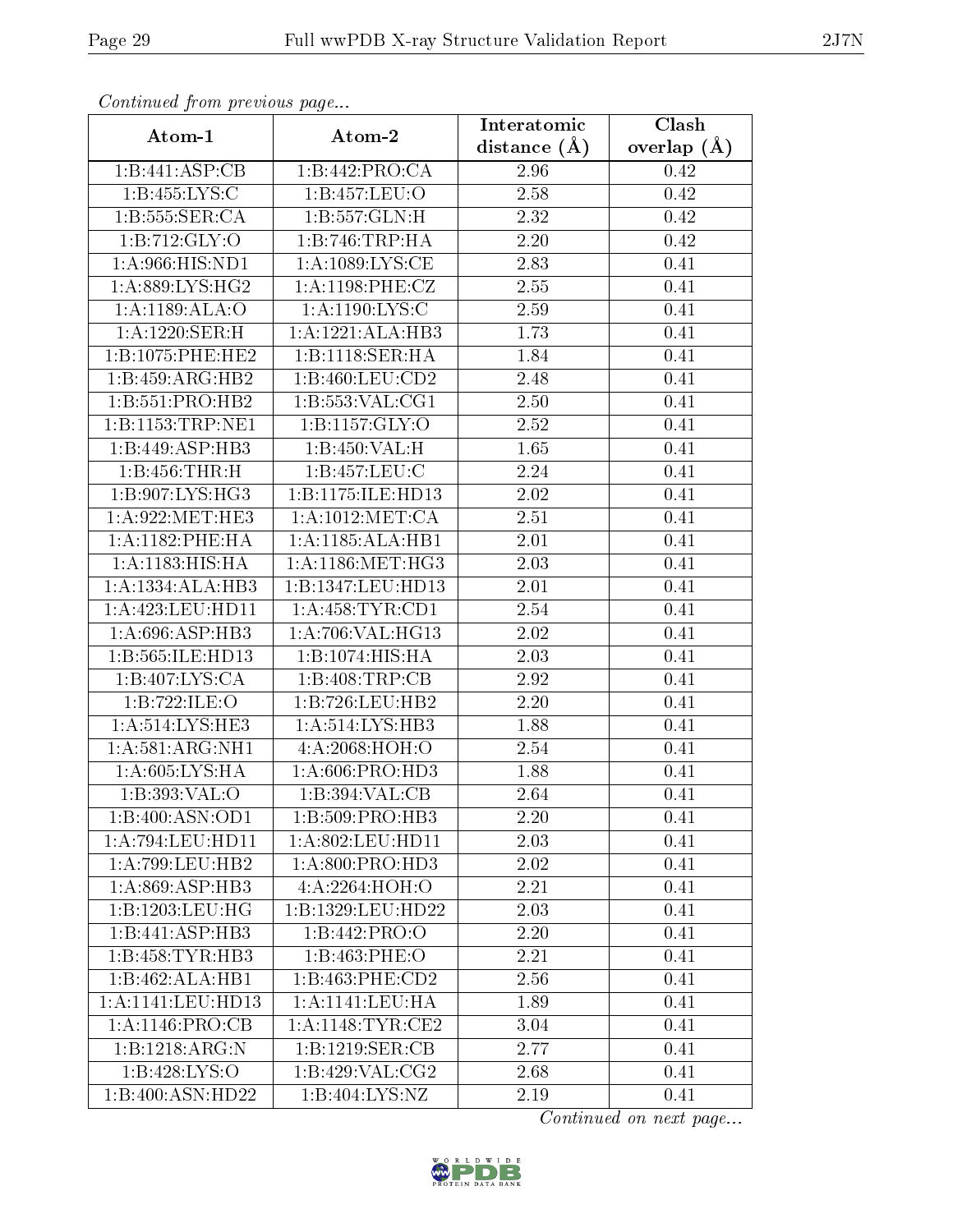|                      |                       | Interatomic       | Clash         |
|----------------------|-----------------------|-------------------|---------------|
| Atom-1               | Atom-2                | distance $(A)$    | overlap $(A)$ |
| 1:B:429:VAL:HG22     | 1:B:463:PHE:CZ        | 2.55              | 0.41          |
| 1: A: 1089: LYS: HB2 | 1: A: 1107: LEU: HB3  | 2.03              | 0.40          |
| 1:B:457:LEU:H        | 1:B:459:ARG:HG2       | 1.86              | 0.40          |
| 1:B:775:LYS:HG2      | 4: B: 2109: HOH:O     | 2.20              | 0.40          |
| 1:A:1150:SER:HB2     | 4: A:2426:HOH:O       | 2.20              | 0.40          |
| 1:B:1087:ASN:O       | 1:B:1091:ARG:HG3      | 2.21              | 0.40          |
| 1:A:488:LYS:HE3      | 1:B:1371:GLU:O        | $\overline{2.22}$ | $0.40\,$      |
| 1:B:419:GLU:N        | 1:B:422:ARG:HB2       | 2.26              | 0.40          |
| 1:B:456:THR:O        | 1:B:459:ARG:HG2       | $\overline{2.21}$ | 0.40          |
| 1:A:454:TRP:O        | 1:A:458:TYR:CD1       | 2.75              | 0.40          |
| 1:A:648:SER:HA       | 1: A: 1065: THR: HG21 | 2.03              | 0.40          |
| 1:B:391:ALA:HB3      | 1:B:563:GLU:CG        | 2.45              | 0.40          |
| 1:B:431:LEU:HD13     | 1: B: 432: GLU: OE1   | 2.21              | 0.40          |
| 1: A: 1265: TRP: CZ2 | 1:A:1325:ALA:HB2      | 2.56              | 0.40          |
| 1: A:485:PHE:HB3     | 1:A:532:PRO:HB2       | 2.02              | 0.40          |
| 1:A:557:GLN:HE21     | 1:A:557:GLN:HB3       | 1.68              | 0.40          |
| 1:B:449:ASP:O        | 1:B:450:VAL:HB        | 2.22              | 0.40          |
| 1:A:1220:SER:H       | 1:A:1221:ALA:CB       | 2.29              | 0.40          |
| 1: A: 1207: TYR: CE2 | 1: A: 1311: LYS: HG3  | 2.55              | 0.40          |
| 1: A:459: ARG:HB3    | 1:A:460:LEU:H         | 1.52              | 0.40          |
| 1: A:626: VAL:O      | 1: A:626: VAL:HG13    | 2.22              | 0.40          |
| 1:B:547:SER:CB       | 1:B:548:PRO:CD        | 2.99              | 0.40          |
| 1:B:699:SER:HA       | 1:B:700:PRO:HD3       | 1.98              | 0.40          |

All (3) symmetry-related close contacts are listed below. The label for Atom-2 includes the symmetry operator and encoded unit-cell translations to be applied.

| Atom-1            | Atom-2            | Interatomic<br>distance (A | Clash<br>overlap (Å |
|-------------------|-------------------|----------------------------|---------------------|
| 4: A: 2389: HOH:O | 4:B:2333:HOH:O[1] | $1.90\,$                   | $\rm 0.30$          |
| 1:A:1156:ARG:NH1  | 1:B:1126:GLU:OE2  | 2.07                       | 0.13                |
| 4: A:2109: HOH:O  | 4:B:2384:HOH:O[2] | 2.16                       | 0 04                |

### 5.3 Torsion angles (i)

#### 5.3.1 Protein backbone (i)

In the following table, the Percentiles column shows the percent Ramachandran outliers of the chain as a percentile score with respect to all X-ray entries followed by that with respect to entries of similar resolution.

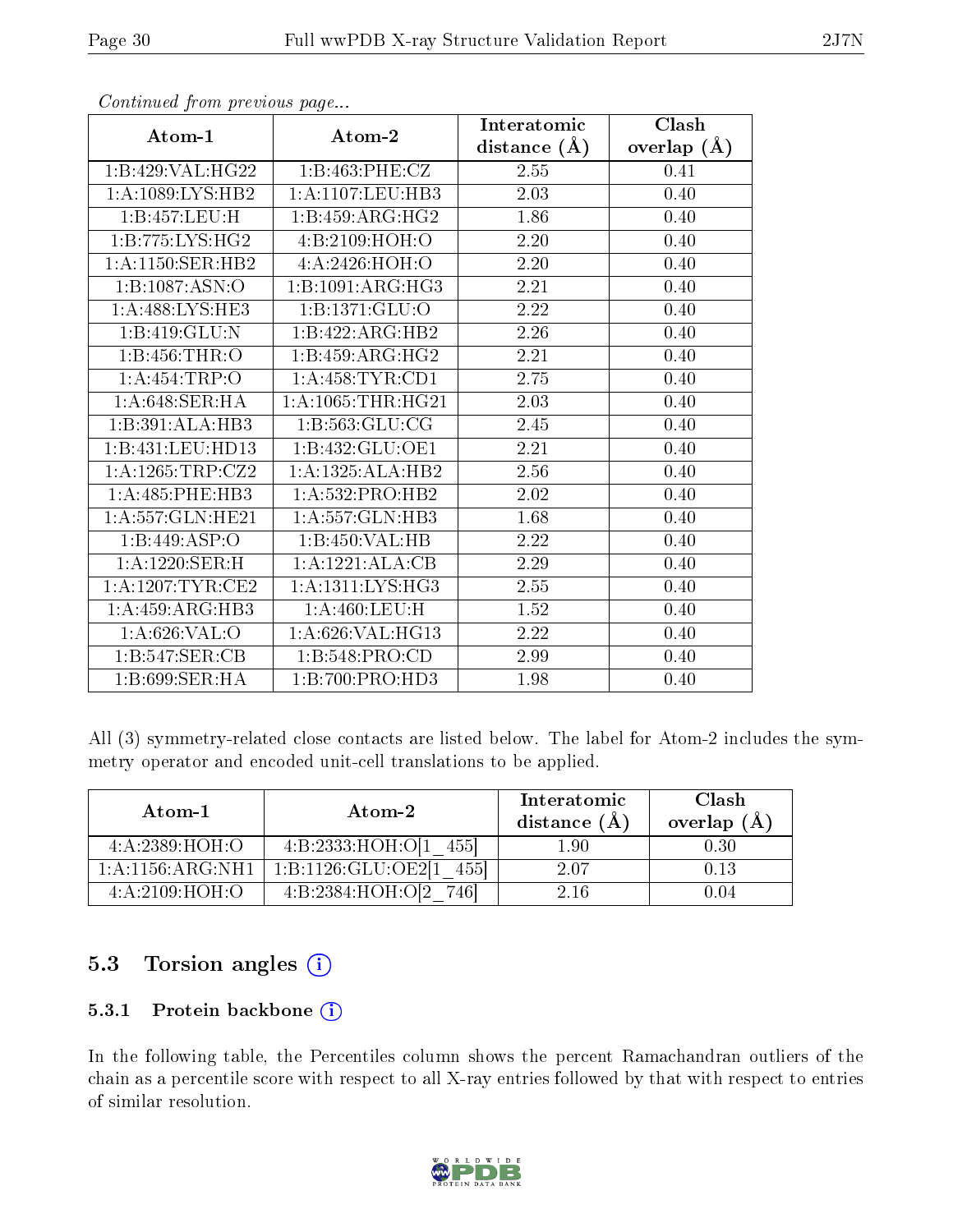The Analysed column shows the number of residues for which the backbone conformation was analysed, and the total number of residues.

| Mol | Chain | Analysed                                  | Favoured    | Allowed   Outliers |            | $\mid$ Percentiles      |
|-----|-------|-------------------------------------------|-------------|--------------------|------------|-------------------------|
|     |       | $925/1022(90\%)$                          | $836(90\%)$ | 51(6%)             | 38 $(4\%)$ | $\boxed{3}$ $\boxed{1}$ |
|     |       | $922/1022(90\%)$                          | 811 (88\%)  | 63 (7%)            | 48 (5%)    | $2 \mathbf{1} $         |
| All | All   | $1847/2044$ (90%)   1647 (89%)   114 (6%) |             |                    | 86(5%)     | 2 1                     |

All (86) Ramachandran outliers are listed below:

| Mol            | $\overline{\text{Chain}}$ | Res              | Type                      |
|----------------|---------------------------|------------------|---------------------------|
| $\overline{1}$ | $\mathbf{A}$              | 399              | $\rm{ARG}$                |
| $\mathbf 1$    | $\overline{A}$            | $4\overline{12}$ | $\overline{\rm ALA}$      |
| $\mathbf{1}$   | $\overline{\rm A}$        | 439              | <b>LYS</b>                |
| $\overline{1}$ | $\overline{A}$            | 440              | <b>TYR</b>                |
| $\mathbf 1$    | $\overline{\rm A}$        | 459              | $\overline{\rm{ARG}}$     |
| $\overline{1}$ | $\overline{\rm A}$        | 460              | $\overline{\textrm{LEU}}$ |
| $\mathbf{1}$   | $\overline{\rm A}$        | 466              | $\overline{\text{LYS}}$   |
| $\mathbf 1$    | $\overline{A}$            | 467              | $\overline{\mathrm{PRO}}$ |
| $\overline{1}$ | $\overline{A}$            | $\overline{504}$ | <b>ASN</b>                |
| $\mathbf 1$    | $\overline{\rm A}$        | 510              | $\overline{\text{LEU}}$   |
| $\mathbf 1$    | $\overline{\rm A}$        | $\overline{547}$ | $\overline{\text{SER}}$   |
| $\mathbf{1}$   | $\overline{\rm A}$        | 553              | $\overline{\text{VAL}}$   |
| $\mathbf{1}$   | $\overline{A}$            | 621              | <b>THR</b>                |
| $\overline{1}$ | $\overline{A}$            | 625              | $\overline{\text{ASP}}$   |
| $\mathbf 1$    | $\overline{\rm A}$        | 642              | $\overline{\rm{ARG}}$     |
| $\overline{1}$ | $\overline{\rm A}$        | 1140             | $\overline{ALA}$          |
| $\overline{1}$ | $\overline{\rm A}$        | 1141             | LEU                       |
| $\mathbf 1$    | $\overline{\rm A}$        | 1193             | $\overline{\text{GLU}}$   |
| $\overline{1}$ | $\overline{\rm A}$        | 1194             | <b>ASP</b>                |
| $\mathbf 1$    | $\overline{\mathrm{B}}$   | 401              | $\overline{\text{ILE}}$   |
| $\overline{1}$ | $\overline{\mathrm{B}}$   | $\overline{406}$ | $\overline{\text{PRO}}$   |
| $\mathbf{1}$   | $\overline{\mathrm{B}}$   | 411              | $\overline{\text{GLU}}$   |
| $\mathbf 1$    | $\overline{\mathrm{B}}$   | 419              | $\overline{\text{GLU}}$   |
| $\overline{1}$ | $\overline{\mathrm{B}}$   | 429              | $\overline{\text{VAL}}$   |
| $\mathbf 1$    | $\overline{\mathrm{B}}$   | 430              | <b>ASP</b>                |
| $\overline{1}$ | $\overline{\mathrm{B}}$   | $\overline{432}$ | $\overline{{\rm GLU}}$    |
| $\mathbf 1$    | $\overline{\text{B}}$     | 434              | $\overline{\text{GLU}}$   |
| $\mathbf 1$    | $\overline{\mathrm{B}}$   | 446              | <b>THR</b>                |
| $\mathbf 1$    | $\overline{\mathrm{B}}$   | $\overline{453}$ | ILE                       |
| $\mathbf 1$    | $\overline{\mathrm{B}}$   | $\overline{460}$ | $\overline{\text{LEU}}$   |
| $\overline{1}$ | $\overline{\mathrm{B}}$   | 463              | PHE                       |
| $\mathbf{1}$   | $\overline{\mathrm{B}}$   | 467              | $\overline{\text{PRO}}$   |
| $\overline{1}$ | $\overline{\mathrm{B}}$   | $\overline{504}$ | $\overline{\mathrm{ASN}}$ |

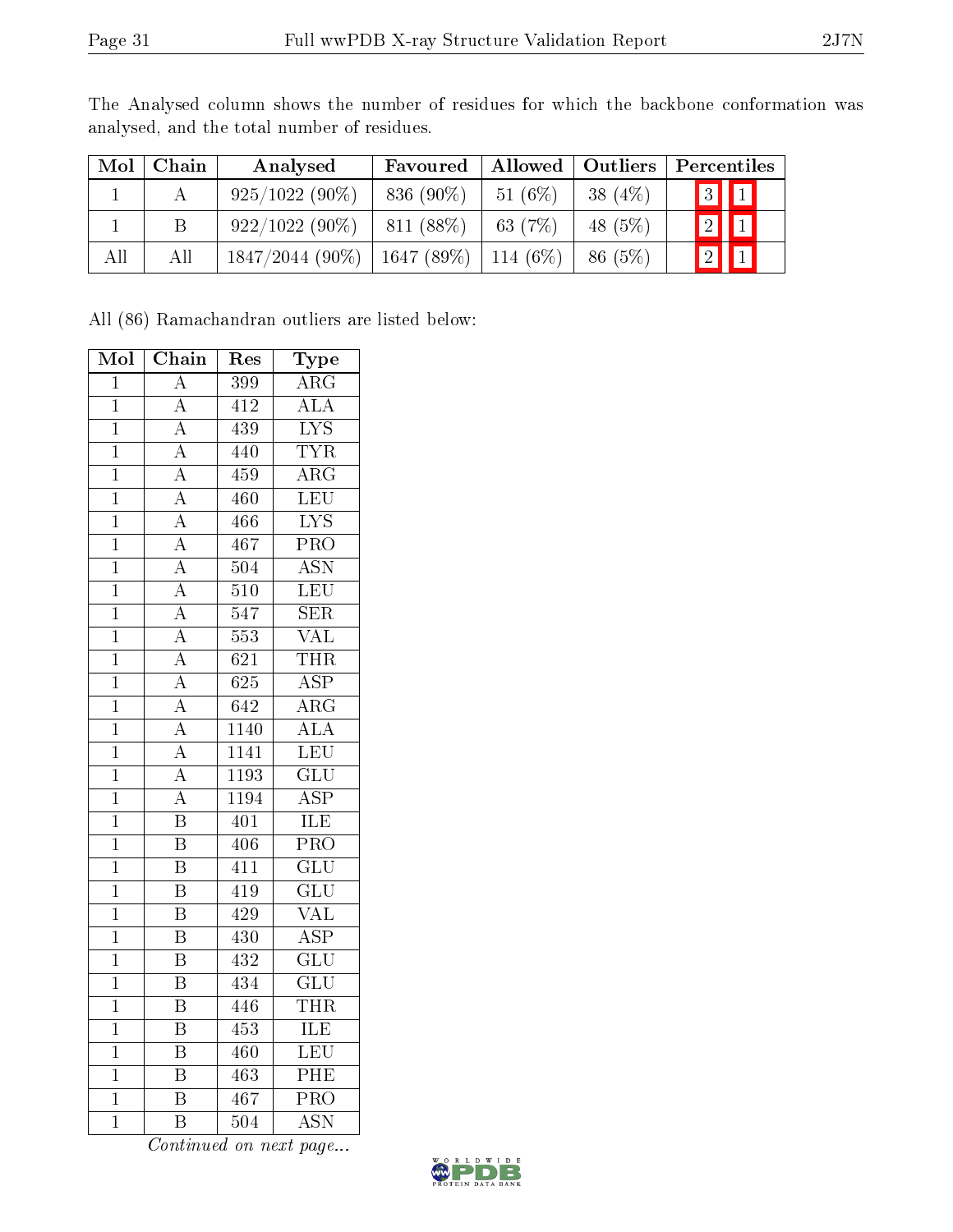| Mol            | Chain                               | Res               | $\overline{\phantom{a}}$<br>Type |
|----------------|-------------------------------------|-------------------|----------------------------------|
| $\mathbf{1}$   | Β                                   | 505               | <b>SER</b>                       |
| $\mathbf{1}$   | B                                   | $\overline{5}47$  | <b>SER</b>                       |
| $\mathbf{1}$   | B                                   | 548               | $\overline{\mathrm{PRO}}$        |
| $\overline{1}$ | $\overline{\mathrm{B}}$             | 1141              | <b>LEU</b>                       |
| $\overline{1}$ | $\overline{B}$                      | 1190              | $\overline{\text{LYS}}$          |
| $\mathbf{1}$   | $\overline{\mathrm{B}}$             | $\overline{1}217$ | <b>SER</b>                       |
| $\mathbf{1}$   | $\overline{\mathrm{B}}$             | 1219              | <b>SER</b>                       |
| $\mathbf{1}$   | $\overline{A}$                      | 394               | $\overline{\text{VAL}}$          |
| $\mathbf{1}$   | $\overline{A}$                      | 398               | <b>LEU</b>                       |
| $\overline{1}$ | $\overline{A}$                      | 461               | $\overline{\text{ASP}}$          |
| $\mathbf{1}$   |                                     | 503               | $\overline{\text{ASP}}$          |
| $\mathbf{1}$   | $\frac{\overline{A}}{\overline{A}}$ | $1\overline{138}$ | $\overline{\text{GLY}}$          |
| $\mathbf{1}$   | $\frac{1}{A}$                       | 1185              | $\overline{\text{ALA}}$          |
| $\overline{1}$ | $\overline{A}$                      | 1187              | <b>LYS</b>                       |
| $\overline{1}$ |                                     | 1214              | $\overline{\text{SER}}$          |
| $\mathbf{1}$   | $\frac{\overline{A}}{A}$            | 1316              | <b>LYS</b>                       |
| $\mathbf{1}$   | $\overline{\mathrm{B}}$             | 407               | $\overline{\text{LYS}}$          |
| $\mathbf{1}$   | B                                   | 408               | TRP                              |
| $\overline{1}$ | $\overline{\mathrm{B}}$             | 431               | LEU                              |
| $\overline{1}$ | Β                                   | 450               | <b>VAL</b>                       |
| $\mathbf 1$    | $\overline{\mathrm{B}}$             | 451               | <b>THR</b>                       |
| $\mathbf{1}$   | $\overline{\mathrm{B}}$             | 503               | <b>ASP</b>                       |
| $\overline{1}$ | B                                   | $\overline{5}10$  | $\overline{\textrm{LEU}}$        |
| $\overline{1}$ | $\overline{\mathrm{B}}$             | 555               | $\overline{\text{SER}}$          |
| $\mathbf{1}$   | $\overline{\mathrm{B}}$             | 621               | <b>THR</b>                       |
| $\mathbf{1}$   | $\overline{\mathrm{B}}$             | 1196              | $\overline{ALA}$                 |
| $\mathbf{1}$   | $\overline{\mathrm{B}}$             | 1214              | $\overline{\text{SER}}$          |
| $\mathbf{1}$   | $\overline{\rm A}$                  | 559               | $\overline{ALA}$                 |
| $\overline{1}$ | $\overline{\rm A}$                  | 1218              | $\overline{\rm{ARG}}$            |
| 1              | Α                                   | 1315              | HIS                              |
| $\mathbf{1}$   | Β                                   | 404               | L <sup>Y</sup> S                 |
| $\mathbf 1$    | $\overline{\mathrm{B}}$             | 441               | $\overline{\text{ASP}}$          |
| $\mathbf{1}$   | B                                   | 1189              | <b>ALA</b>                       |
| $\overline{1}$ | $\overline{\mathrm{B}}$             | 1194              | $\overline{\text{ASP}}$          |
| $\mathbf{1}$   | $\overline{A}$                      | 458               | $\overline{\text{TYR}}$          |
| $\mathbf 1$    | $\overline{A}$                      | 469               | $\overline{\text{PRO}}$          |
| $\mathbf 1$    | $\overline{A}$                      | 471               | $\overline{\text{LYS}}$          |
| $\overline{1}$ | $\overline{\rm A}$                  | 488               | $\overline{\text{LYS}}$          |
| $\mathbf 1$    | Β                                   | 471               | $\overline{\text{LYS}}$          |
| $\mathbf{1}$   | $\overline{\rm B}$                  | 553               | $\overline{\text{VAL}}$          |
| $\mathbf{1}$   | $\overline{\mathrm{B}}$             | $\overline{1}195$ | $\overline{\text{GLY}}$          |
| $\mathbf{1}$   | Β                                   | 1205              | $\overline{\text{SER}}$          |

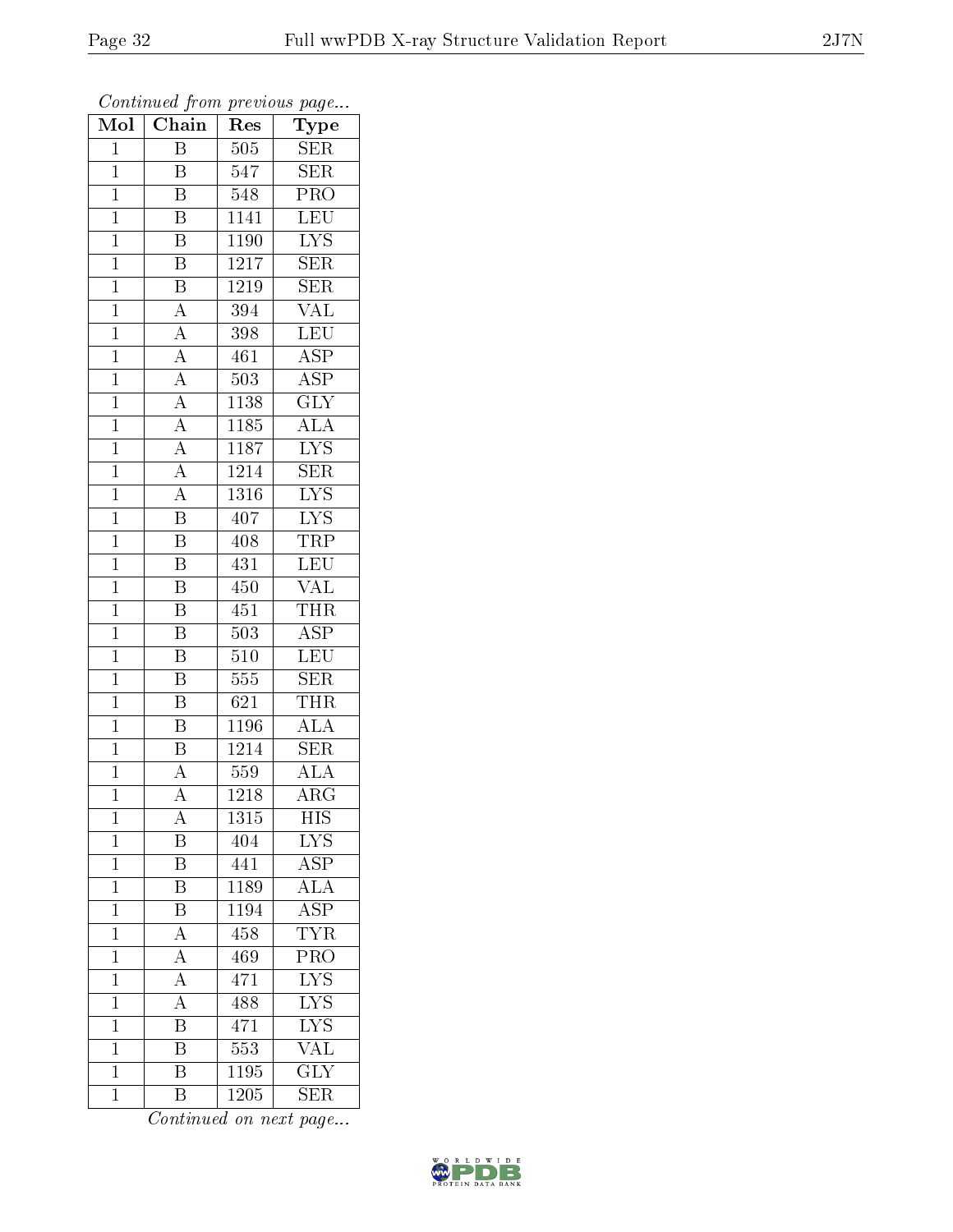| Mol            | Chain | Res  | Type       |
|----------------|-------|------|------------|
| 1              | Β     | 412  | <b>ALA</b> |
| 1              | Β     | 418  | TRP        |
| 1              | В     | 445  | SER        |
| $\mathbf{1}$   | B     | 507  | <b>THR</b> |
| $\overline{1}$ | B     | 1140 | ALA        |
| $\mathbf{1}$   | А     | 468  | PHE        |
| $\mathbf{1}$   | B     | 392  | PRO        |
| $\mathbf{1}$   | В     | 394  | VAL        |
| $\mathbf{1}$   | А     | 453  | ILE        |
| 1              | А     | 1253 | PRO        |
|                | R     | 552  | PRO        |

#### 5.3.2 Protein sidechains (i)

In the following table, the Percentiles column shows the percent sidechain outliers of the chain as a percentile score with respect to all X-ray entries followed by that with respect to entries of similar resolution.

The Analysed column shows the number of residues for which the sidechain conformation was analysed, and the total number of residues.

| Mol | Chain | Analysed        | Rotameric     | Outliers     | Percentiles |                |
|-----|-------|-----------------|---------------|--------------|-------------|----------------|
|     |       | $815/891(92\%)$ | 748 (92%)     | 67 $(8\%)$   | 11          | 14             |
|     |       | $812/891(91\%)$ | 716 (88%)     | $96(12\%)$   | 5           | $\parallel$ 5  |
| All | All   | 1627/1782(91%)  | 1464 $(90\%)$ | 163 $(10\%)$ | $"7_1$      | $\blacksquare$ |

All (163) residues with a non-rotameric sidechain are listed below:

| Mol          | Chain          | Res     | Type       |
|--------------|----------------|---------|------------|
| 1            | А              | 393     | <b>VAL</b> |
| $\mathbf{1}$ | А              | 394     | <b>VAL</b> |
| 1            | $\overline{A}$ | 399     | $\rm{ARG}$ |
| $\mathbf{1}$ | $\overline{A}$ | 408     | TRP        |
| 1            | $\overline{A}$ | 409     | LEU        |
| 1            | $\overline{A}$ | 414     | LEU        |
| 1            | А              | 456     | THR        |
| 1            | А              | 457     | LEU        |
| 1            | $\overline{A}$ | 458     | TYR        |
| 1            | А              | 482     | THR        |
| 1            | $\overline{A}$ | 504     | <b>ASN</b> |
| 1            | А              | $507\,$ | THR.       |

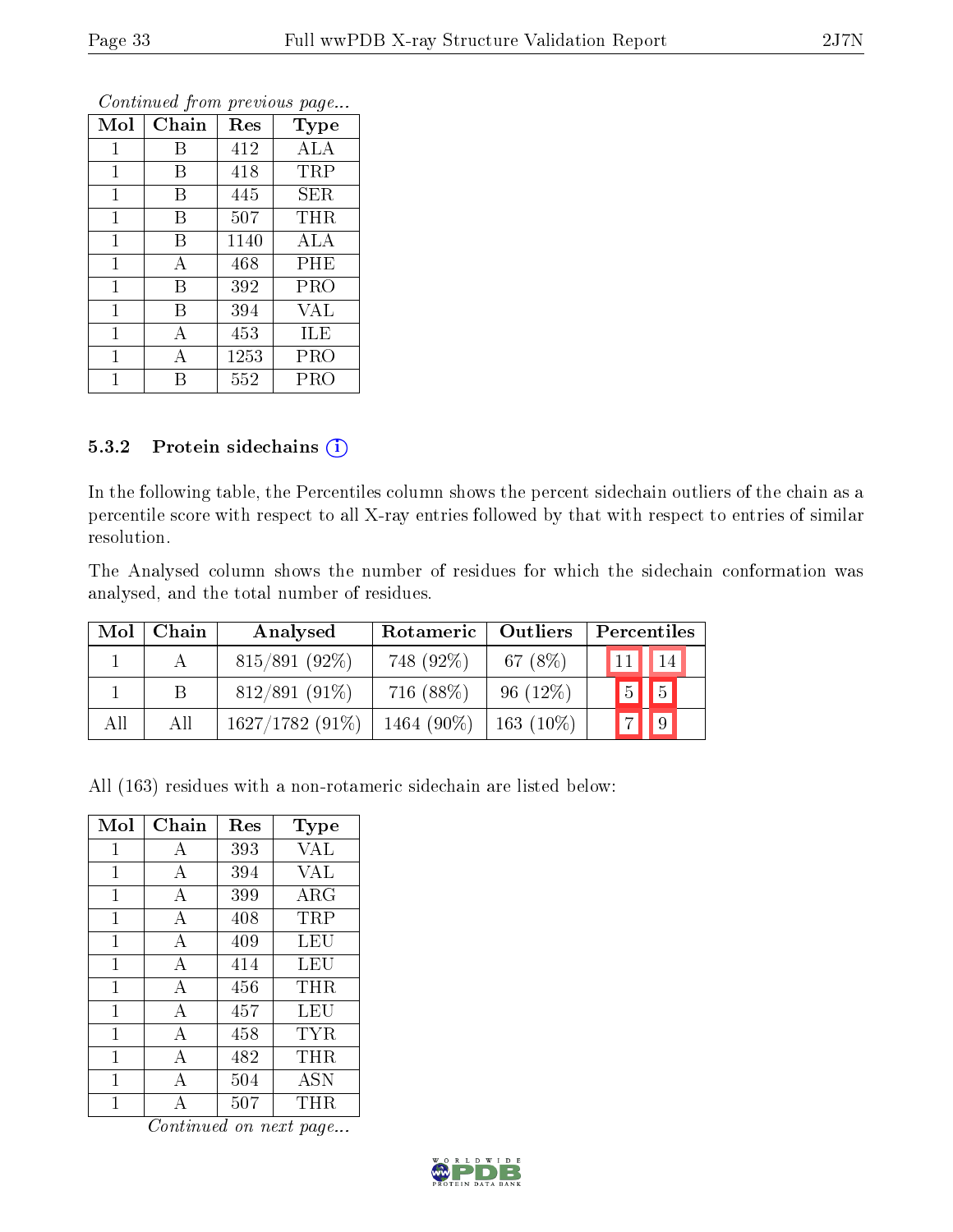| $\overline{\text{Mol}}$ | $\boldsymbol{\mathsf{v}}$<br>Chain                                                                                                                                                                                                                                                                                                           | Res                | $\mathbf{r}$<br>$\cdot$<br>${\rm \overline{T}ype}$ |
|-------------------------|----------------------------------------------------------------------------------------------------------------------------------------------------------------------------------------------------------------------------------------------------------------------------------------------------------------------------------------------|--------------------|----------------------------------------------------|
| $\overline{1}$          | $\overline{A}$                                                                                                                                                                                                                                                                                                                               | 515                | $\operatorname{LEU}$                               |
| $\overline{1}$          | $\overline{A}$                                                                                                                                                                                                                                                                                                                               | $\overline{518}$   | <b>LEU</b>                                         |
| $\overline{1}$          | $\frac{\overline{A}}{\overline{A}}$                                                                                                                                                                                                                                                                                                          | 526                | $\overline{\text{LEU}}$                            |
| $\mathbf{1}$            |                                                                                                                                                                                                                                                                                                                                              | 546                | <b>THR</b>                                         |
| $\overline{1}$          |                                                                                                                                                                                                                                                                                                                                              | $\overline{54}7$   | $\overline{\text{SER}}$                            |
| $\overline{1}$          |                                                                                                                                                                                                                                                                                                                                              | 553                | $\overline{\text{VAL}}$                            |
| $\overline{1}$          |                                                                                                                                                                                                                                                                                                                                              | 555                | SER                                                |
| $\mathbf{1}$            |                                                                                                                                                                                                                                                                                                                                              | 605                | <b>LYS</b>                                         |
| $\mathbf{1}$            |                                                                                                                                                                                                                                                                                                                                              | 622                | PHE                                                |
| $\overline{1}$          |                                                                                                                                                                                                                                                                                                                                              | $\overline{62}3$   | $\overline{\rm{ARG}}$                              |
| $\mathbf{1}$            |                                                                                                                                                                                                                                                                                                                                              | 701                | <b>SER</b>                                         |
| $\overline{1}$          |                                                                                                                                                                                                                                                                                                                                              | 716                | $\overline{\rm{ARG}}$                              |
| $\overline{1}$          |                                                                                                                                                                                                                                                                                                                                              | $\overline{725}$   | $\overline{\text{VAL}}$                            |
| $\mathbf{1}$            |                                                                                                                                                                                                                                                                                                                                              | $\overline{7}26$   | LEU                                                |
| $\overline{1}$          | $\frac{\overline{A}}{\overline{A}}\frac{\overline{A}}{\overline{A}}\frac{\overline{A}}{\overline{A}}\frac{\overline{A}}{\overline{A}}\frac{\overline{A}}{\overline{A}}\frac{\overline{A}}{\overline{A}}\frac{\overline{A}}{\overline{A}}\frac{\overline{A}}{\overline{A}}\frac{\overline{A}}{\overline{A}}\frac{\overline{A}}{\overline{A}}$ | 730                | <b>ASP</b>                                         |
| $\overline{1}$          |                                                                                                                                                                                                                                                                                                                                              | $755\,$            | $\overline{\text{ASP}}$                            |
| $\overline{1}$          |                                                                                                                                                                                                                                                                                                                                              | 774                | $\overline{\text{ASP}}$                            |
| $\mathbf{1}$            |                                                                                                                                                                                                                                                                                                                                              | 796                | $\overline{\text{LEU}}$                            |
| $\mathbf{1}$            |                                                                                                                                                                                                                                                                                                                                              | $\overline{79}7$   | $\overline{\text{GLN}}$                            |
| $\mathbf{1}$            |                                                                                                                                                                                                                                                                                                                                              | 798                | $\overline{\text{LEU}}$                            |
| $\overline{1}$          |                                                                                                                                                                                                                                                                                                                                              | 835                | $\overline{\text{LEU}}$                            |
| $\overline{1}$          |                                                                                                                                                                                                                                                                                                                                              | 839                | VAL                                                |
| $\mathbf 1$             |                                                                                                                                                                                                                                                                                                                                              | 891                | $\overline{\text{LEU}}$                            |
| $\overline{1}$          |                                                                                                                                                                                                                                                                                                                                              | 896                | <b>TRP</b>                                         |
| $\mathbf{1}$            | $\overline{A}$                                                                                                                                                                                                                                                                                                                               | 947                | $\overline{\text{GLU}}$                            |
| $\overline{1}$          | $\frac{\overline{A}}{\overline{A}}$                                                                                                                                                                                                                                                                                                          | 949                | $\overline{\text{SER}}$                            |
| $\mathbf{1}$            |                                                                                                                                                                                                                                                                                                                                              | 952                | $\overline{\text{LEU}}$                            |
| $\mathbf{1}$            |                                                                                                                                                                                                                                                                                                                                              | 953                | $\overline{\text{LEU}}$                            |
| $\mathbf 1$             | $\overline{\rm A}$                                                                                                                                                                                                                                                                                                                           | 955                | $\overline{\text{ASP}}$                            |
| $\mathbf{1}$            | А                                                                                                                                                                                                                                                                                                                                            | 959                | LEU                                                |
| $\mathbf{1}$            | А                                                                                                                                                                                                                                                                                                                                            | 999                | <b>LEU</b>                                         |
| $\mathbf{1}$            | $\overline{A}$                                                                                                                                                                                                                                                                                                                               | 1032               | LEU                                                |
| $\mathbf{1}$            | $\overline{A}$                                                                                                                                                                                                                                                                                                                               | 1056               | <b>THR</b>                                         |
| $\mathbf{1}$            | $\overline{A}$                                                                                                                                                                                                                                                                                                                               | 1134               | $\overline{\rm{ARG}}$                              |
| $\mathbf{1}$            | $\overline{A}$                                                                                                                                                                                                                                                                                                                               | $113\overline{7}$  | LEU                                                |
| $\overline{1}$          | $\overline{A}$                                                                                                                                                                                                                                                                                                                               | 1141               | LEU                                                |
| $\mathbf{1}$            | $\overline{A}$                                                                                                                                                                                                                                                                                                                               | 1172               | $\overline{\rm{ARG}}$                              |
| $\mathbf{1}$            | $\overline{A}$                                                                                                                                                                                                                                                                                                                               | 1182               | $\overline{\text{PHE}}$                            |
| $\mathbf{1}$            | $\overline{A}$                                                                                                                                                                                                                                                                                                                               | 1187               | $\overline{\text{LYS}}$                            |
| $\overline{1}$          | $\overline{\rm A}$                                                                                                                                                                                                                                                                                                                           | 1193               | $\overline{\text{GLU}}$                            |
| $\mathbf 1$             | $\overline{A}$                                                                                                                                                                                                                                                                                                                               | $\overline{1}$ 194 | $\overline{\text{ASP}}$                            |
| $\mathbf{1}$            | $\overline{A}$                                                                                                                                                                                                                                                                                                                               | $\overline{1203}$  | LEU                                                |

Continued from previous page...

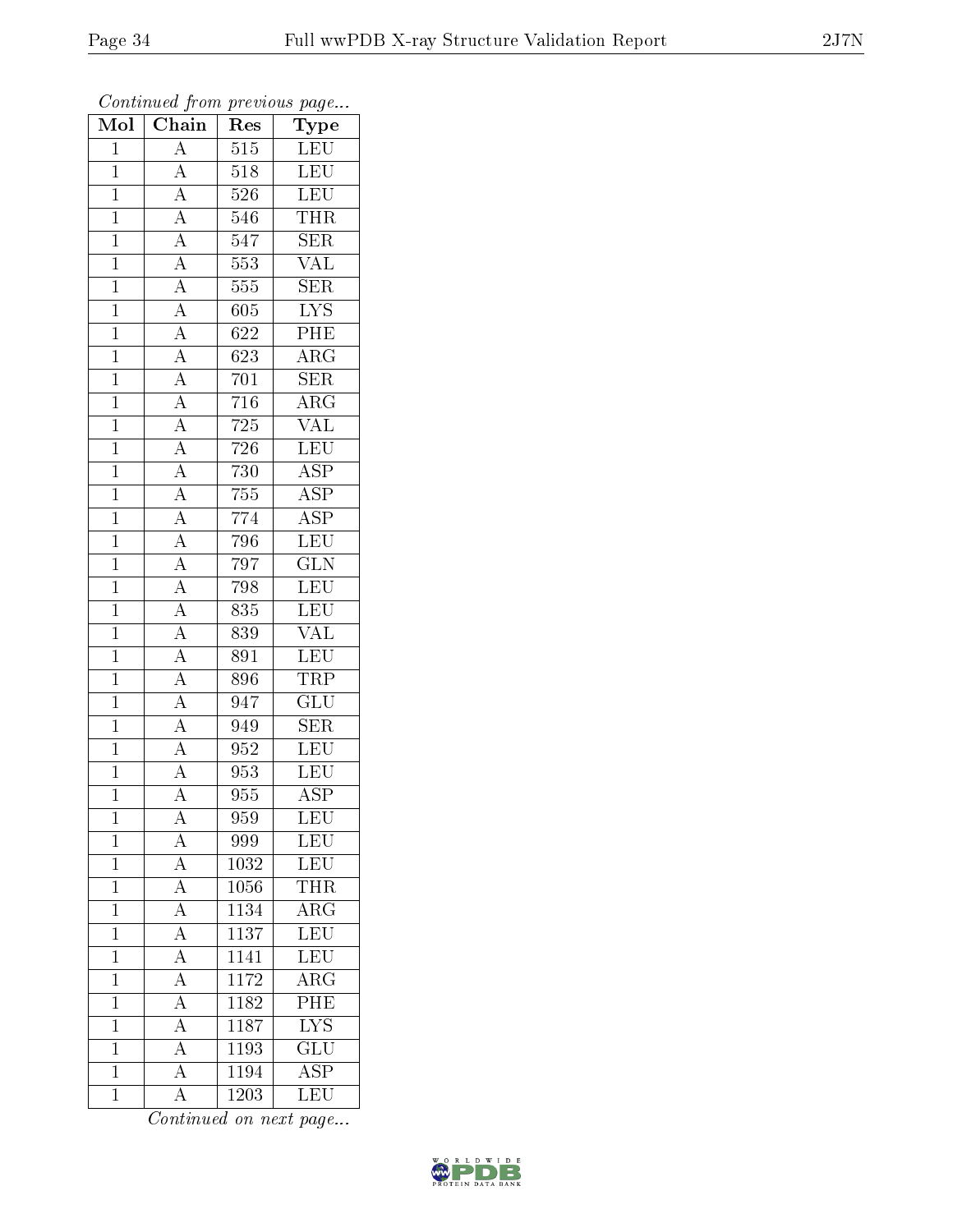| Mol            | Chain                               | Res              | ${\bf Type}$            |
|----------------|-------------------------------------|------------------|-------------------------|
| $\mathbf{1}$   | $\overline{\rm A}$                  | 1211             | <b>LYS</b>              |
| $\overline{1}$ | $\boldsymbol{A}$                    | 1214             | $\overline{\text{SER}}$ |
| $\mathbf{1}$   | $\overline{A}$                      | 1216             | $\overline{\text{LYS}}$ |
| $\mathbf{1}$   | $\overline{A}$                      | 1217             | <b>SER</b>              |
| $\mathbf{1}$   | $\frac{\overline{A}}{\overline{A}}$ | 1218             | $\rm{ARG}$              |
| $\mathbf{1}$   |                                     | 1223             | $\overline{\text{LEU}}$ |
| $\overline{1}$ | $\overline{A}$                      | 1235             | GLU                     |
| $\overline{1}$ | $\overline{A}$                      | 1240             | $\rm{ARG}$              |
| $\mathbf{1}$   | $\frac{\overline{A}}{A}$            | 1269             | <b>THR</b>              |
| $\mathbf{1}$   |                                     | 1282             | $\overline{\text{SER}}$ |
| $\overline{1}$ | $\overline{A}$                      | 1303             | <b>LEU</b>              |
| $\overline{1}$ | $\overline{A}$                      | 1317             | $\overline{\text{SER}}$ |
| $\overline{1}$ | $\overline{A}$                      | 1321             | <b>VAL</b>              |
| $\mathbf{1}$   | $\overline{\text{B}}$               | $\overline{3}97$ | $\rm{ARG}$              |
| $\overline{1}$ | $\overline{\mathrm{B}}$             | 398              | LEU                     |
| $\overline{1}$ | $\boldsymbol{B}$                    | 399              | $\rm{ARG}$              |
| $\overline{1}$ | $\overline{\mathrm{B}}$             | 400              | <b>ASN</b>              |
| $\mathbf{1}$   | $\overline{\mathbf{B}}$             | 401              | ILE                     |
| $\mathbf 1$    | $\overline{\mathrm{B}}$             | 408              | TRP                     |
| $\mathbf{1}$   | $\overline{\mathrm{B}}$             | 409              | LEU                     |
| $\overline{1}$ | $\overline{\mathrm{B}}$             | 414              | LEU                     |
| $\mathbf{1}$   | $\overline{\mathrm{B}}$             | 419              | $\overline{\text{GLU}}$ |
| $\mathbf{1}$   | $\, {\bf B}$                        | 421              | <b>THR</b>              |
| $\mathbf{1}$   | $\overline{\mathrm{B}}$             | 425              | MET                     |
| $\mathbf{1}$   | $\overline{B}$                      | 427              | $\overline{\text{CYS}}$ |
| $\overline{1}$ | $\overline{\mathrm{B}}$             | $\overline{431}$ | $\overline{\text{LEU}}$ |
| $\mathbf{1}$   | $\overline{\mathrm{B}}$             | 440              | <b>TYR</b>              |
| $\mathbf{1}$   | B                                   | 446              | <b>THR</b>              |
| $\mathbf 1$    | $\overline{\mathrm{B}}$             | 449              | $\overline{\text{ASP}}$ |
| $\mathbf{1}$   | B                                   | 450              | VAL                     |
| $\overline{1}$ | Β                                   | 451              | THR                     |
| $\mathbf 1$    | $\overline{\mathrm{B}}$             | 482              | THR                     |
| $\mathbf{1}$   | Β                                   | 487              | <b>SER</b>              |
| $\mathbf{1}$   | $\overline{\mathrm{B}}$             | 488              | $\overline{\text{LYS}}$ |
| $\mathbf{1}$   | Β                                   | 501              | <b>ASN</b>              |
| $\overline{1}$ | $\overline{\mathrm{B}}$             | 503              | $\overline{\text{ASP}}$ |
| $\mathbf{1}$   | $\overline{\mathrm{B}}$             | 507              | <b>THR</b>              |
| $\overline{1}$ | $\overline{\rm B}$                  | 518              | LEU                     |
| $\mathbf{1}$   | $\overline{\mathrm{B}}$             | 526              | LEU                     |
| $\mathbf{1}$   | B                                   | 544              | <b>THR</b>              |
| $\mathbf 1$    | $\overline{\mathrm{B}}$             | 554              | $\overline{\text{VAL}}$ |
| $\mathbf{1}$   | Β                                   | 575              | <b>LEU</b>              |

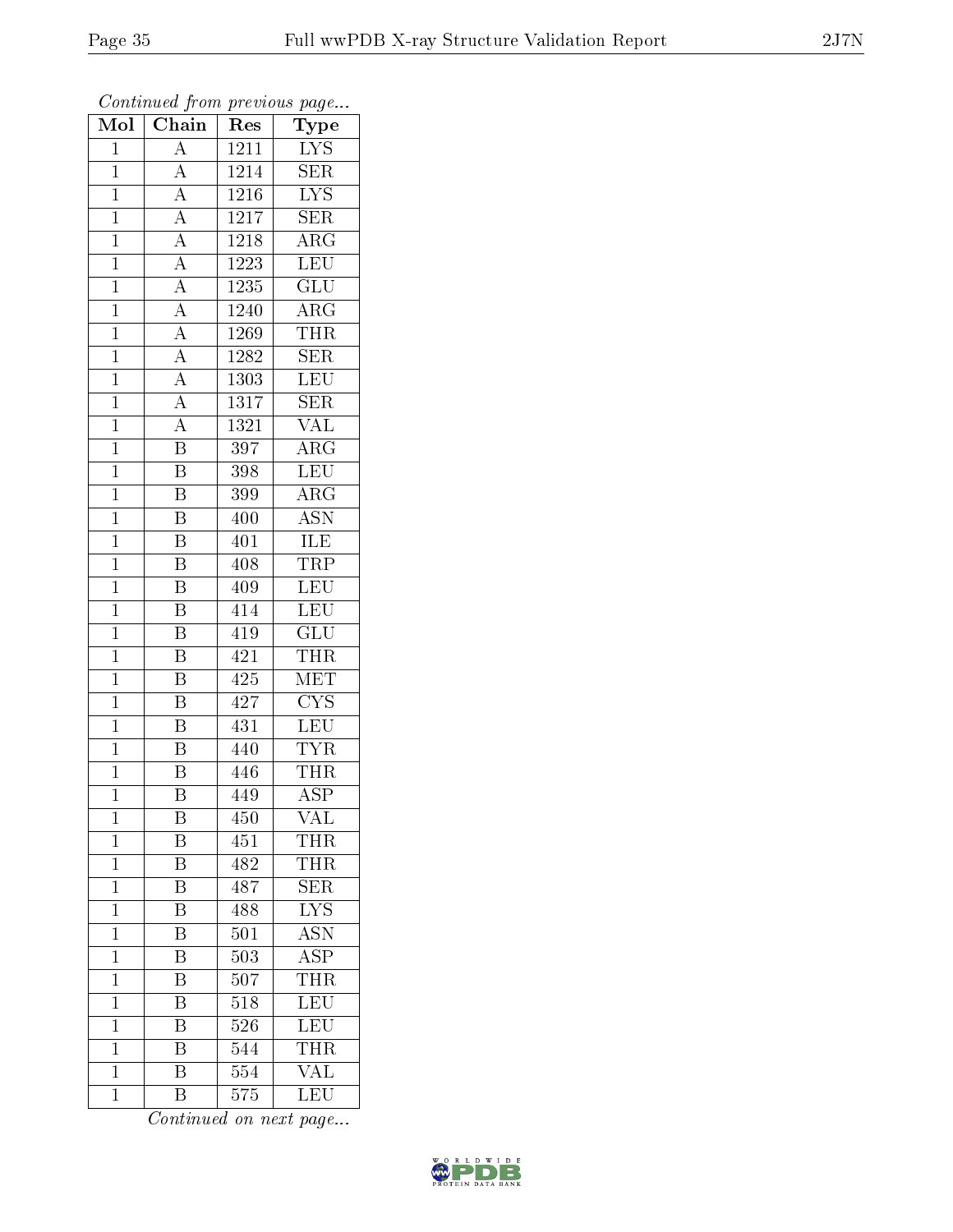| Mol            | Chain                   | Res              | Type                                    |
|----------------|-------------------------|------------------|-----------------------------------------|
| $\mathbf{1}$   | Β                       | 581              | <b>ARG</b>                              |
| $\mathbf 1$    | B                       | 586              | $\overline{\text{LYS}}$                 |
| $\mathbf{1}$   | $\overline{\mathrm{B}}$ | 611              | $\overline{\rm{ARG}}$                   |
| $\overline{1}$ | $\overline{\mathrm{B}}$ | 621              | THR                                     |
| $\overline{1}$ | $\overline{\mathrm{B}}$ | $\overline{623}$ | $\rm{A}\overline{\rm{RG}}$              |
| $\mathbf 1$    | $\overline{\mathrm{B}}$ | 674              | <b>LEU</b>                              |
| $\mathbf{1}$   | $\overline{\text{B}}$   | 720              | $\overline{\text{LYS}}$                 |
| $\mathbf{1}$   | $\overline{\mathrm{B}}$ | 721              | $\rm{ARG}$                              |
| $\mathbf{1}$   | $\overline{\mathrm{B}}$ | $\overline{7}23$ | $\rm{ARG}$                              |
| $\overline{1}$ | $\overline{\mathrm{B}}$ | 725              | $\overline{\text{VAL}}$                 |
| $\mathbf{1}$   | B                       | $\overline{7}26$ | <b>LEU</b>                              |
| $\mathbf{1}$   | $\overline{\mathrm{B}}$ | 769              | $\overline{\mathrm{GLU}}$               |
| $\overline{1}$ | $\overline{\mathrm{B}}$ | 775              | <b>LYS</b>                              |
| $\overline{1}$ | B                       | 790              | <b>LYS</b>                              |
| $\overline{1}$ | $\overline{\mathrm{B}}$ | 796              | $\overline{\text{LEU}}$                 |
| $\mathbf{1}$   | B                       | 824              | LEU                                     |
| $\overline{1}$ | $\overline{\mathrm{B}}$ | 835              | LEU                                     |
| $\mathbf{1}$   | $\overline{\mathrm{B}}$ | 839              | <b>VAL</b>                              |
| $\overline{1}$ | B                       | 849              | <b>TYR</b>                              |
| $\mathbf 1$    | Β                       | 861              | $\overline{\text{VAL}}$                 |
| $\mathbf 1$    | $\overline{\mathrm{B}}$ | 867              | <b>LEU</b>                              |
| $\mathbf{1}$   | $\overline{\mathrm{B}}$ | 870              | $\overline{\text{SER}}$                 |
| $\overline{1}$ | B                       | 889              | <b>LYS</b>                              |
| $\overline{1}$ | $\overline{\mathrm{B}}$ | 900              | $\overline{\text{LYS}}$                 |
| $\mathbf{1}$   | $\overline{\mathrm{B}}$ | 905              | <b>THR</b>                              |
| $\mathbf{1}$   | $\overline{\text{B}}$   | 910              | <b>LEU</b>                              |
| $\mathbf{1}$   | $\overline{\mathrm{B}}$ | 916              | $\overline{\rm{ARG}}$                   |
| $\overline{1}$ | $\overline{\mathrm{B}}$ | 947              | $\overline{\text{GLU}}$                 |
| $\overline{1}$ | $\overline{\mathrm{B}}$ | 948              | $\overline{\mathrm{GLU}}$               |
| $\mathbf{1}$   | Β                       | 952              | <b>LEU</b>                              |
| $\mathbf{1}$   | Β                       | 953              | LEU                                     |
| $\mathbf{1}$   | $\overline{\mathrm{B}}$ | 955              | $\overline{\text{ASP}}$                 |
| $\mathbf{1}$   | Β                       | 959              | LEU                                     |
| $\overline{1}$ | $\overline{\mathrm{B}}$ | 999              | $\overline{\text{LEU}}$                 |
| $\mathbf 1$    | Β                       | 1036             | $\textrm{LEU}$                          |
| $\mathbf{1}$   | $\overline{\mathrm{B}}$ | 1040             | $\overline{\textrm{LEU}}$               |
| $\mathbf{1}$   | $\overline{\mathrm{B}}$ | 1048             | <b>LYS</b>                              |
| $\overline{1}$ | B                       | 1058             | <b>SER</b>                              |
| $\mathbf 1$    | Β                       | 1067             | $\overline{\rm ASP}$                    |
| $\mathbf{1}$   | B                       | 1071             | $\overline{\text{L} \text{Y}} \text{S}$ |
| $\mathbf{1}$   | $\overline{\mathrm{B}}$ | 1102             | $\overline{\rm LYS}$                    |
| $\mathbf{1}$   | Β                       | 1110             | LEU                                     |

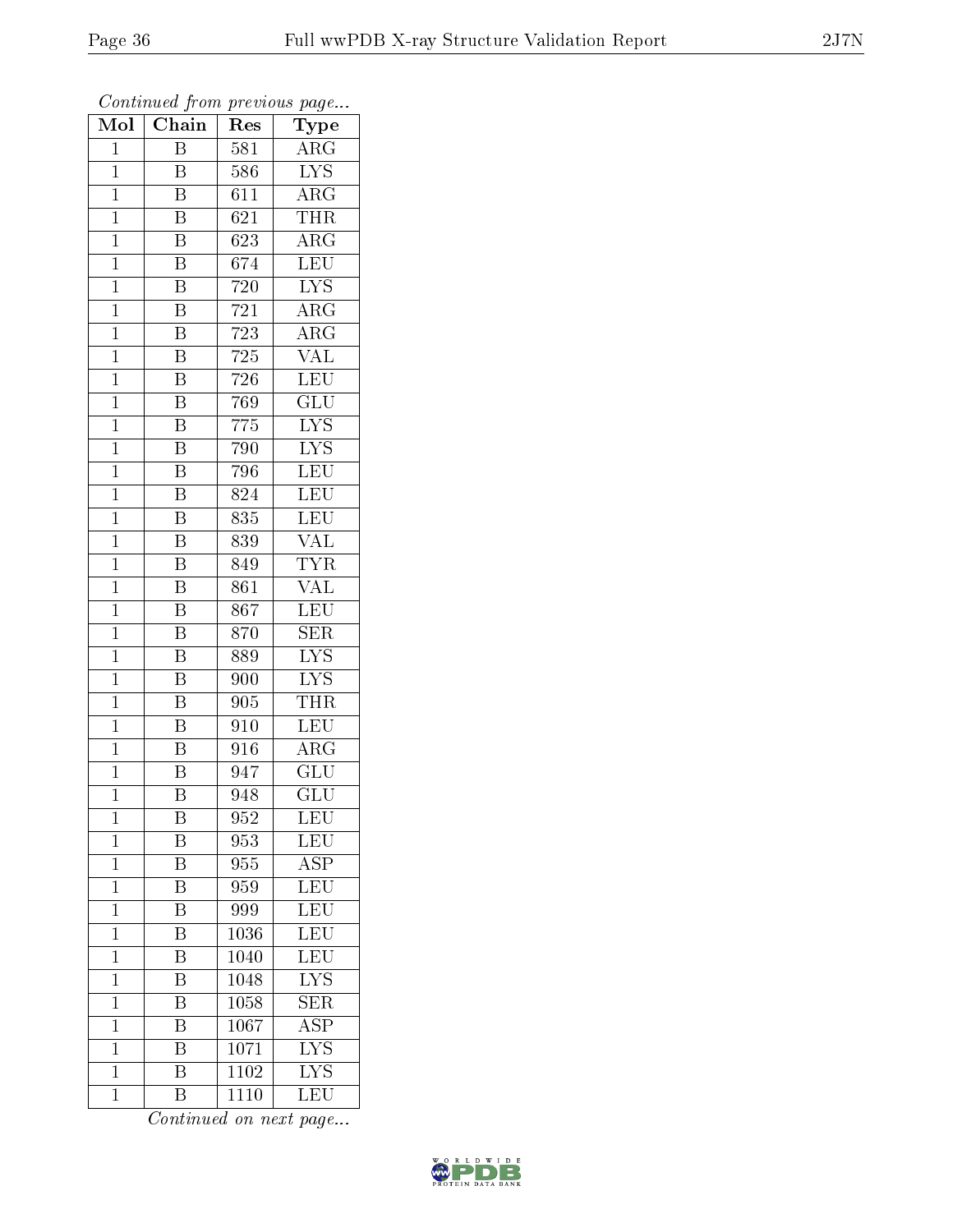| Mol            | $\overline{\text{Chain}}$ | Res               | $\sim$<br>Type          |
|----------------|---------------------------|-------------------|-------------------------|
| $\mathbf{1}$   | B                         | 1133              | $\rm{ARG}$              |
| $\mathbf{1}$   | Β                         | 1137              | <b>LEU</b>              |
| $\overline{1}$ | $\overline{\mathrm{B}}$   | 1143              | LEU                     |
| $\mathbf{1}$   | Β                         | 1154              | LEU                     |
| $\mathbf{1}$   | $\overline{\mathrm{B}}$   | 1156              | $\rm{ARG}$              |
| $\mathbf{1}$   | $\overline{\mathrm{B}}$   | 1191              | $\overline{\text{ASP}}$ |
| $\mathbf{1}$   | $\overline{\mathrm{B}}$   | 1203              | <b>LEU</b>              |
| $\overline{1}$ | $\overline{\mathrm{B}}$   | 1205              | <b>SER</b>              |
| $\mathbf{1}$   | $\overline{B}$            | 1216              | <b>LYS</b>              |
| $\overline{1}$ | $\overline{\mathrm{B}}$   | $121\overline{7}$ | $\overline{\text{SER}}$ |
| $\mathbf{1}$   | Β                         | 1223              | <b>LEU</b>              |
| $\overline{1}$ | $\overline{\mathrm{B}}$   | 1236              | $\overline{\text{LYS}}$ |
| $\mathbf{1}$   | Β                         | 1269              | THR                     |
| $\mathbf{1}$   | $\overline{\mathrm{B}}$   | 1282              | <b>SER</b>              |
| $\mathbf{1}$   | $\overline{\mathrm{B}}$   | 1283              | $\overline{\text{LYS}}$ |
| $\overline{1}$ | $\rm \bar{B}$             | 1285              | ILE                     |
| $\mathbf{1}$   | $\overline{\mathrm{B}}$   | 1303              | LEU                     |
| $\mathbf{1}$   | Β                         | 1308              | THR                     |
| $\mathbf{1}$   | B                         | 1312              | LEU                     |
| $\overline{1}$ | Β                         | 1315              | <b>HIS</b>              |
| $\mathbf{1}$   | $\overline{\mathrm{B}}$   | 1321              | VAL                     |
| $\mathbf{1}$   | $\overline{\mathrm{B}}$   | 1337              | THR                     |
| $\mathbf{1}$   | B                         | 1347              | <b>LEU</b>              |
| $\mathbf{1}$   | B                         | 1360              | <b>LYS</b>              |
| $\overline{1}$ | $\overline{\mathrm{B}}$   | 1370              | LEU                     |

Some sidechains can be flipped to improve hydrogen bonding and reduce clashes. All (16) such sidechains are listed below:

| Mol            | Chain          | Res | Type       |
|----------------|----------------|-----|------------|
| $\overline{1}$ | $\bf{A}$       | 390 | HIS        |
| 1              | А              | 557 | <b>GLN</b> |
| 1              | $\overline{A}$ | 566 | <b>GLN</b> |
| $\mathbf{1}$   | A              | 579 | <b>GLN</b> |
| 1              | А              | 827 | <b>GLN</b> |
| 1              | $\overline{A}$ | 843 | <b>GLN</b> |
| $\mathbf{1}$   | B              | 390 | <b>HIS</b> |
| $\mathbf{1}$   | B              | 501 | <b>ASN</b> |
| 1              | В              | 566 | <b>GLN</b> |
| $\mathbf{1}$   | В              | 665 | HIS        |
| 1              | B              | 776 | HIS        |
| 1              | В              | 777 | <b>GLN</b> |
| 1              | R              | 822 | <b>ASN</b> |

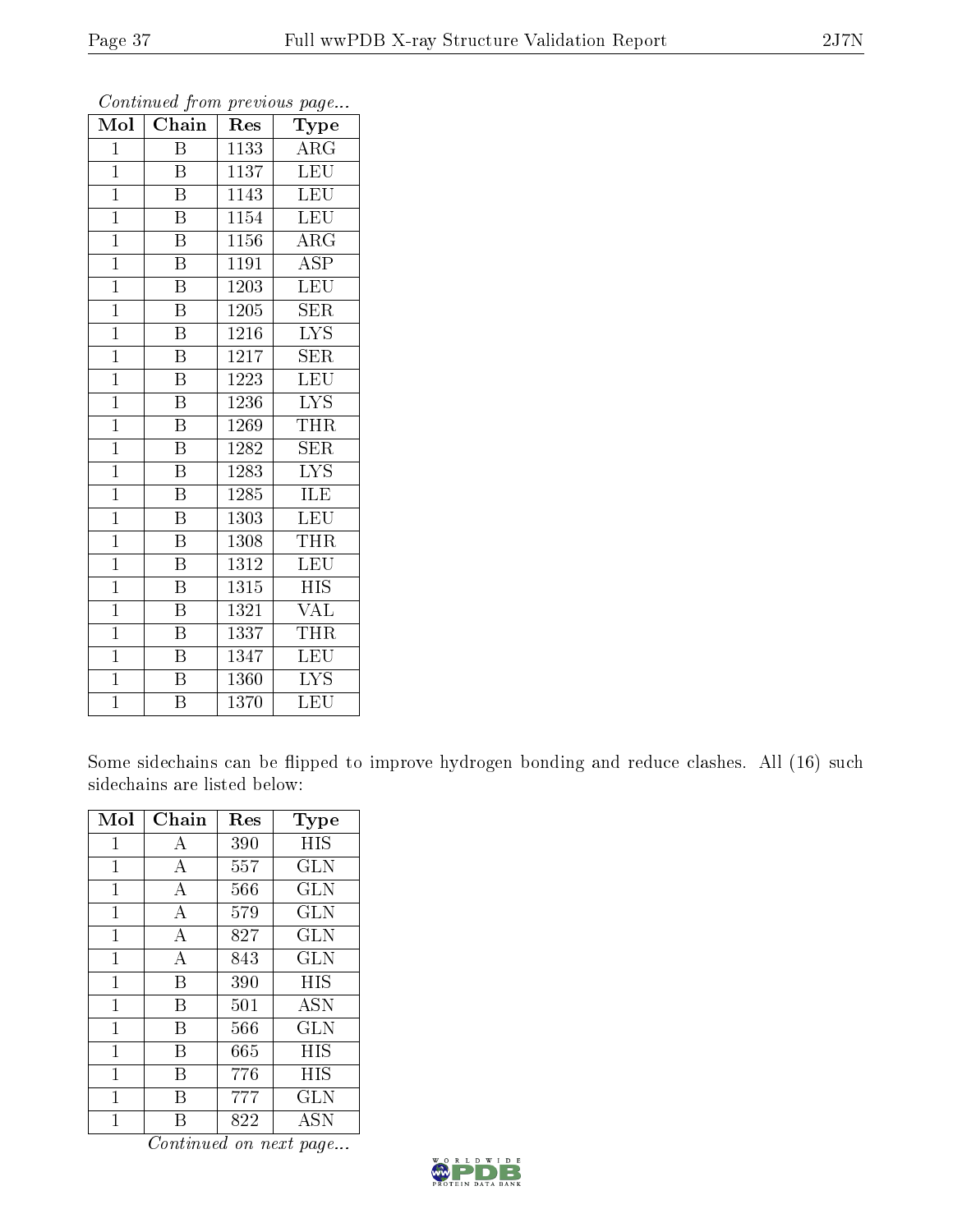Continued from previous page...

| Mol | Chain | Res  | Type             |
|-----|-------|------|------------------|
|     |       | 1113 | $AS\overline{N}$ |
|     |       | 1299 | ASN              |
|     |       | 1315 |                  |

#### $5.3.3$  RNA  $(i)$

There are no RNA molecules in this entry.

#### 5.4 Non-standard residues in protein, DNA, RNA chains (i)

There are no non-standard protein/DNA/RNA residues in this entry.

#### 5.5 Carbohydrates (i)

There are no carbohydrates in this entry.

### 5.6 Ligand geometry (i)

Of 3 ligands modelled in this entry, 2 are monoatomic - leaving 1 for Mogul analysis.

In the following table, the Counts columns list the number of bonds (or angles) for which Mogul statistics could be retrieved, the number of bonds (or angles) that are observed in the model and the number of bonds (or angles) that are dened in the Chemical Component Dictionary. The Link column lists molecule types, if any, to which the group is linked. The Z score for a bond length (or angle) is the number of standard deviations the observed value is removed from the expected value. A bond length (or angle) with  $|Z| > 2$  is considered an outlier worth inspection. RMSZ is the root-mean-square of all Z scores of the bond lengths (or angles).

| Mol | Type | Chain | Res  | Link,  | Bond lengths |      | Bond angles   |        |      |           |
|-----|------|-------|------|--------|--------------|------|---------------|--------|------|-----------|
|     |      |       |      |        | Counts       | RMSZ | $ \#  Z  > 2$ | Counts | RMSZ | $\pm  Z $ |
|     |      |       | 3375 | $\sim$ |              | 0.28 |               | 1,4,0  | 0.25 |           |

In the following table, the Chirals column lists the number of chiral outliers, the number of chiral centers analysed, the number of these observed in the model and the number defined in the Chemical Component Dictionary. Similar counts are reported in the Torsion and Rings columns. '-' means no outliers of that kind were identified.

|       |  |                          |        | Mol   Type   Chain   Res   Link   Chirals   Torsions   Rings |        |
|-------|--|--------------------------|--------|--------------------------------------------------------------|--------|
| + GOL |  | <b>Contract Contract</b> | $\sim$ | 0/2/2/4                                                      | $\sim$ |

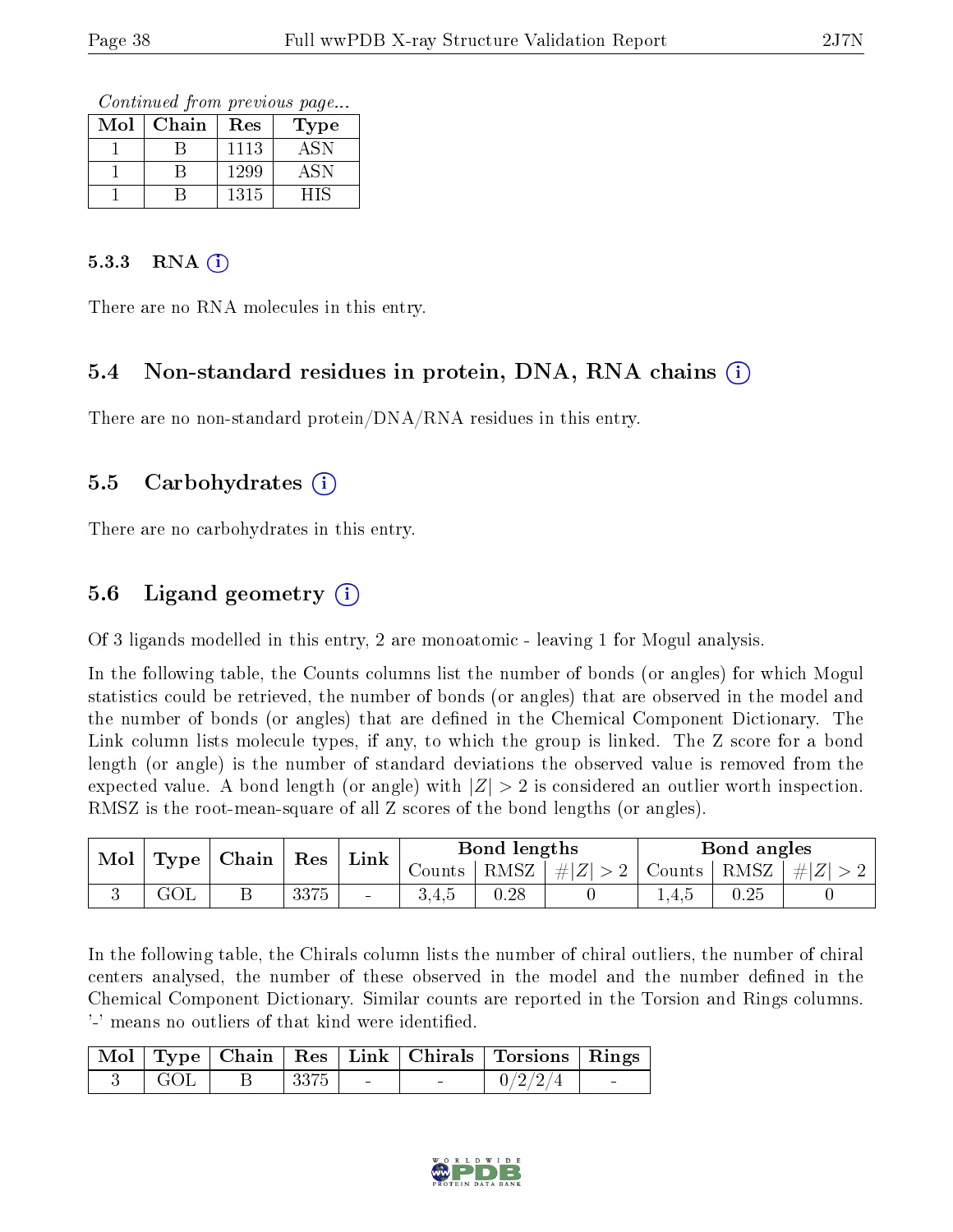There are no bond length outliers.

There are no bond angle outliers.

There are no chirality outliers.

There are no torsion outliers.

There are no ring outliers.

1 monomer is involved in 1 short contact:

|  |            | Mol   Chain   Res   Type   Clashes   Symm-Clashes |
|--|------------|---------------------------------------------------|
|  | $3375$ GOL |                                                   |

### 5.7 [O](https://www.wwpdb.org/validation/2017/XrayValidationReportHelp#nonstandard_residues_and_ligands)ther polymers (i)

There are no such residues in this entry.

#### 5.8 Polymer linkage issues (i)

The following chains have linkage breaks:

|  | Mol   Chain   Number of breaks |
|--|--------------------------------|
|  |                                |

All chain breaks are listed below:

|  |          |             | $\mid$ Model $\mid$ Chain $\mid$ Residue-1 $\mid$ Atom-1 $\mid$ Residue-2 $\mid$ Atom-2 $\mid$ Distance (Å) |
|--|----------|-------------|-------------------------------------------------------------------------------------------------------------|
|  | -436:LET | $-437$ : GI |                                                                                                             |

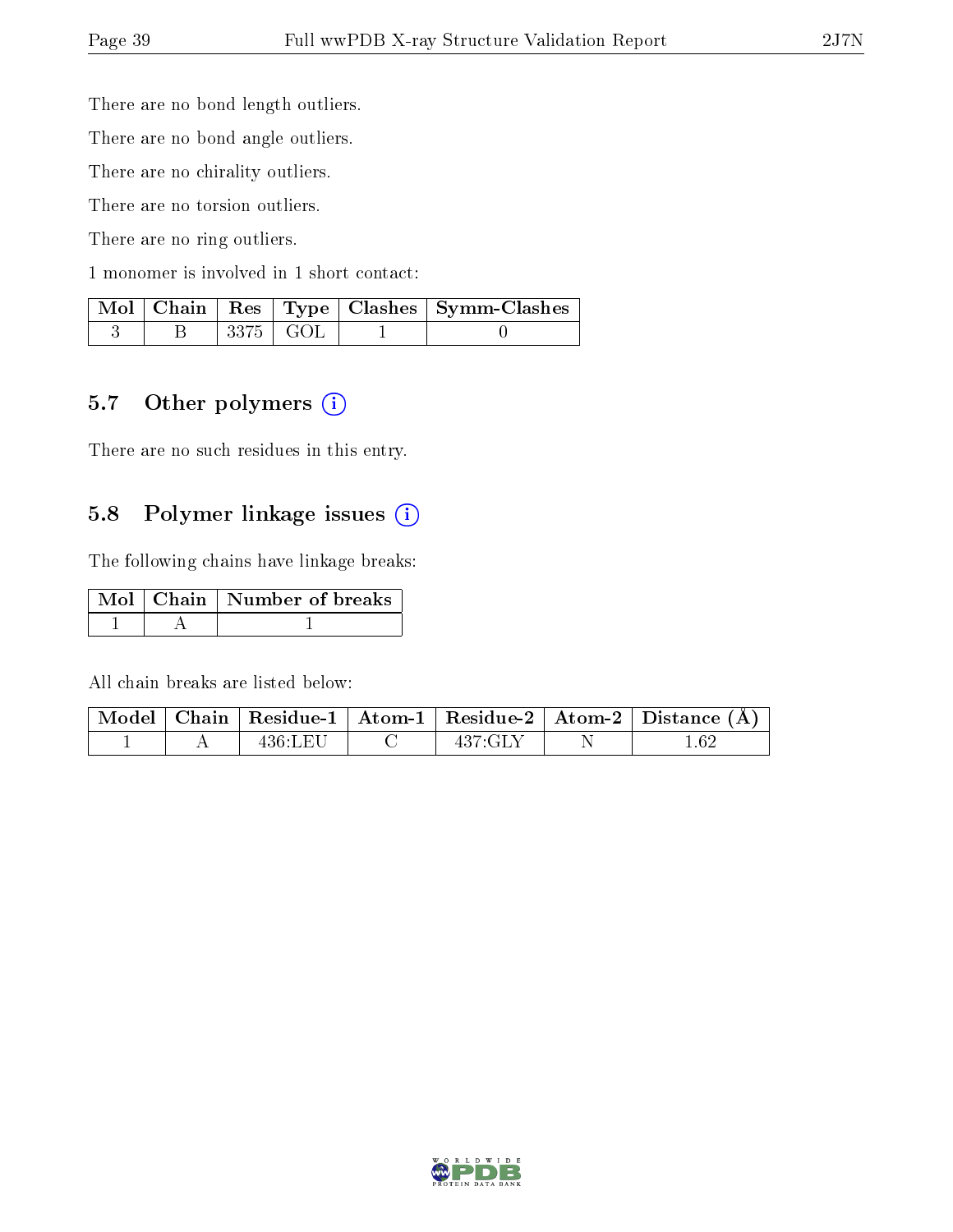## 6 Fit of model and data  $(i)$

### 6.1 Protein, DNA and RNA chains  $(i)$

In the following table, the column labelled  $#RSRZ> 2'$  contains the number (and percentage) of RSRZ outliers, followed by percent RSRZ outliers for the chain as percentile scores relative to all X-ray entries and entries of similar resolution. The OWAB column contains the minimum, median,  $95<sup>th</sup>$  percentile and maximum values of the occupancy-weighted average B-factor per residue. The column labelled ' $Q< 0.9$ ' lists the number of (and percentage) of residues with an average occupancy less than 0.9.

| Mol | Chain | Analysed          | ${ <\hspace{-1.5pt}{\mathrm{RSRZ}} \hspace{-1.5pt}>}$ | $\#\text{RSRZ}{>}2$               |  | $\vert$ OWAB( $A^2$ ) | $\bf{Q} {<} 0.9$ |  |
|-----|-------|-------------------|-------------------------------------------------------|-----------------------------------|--|-----------------------|------------------|--|
|     |       | $935/1022(91\%)$  | 0.84                                                  | 141 (15%) $\boxed{2}$ $\boxed{3}$ |  |                       | 39, 50, 65, 78   |  |
|     |       | $932/1022(91\%)$  | 1.09                                                  | $190(20\%)$ 1 1                   |  |                       | 38, 51, 64, 77   |  |
| All | All   | $1867/2044(91\%)$ | 0.96                                                  | 331 $(17\%)$ 1 1                  |  |                       | 38, 51, 64, 78   |  |

All (331) RSRZ outliers are listed below:

| Mol            | Chain                   | Res  | Type                      | <b>RSRZ</b>      |
|----------------|-------------------------|------|---------------------------|------------------|
| $\mathbf{1}$   | Β                       | 590  | <b>TYR</b>                | 12.7             |
| $\mathbf{1}$   | B                       | 1191 | <b>ASP</b>                | 11.2             |
| $\overline{1}$ | Β                       | 507  | THR                       | $10.2\,$         |
| $\overline{1}$ | B                       | 466  | <b>LYS</b>                | 9.5              |
| $\overline{1}$ | $\overline{\rm A}$      | 626  | $\overline{\text{VAL}}$   | $9.2\,$          |
| $\overline{1}$ | $\boldsymbol{A}$        | 1186 | $\textrm{MET}$            | 9.1              |
| $\overline{1}$ | $\boldsymbol{B}$        | 460  | <b>LEU</b>                | 9.0              |
| $\overline{1}$ | $\overline{\rm A}$      | 604  | PRO                       | 8.8              |
| $\overline{1}$ | $\boldsymbol{B}$        | 1189 | <b>ALA</b>                | 8.8              |
| $\overline{1}$ | $\overline{\mathrm{B}}$ | 464  | $\rm{AR}\bar{\rm{G}}$     | 8.6              |
| $\overline{1}$ | $\overline{\mathrm{B}}$ | 626  | <b>VAL</b>                | 8.6              |
| $\overline{1}$ | $\overline{\mathrm{B}}$ | 468  | PHE                       | $8.\overline{5}$ |
| $\overline{1}$ | $\overline{B}$          | 443  | <b>SER</b>                | 8.0              |
| $\overline{1}$ | $\boldsymbol{A}$        | 1138 | <b>GLY</b>                | 8.0              |
| $\overline{1}$ | $\overline{\mathrm{B}}$ | 1190 | <b>LYS</b>                | 7.9              |
| $\overline{1}$ | $\boldsymbol{B}$        | 1192 | <b>THR</b>                | 7.9              |
| $\overline{1}$ | $\overline{\mathrm{B}}$ | 459  | $\overline{\rm{ARG}}$     | $\overline{7.6}$ |
| $\mathbf{1}$   | $\boldsymbol{A}$        | 627  | PHE                       | 7.3              |
| $\overline{1}$ | $\boldsymbol{A}$        | 589  | $\overline{\text{GLY}}$   | 7.2              |
| $\overline{1}$ | Β                       | 1195 | GLY                       | $7.2\,$          |
| $\mathbf{1}$   | $\boldsymbol{B}$        | 508  | <b>ALA</b>                | 7.1              |
| $\overline{1}$ | $\boldsymbol{B}$        | 469  | PRO                       | 6.9              |
| $\mathbf{1}$   | B                       | 454  | TRP                       | 6.8              |
| $\overline{1}$ | Β                       | 1184 | $\overline{\mathrm{ASN}}$ | 6.5              |

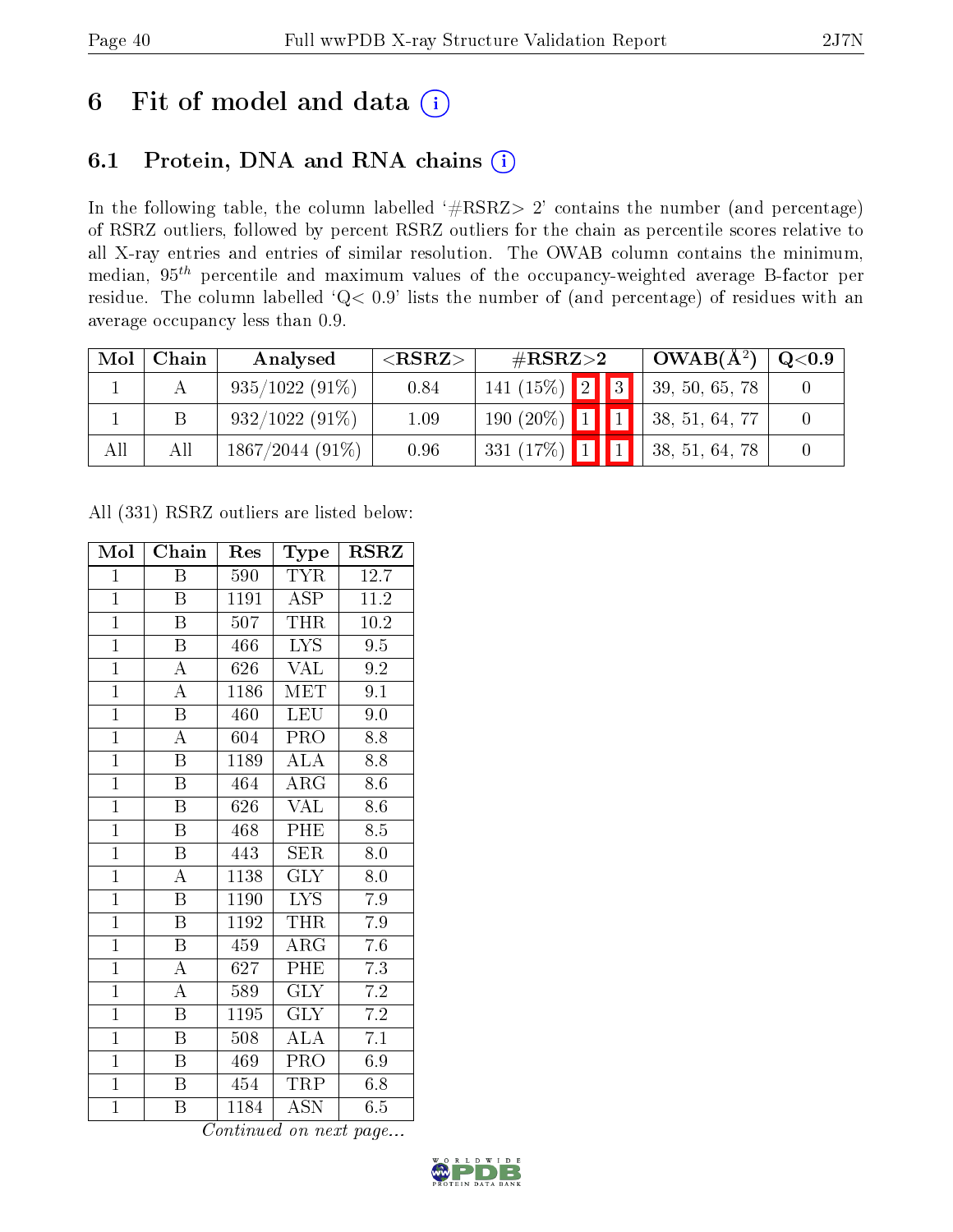| 5.9     |
|---------|
| 5.8     |
| 5.7     |
| 5.7     |
| $5.6\,$ |
| 5.6     |
| $5.5\,$ |
|         |

Continued from previous page...

Mol | Chain | Res | Type | RSRZ

| $\overline{1}$ | Β                       | 607                                     | ILE                     | 6.2              |
|----------------|-------------------------|-----------------------------------------|-------------------------|------------------|
| $\overline{1}$ | $\overline{\mathbf{B}}$ | 1185                                    | $\overline{\rm ALA}$    | 6.2              |
| $\overline{1}$ | $\overline{\rm A}$      | 1141                                    | LEU                     | $\overline{6.1}$ |
| $\mathbf{1}$   | B                       | 428                                     | <b>LYS</b>              | 6.1              |
| $\overline{1}$ | $\overline{\mathrm{B}}$ | 546                                     | <b>THR</b>              | $\overline{6.0}$ |
| $\mathbf{1}$   | A                       | 1218                                    | ARG                     | 5.9              |
| $\overline{1}$ | $\overline{A}$          | 457                                     | <b>LEU</b>              | 5.9              |
| $\overline{1}$ | $\overline{\rm A}$      | 1191                                    | $\overline{\text{ASP}}$ | $\overline{5.9}$ |
| $\overline{1}$ | $\overline{A}$          | 468                                     | PHE                     | $5.8\,$          |
| $\overline{1}$ | $\boldsymbol{A}$        | 467                                     | PRO                     | 5.7              |
| $\overline{1}$ | $\overline{A}$          | 849                                     | <b>TYR</b>              | 5.7              |
| $\overline{1}$ | $\overline{\rm A}$      | 1254                                    | <b>TYR</b>              | $5.\overline{6}$ |
| $\overline{1}$ | $\overline{\mathbf{B}}$ | 512                                     | LEU                     | $5.6\,$          |
| $\mathbf{1}$   | $\overline{\mathrm{B}}$ | 1188                                    | <b>ALA</b>              | $5.5\,$          |
| $\overline{1}$ | $\overline{A}$          | 1187                                    | <b>LYS</b>              | $\overline{5.5}$ |
| $\mathbf{1}$   | $\overline{\rm A}$      | 1188                                    | ALA                     | $5.5\,$          |
| $\overline{1}$ | $\overline{A}$          | $1\overline{2}\overline{2}\overline{2}$ | <b>LEU</b>              | $\overline{5.4}$ |
| $\mathbf{1}$   | Β                       | 488                                     | $L\overline{YS}$        | 5.4              |
| $\mathbf{1}$   | $\, {\bf B}$            | 589                                     | $\overline{\text{GLY}}$ | 5.4              |
| $\overline{1}$ | $\overline{\rm A}$      | 1192                                    | <b>THR</b>              | $\overline{5.3}$ |
| $\overline{1}$ | B                       | 1194                                    | <b>ASP</b>              | $\overline{5.3}$ |
| $\overline{1}$ | $\overline{\mathrm{B}}$ | 1154                                    | $\overline{\text{LEU}}$ | $\overline{5.3}$ |
| $\mathbf{1}$   | $\boldsymbol{A}$        | 1185                                    | <b>ALA</b>              | 5.1              |
| $\overline{1}$ | $\overline{\mathrm{B}}$ | 396                                     | $\overline{\rm ALA}$    | $\overline{5.1}$ |
| $\overline{1}$ | Β                       | $11\overline{56}$                       | ARG                     | $\overline{5.0}$ |
| $\overline{1}$ | Β                       | 436                                     | <b>LEU</b>              | 4.8              |
| $\overline{1}$ | А                       | 1193                                    | $\overline{\text{GLU}}$ | $\overline{4.8}$ |
| $\overline{1}$ | Β                       | 1252                                    | ASP                     | 4.7              |
| $\overline{1}$ | А                       | 399                                     | $\overline{\rm{ARG}}$   | 4.6              |
| $\overline{1}$ | Β                       | 1218                                    | $\rm{ARG}$              | 4.6              |
| 1              | А                       | 605                                     | LYS                     | 4.6              |
| $\mathbf{1}$   | А                       | 1372                                    | $\overline{\text{GLY}}$ | 4.6              |
| $\mathbf{1}$   | А                       | 420                                     | VAL                     | 4.6              |
| $\mathbf{1}$   | $\rm A$                 | 458                                     | $\overline{\text{TYR}}$ | 4.6              |
| $\mathbf{1}$   | А                       | 559                                     | <b>ALA</b>              | 4.5              |
| $\mathbf{1}$   | $\overline{\rm A}$      | $12\overline{17}$                       | $\overline{\text{SER}}$ | $\overline{4.5}$ |
| $\mathbf{1}$   | $\overline{\rm A}$      | 558                                     | PRO                     | 4.5              |
| $\mathbf{1}$   | Β                       | 425                                     | MET                     | 4.4              |
| $\mathbf{1}$   | $\overline{\rm A}$      | 396                                     | $\overline{\rm ALA}$    | 4.4              |
| $\mathbf{1}$   | Β                       | 1254                                    | <b>TYR</b>              | 4.3              |
| $\mathbf{1}$   | A                       | 1215                                    | $\overline{\text{ASP}}$ | 4.3              |
| $\mathbf{1}$   | B                       | 739                                     | PHE                     | 4.3              |

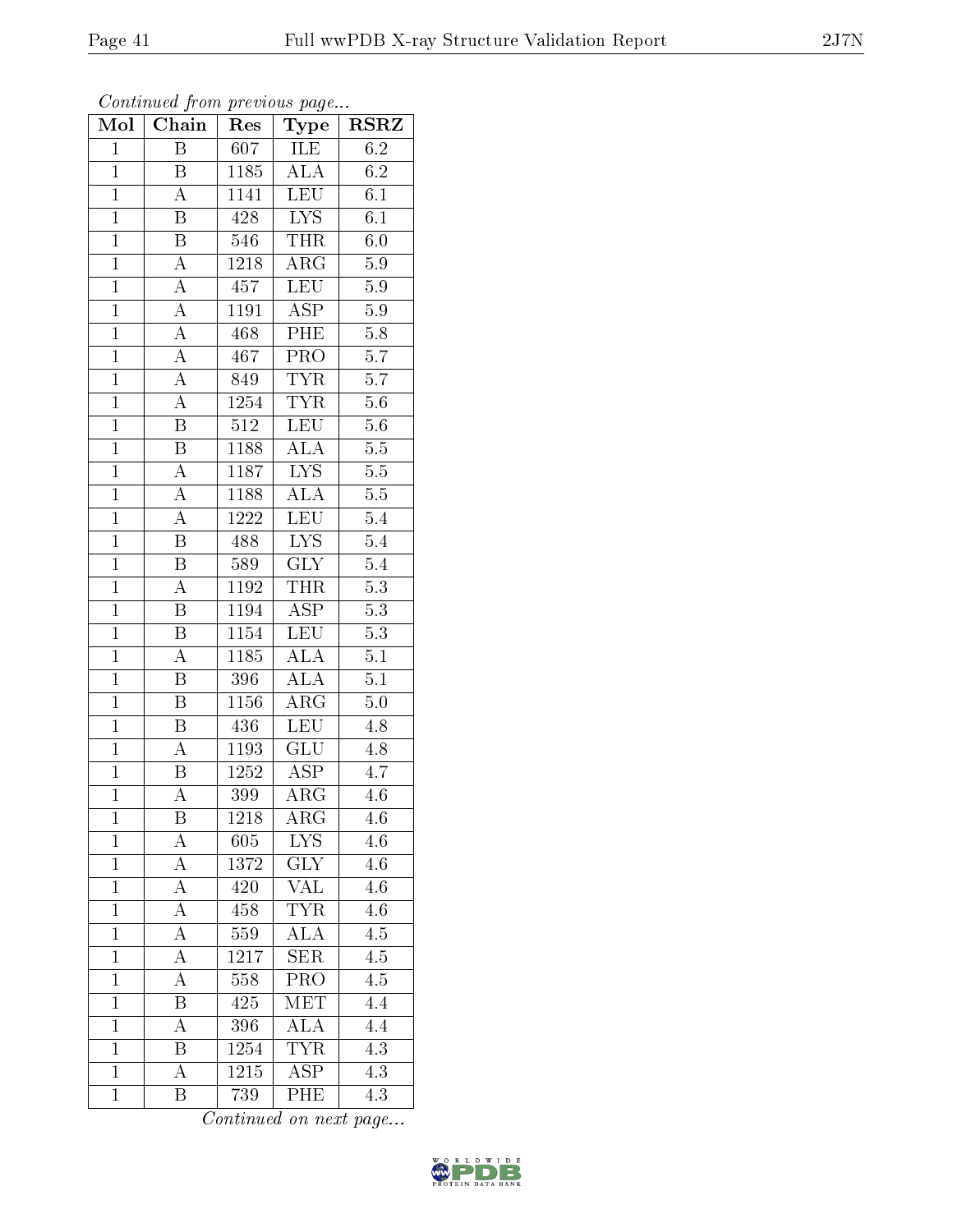|                | Communica from previous page |      |                                 |                  |
|----------------|------------------------------|------|---------------------------------|------------------|
| Mol            | Chain                        | Res  | Type                            | <b>RSRZ</b>      |
| $\mathbf{1}$   | А                            | 1166 | <b>LEU</b>                      | $\overline{4.3}$ |
| $\mathbf{1}$   | $\boldsymbol{A}$             | 1373 | ASP                             | 4.2              |
| $\mathbf{1}$   | $\overline{\mathrm{B}}$      | 1140 | <b>ALA</b>                      | 4.2              |
| $\mathbf{1}$   | $\boldsymbol{A}$             | 466  | <b>LYS</b>                      | 4.2              |
| $\overline{1}$ | $\overline{\mathrm{B}}$      | 1373 | $\overline{\text{ASP}}$         | $\overline{4.2}$ |
| $\mathbf{1}$   | Β                            | 467  | PRO                             | 4.1              |
| $\mathbf{1}$   | A                            | 438  | LEU                             | 4.1              |
| $\mathbf{1}$   | Β                            | 440  | <b>TYR</b>                      | 4.1              |
| $\overline{1}$ | $\boldsymbol{B}$             | 503  | <b>ASP</b>                      | 4.1              |
| $\mathbf{1}$   | A                            | 1189 | $\overline{\rm ALA}$            | $\overline{4.1}$ |
| $\mathbf{1}$   | B                            | 429  | <b>VAL</b>                      | 4.1              |
| $\mathbf{1}$   | $\overline{\mathrm{B}}$      | 1186 | $\overline{\text{MET}}$         | $4.0\,$          |
| $\mathbf{1}$   | B                            | 780  | <b>LEU</b>                      | $4.0\,$          |
| $\mathbf{1}$   | B                            | 1137 | <b>LEU</b>                      | $4.0\,$          |
| $\mathbf{1}$   | $\overline{A}$               | 469  | PRO                             | $4.0\,$          |
| $\mathbf{1}$   | B                            | 510  | <b>LEU</b>                      | 4.0              |
| $\mathbf{1}$   | $\overline{\mathrm{B}}$      | 463  | PHE                             | 4.0              |
| $\mathbf{1}$   | А                            | 1304 | <b>LEU</b>                      | 4.0              |
| $\mathbf{1}$   | Β                            | 620  | ILE                             | 4.0              |
| $\mathbf{1}$   | $\overline{\rm A}$           | 409  | <b>LEU</b>                      | 4.0              |
| $\mathbf{1}$   | A                            | 588  | $\rm AL\overline{A}$            | 4.0              |
| $\mathbf{1}$   | $\overline{\mathrm{B}}$      | 449  | $\overline{\text{ASP}}$         | 4.0              |
| $\mathbf{1}$   | Β                            | 1157 | <b>GLY</b>                      | 3.9              |
| $\mathbf{1}$   | $\overline{\mathrm{B}}$      | 849  | <b>TYR</b>                      | $\overline{3.9}$ |
| $\overline{1}$ | A                            | 989  | ILE                             | 3.9              |
| $\mathbf 1$    | A                            | 546  | <b>THR</b>                      | 3.9              |
| $\mathbf{1}$   | А                            | 1190 | $\overline{\text{L} \text{YS}}$ | 3.9              |
| $\mathbf{1}$   | Β                            | 553  | VAL                             | 3.9              |
| $\overline{1}$ | A                            | 395  | $\overline{\rm ALA}$            | $\overline{3.9}$ |
| 1              | Β                            | 456  | THR                             | 3.8              |
| $\mathbf 1$    | $\boldsymbol{B}$             | 947  | GLU                             | 3.8              |
| $\mathbf{1}$   | B                            | 520  | PHE                             | 3.8              |
| $\mathbf{1}$   | B                            | 623  | $\rm{ARG}$                      | 3.8              |
| $\mathbf{1}$   | A                            | 547  | $\overline{\text{SER}}$         | 3.8              |
| $\mathbf{1}$   | А                            | 606  | PRO                             | 3.8              |
| $\mathbf 1$    | Β                            | 1015 | $\overline{\text{VAL}}$         | 3.8              |
| $\mathbf{1}$   | $\overline{\mathrm{B}}$      | 439  | <b>LYS</b>                      | 3.8              |
| $\mathbf{1}$   | Β                            | 989  | ILE                             | 3.8              |
| $\overline{1}$ | B                            | 1182 | PHE                             | $\overline{3.7}$ |
| $\mathbf{1}$   | Β                            | 470  | GLU                             | 3.7              |
| $\mathbf{1}$   | B                            | 461  | $\overline{\text{ASP}}$         | 3.7              |
| $\mathbf{1}$   | Β                            | 1138 | GLY                             | 3.7              |

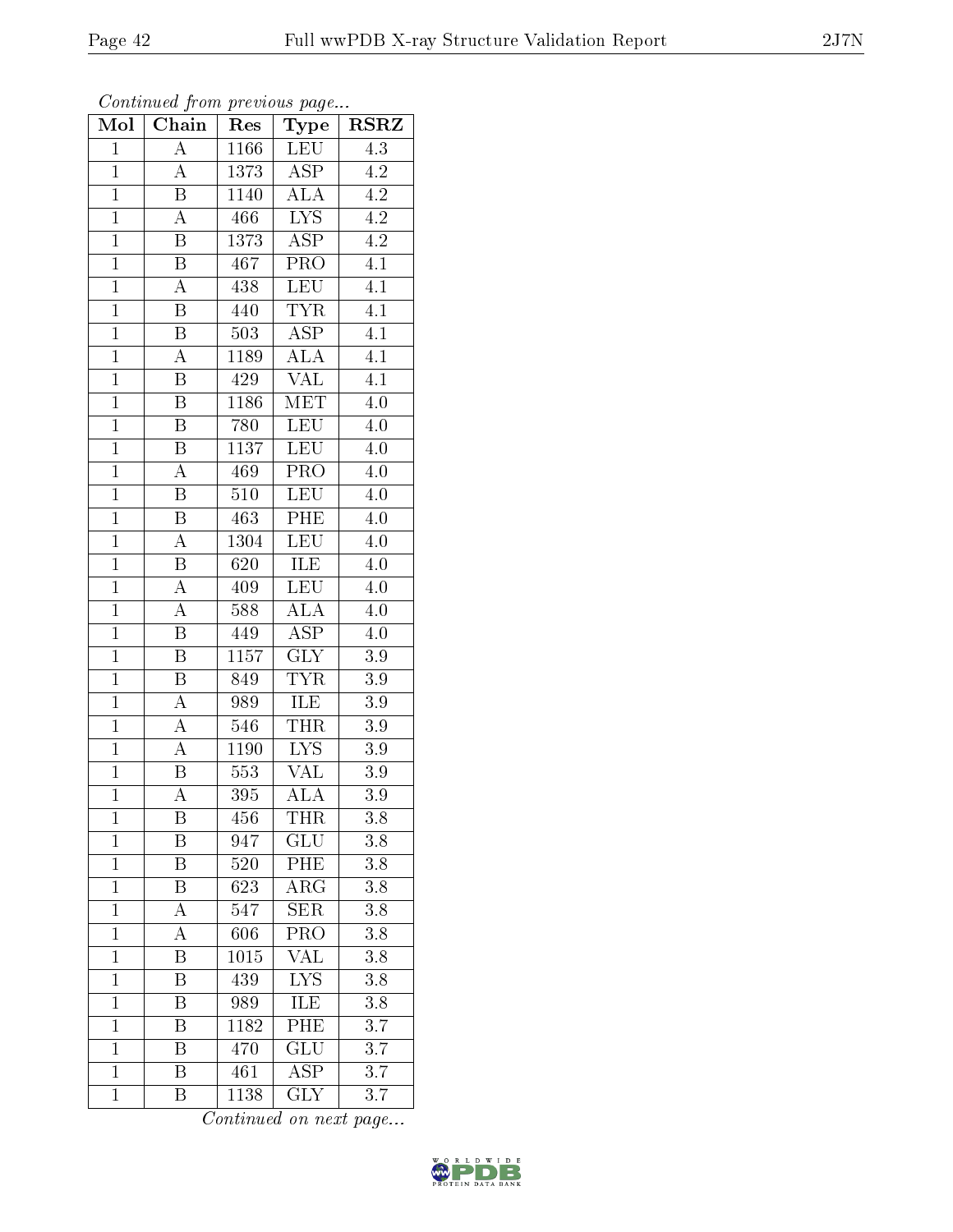| Mol            | Chain                   | Res              | Type                    | <b>RSRZ</b>      |
|----------------|-------------------------|------------------|-------------------------|------------------|
| $\mathbf{1}$   | A                       | 1315             | <b>HIS</b>              | 3.7              |
| $\mathbf{1}$   | A                       | 464              | $\rm{ARG}$              | 3.7              |
| $\mathbf{1}$   | $\overline{\mathrm{B}}$ | 1187             | <b>LYS</b>              | 3.6              |
| $\overline{1}$ | $\overline{\mathrm{B}}$ | 1166             | $\overline{\text{LEU}}$ | $3.6\,$          |
| $\overline{1}$ | $\overline{A}$          | 641              | $\overline{\text{GLN}}$ | $\overline{3.6}$ |
| $\mathbf{1}$   | $\rm A$                 | 1163             | ILE                     | $3.6\,$          |
| $\mathbf{1}$   | $\overline{\mathrm{B}}$ | $\overline{518}$ | LEU                     | $3.6\,$          |
| $\mathbf{1}$   | $\overline{\mathrm{B}}$ | 434              | GLU                     | 3.6              |
| $\overline{1}$ | $\overline{\mathrm{B}}$ | 442              | PRO                     | $3.5\,$          |
| $\overline{1}$ | $\overline{\mathrm{B}}$ | 548              | $\overline{\text{PRO}}$ | $\overline{3.5}$ |
| $\mathbf{1}$   | B                       | 391              | $\widehat{\text{ALA}}$  | $3.5\,$          |
| $\mathbf{1}$   | $\overline{\mathrm{B}}$ | 559              | $\overline{\rm ALA}$    | 3.5              |
| $\overline{1}$ | $\overline{\rm A}$      | 417              | ALA                     | 3.5              |
| $\overline{1}$ | $\, {\bf B}$            | 651              | $\overline{\text{LEU}}$ | $\overline{3.5}$ |
| $\overline{1}$ | $\overline{\mathrm{B}}$ | 1151             | $\overline{\text{ASP}}$ | $\overline{3.5}$ |
| $\mathbf{1}$   | $\overline{A}$          | 759              | ILE                     | $3.5\,$          |
| $\overline{1}$ | $\overline{\mathrm{B}}$ | 588              | $\overline{\rm ALA}$    | $\overline{3.5}$ |
| $\overline{1}$ | $\overline{\rm A}$      | 1184             | <b>ASN</b>              | 3.4              |
| $\overline{1}$ | B                       | 398              | LEU                     | $\overline{3.4}$ |
| $\overline{1}$ | $\overline{\mathrm{B}}$ | 558              | PRO                     | 3.4              |
| $\mathbf{1}$   | $\overline{\rm A}$      | 400              | <b>ASN</b>              | $\overline{3.4}$ |
| $\overline{1}$ | $\overline{\mathrm{B}}$ | 433              | $\overline{\text{ASP}}$ | $\overline{3.3}$ |
| $\overline{1}$ | $\overline{\mathrm{B}}$ | 472              | PRO                     | $3.3\,$          |
| $\overline{1}$ | $\overline{\mathrm{B}}$ | 1193             | $\overline{\text{GLU}}$ | $\overline{3.3}$ |
| $\mathbf{1}$   | $\overline{A}$          | 620              | ILE                     | 3.3              |
| $\mathbf{1}$   | $\boldsymbol{A}$        | 1282             | <b>SER</b>              | 3.3              |
| $\mathbf{1}$   | B                       | 545              | $\overline{\text{SER}}$ | 3.3              |
| $\overline{1}$ | $\overline{\mathrm{B}}$ | 960              | VAL                     | $3.3\,$          |
| $\overline{1}$ | $\overline{\mathrm{B}}$ | 570              | $\overline{\text{MET}}$ | $\overline{3.3}$ |
| $\mathbf{1}$   | А                       | 1107             | <b>LEU</b>              | 3.3              |
| $\mathbf{1}$   | B                       | 991              | PHE                     | 3.3              |
| $\mathbf{1}$   | $\overline{\mathrm{B}}$ | 412              | $\overline{ALA}$        | $3.2\,$          |
| $\mathbf{1}$   | $\boldsymbol{B}$        | 1107             | LEU                     | 3.2              |
| $\overline{1}$ | $\overline{\rm A}$      | 463              | PHE                     | $\overline{3.2}$ |
| $\mathbf{1}$   | Β                       | 413              | PRO                     | $3.2\,$          |
| $\mathbf{1}$   | $\overline{\mathrm{B}}$ | $\overline{505}$ | $\overline{\text{SER}}$ | $\overline{3.2}$ |
| $\mathbf{1}$   | B                       | 404              | <b>LYS</b>              | 3.2              |
| $\overline{1}$ | B                       | $\overline{755}$ | $\overline{\text{ASP}}$ | $\overline{3.2}$ |
| $\mathbf{1}$   | A                       | 555              | $\overline{\text{SER}}$ | 3.2              |
| $\mathbf{1}$   | Β                       | 971              | ILE                     | $3.2\,$          |
| $\mathbf{1}$   | $\overline{\mathrm{B}}$ | 511              | <b>TYR</b>              | $\overline{3.1}$ |
| $\mathbf{1}$   | A                       | 960              | VAL                     | 3.1              |

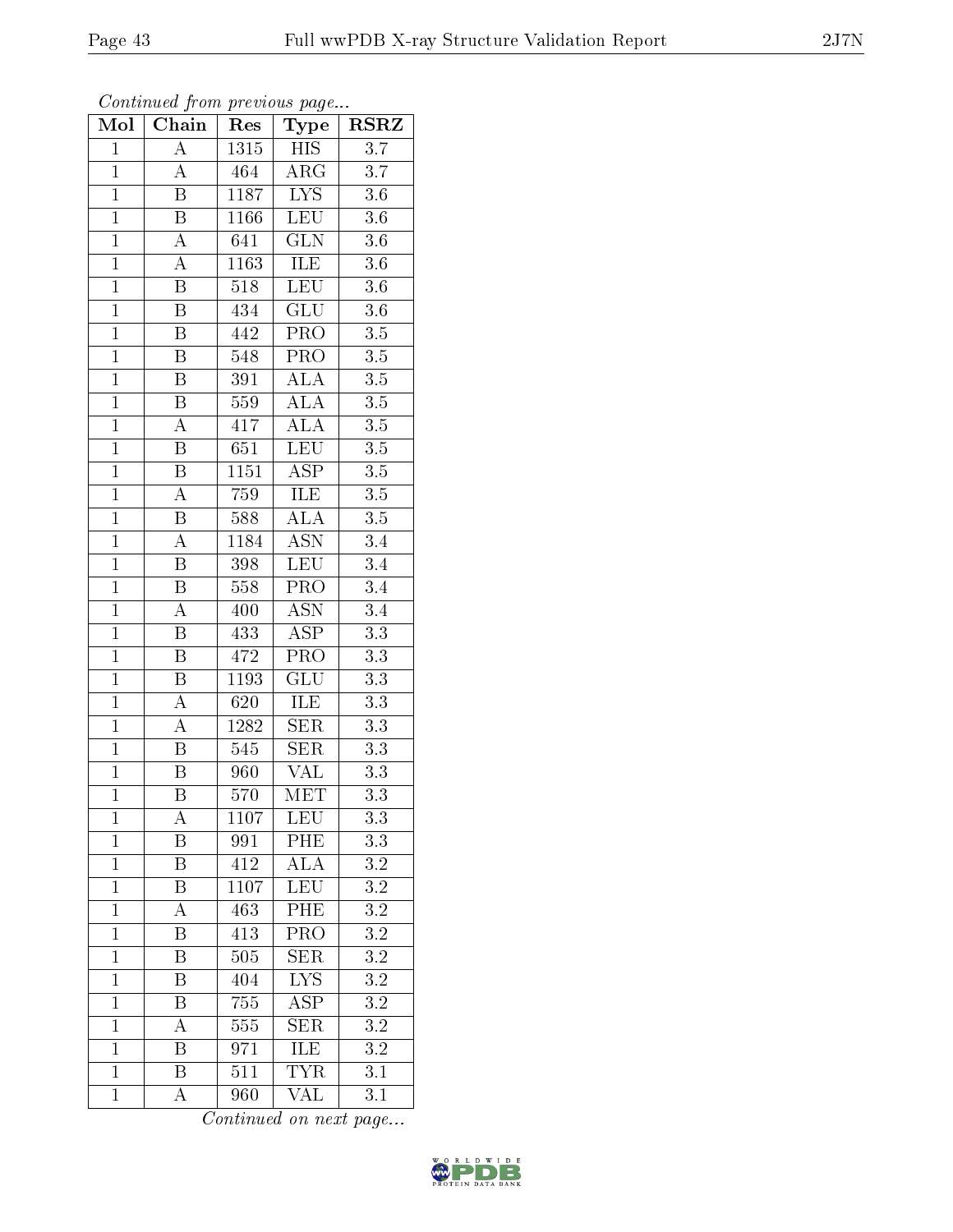| Mol            | Chain                   | Res                                                | Type                      | <b>RSRZ</b>      |
|----------------|-------------------------|----------------------------------------------------|---------------------------|------------------|
| $\overline{1}$ | $\overline{B}$          | $\overline{1}\overline{2}\overline{1}\overline{7}$ | <b>SER</b>                | $\overline{3.1}$ |
| $\mathbf{1}$   | $\overline{\rm A}$      | 390                                                | <b>HIS</b>                | 3.1              |
| $\overline{1}$ | $\overline{\mathrm{B}}$ | 1282                                               | SER                       | $\overline{3.1}$ |
| $\mathbf{1}$   | B                       | 1216                                               | <b>LYS</b>                | 3.1              |
| $\overline{1}$ | $\overline{\mathrm{B}}$ | 502                                                | $\overline{\text{PRO}}$   | $\overline{3.1}$ |
| $\overline{1}$ | $\overline{\rm A}$      | 923                                                | ILE                       | 3.1              |
| $\overline{1}$ | $\overline{\rm A}$      | 990                                                | ILE                       | $\overline{3.1}$ |
| $\overline{1}$ | $\overline{\mathrm{B}}$ | 390                                                | $\overline{HIS}$          | $3.0\,$          |
| $\overline{1}$ | $\overline{\mathrm{B}}$ | 1257                                               | $\rm{ARG}$                | $3.\overline{0}$ |
| $\overline{1}$ | $\overline{\rm A}$      | 991                                                | PHE                       | 3.0              |
| $\overline{1}$ | $\boldsymbol{B}$        | 1016                                               | $\overline{\text{CYS}}$   | 3.0              |
| $\overline{1}$ | $\overline{\rm A}$      | 570                                                | $\overline{\text{MET}}$   | $3.0\,$          |
| $\overline{1}$ | $\, {\bf B}$            | 563                                                | GLU                       | $3.0\,$          |
| $\mathbf{1}$   | $\overline{A}$          | 1015                                               | VAL                       | 3.0              |
| $\overline{1}$ | $\overline{A}$          | $\overline{510}$                                   | <b>LEU</b>                | $\overline{3.0}$ |
| $\overline{1}$ | $\overline{A}$          | 701                                                | <b>SER</b>                | $3.0\,$          |
| $\overline{1}$ | $\overline{A}$          | $\overline{12}10$                                  | PHE                       | $3.0\,$          |
| $\mathbf{1}$   | $\overline{\mathbf{B}}$ | 437                                                | <b>GLY</b>                | 3.0              |
| $\mathbf{1}$   | $\, {\bf B}$            | 1065                                               | <b>THR</b>                | $3.0\,$          |
| $\overline{1}$ | $\overline{\text{B}}$   | 1068                                               | <b>MET</b>                | 3.0              |
| $\overline{1}$ | $\overline{\rm A}$      | 780                                                | <b>LEU</b>                | 3.0              |
| $\overline{1}$ | $\overline{\mathrm{B}}$ | 448                                                | $\overline{\rm{ARG}}$     | $\overline{3.0}$ |
| $\mathbf{1}$   | B                       | 409                                                | <b>LEU</b>                | 2.9              |
| $\overline{1}$ | $\overline{\mathrm{B}}$ | 432                                                | $\overline{\text{GLU}}$   | 2.9              |
| $\mathbf{1}$   | $\overline{B}$          | 1222                                               | LEU                       | 2.9              |
| $\overline{1}$ | $\overline{\rm A}$      | 560                                                | $\overline{\text{ALA}}$   | 2.9              |
| $\overline{1}$ | $\overline{\mathrm{B}}$ | 625                                                | $\overline{\text{ASP}}$   | 2.9              |
| $\mathbf{1}$   | B                       | 556                                                | <b>LYS</b>                | 2.9              |
| $\overline{1}$ | Β                       | 1074                                               | $\overline{\mathrm{HIS}}$ | $2.\overline{9}$ |
| 1              | B                       | 455                                                | <b>LYS</b>                | 2.9              |
| $\overline{1}$ | A                       | 459                                                | ARG                       | 2.9              |
| $\overline{1}$ | B                       | 458                                                | TYR                       | $2.9\,$          |
| $\mathbf{1}$   | A                       | 1140                                               | <b>ALA</b>                | 2.9              |
| $\mathbf{1}$   | Β                       | 1219                                               | $\overline{\text{SER}}$   | $\overline{2}.9$ |
| $\mathbf{1}$   | A                       | 1139                                               | <b>GLY</b>                | 2.8              |
| $\mathbf{1}$   | Β                       | 494                                                | LEU                       | 2.8              |
| $\mathbf{1}$   | Β                       | 392                                                | PRO                       | 2.8              |
| $\mathbf{1}$   | B                       | 1253                                               | PRO                       | 2.8              |
| $\mathbf{1}$   | $\overline{\mathrm{B}}$ | 547                                                | <b>SER</b>                | $2.\overline{8}$ |
| $\mathbf{1}$   | B                       | 1265                                               | TRP                       | 2.8              |
| $\mathbf{1}$   | $\overline{\mathrm{B}}$ | 1215                                               | $\overline{\text{ASP}}$   | $\overline{2.8}$ |
| $\mathbf{1}$   | Ā                       | 1110                                               | LEU                       | 2.8              |

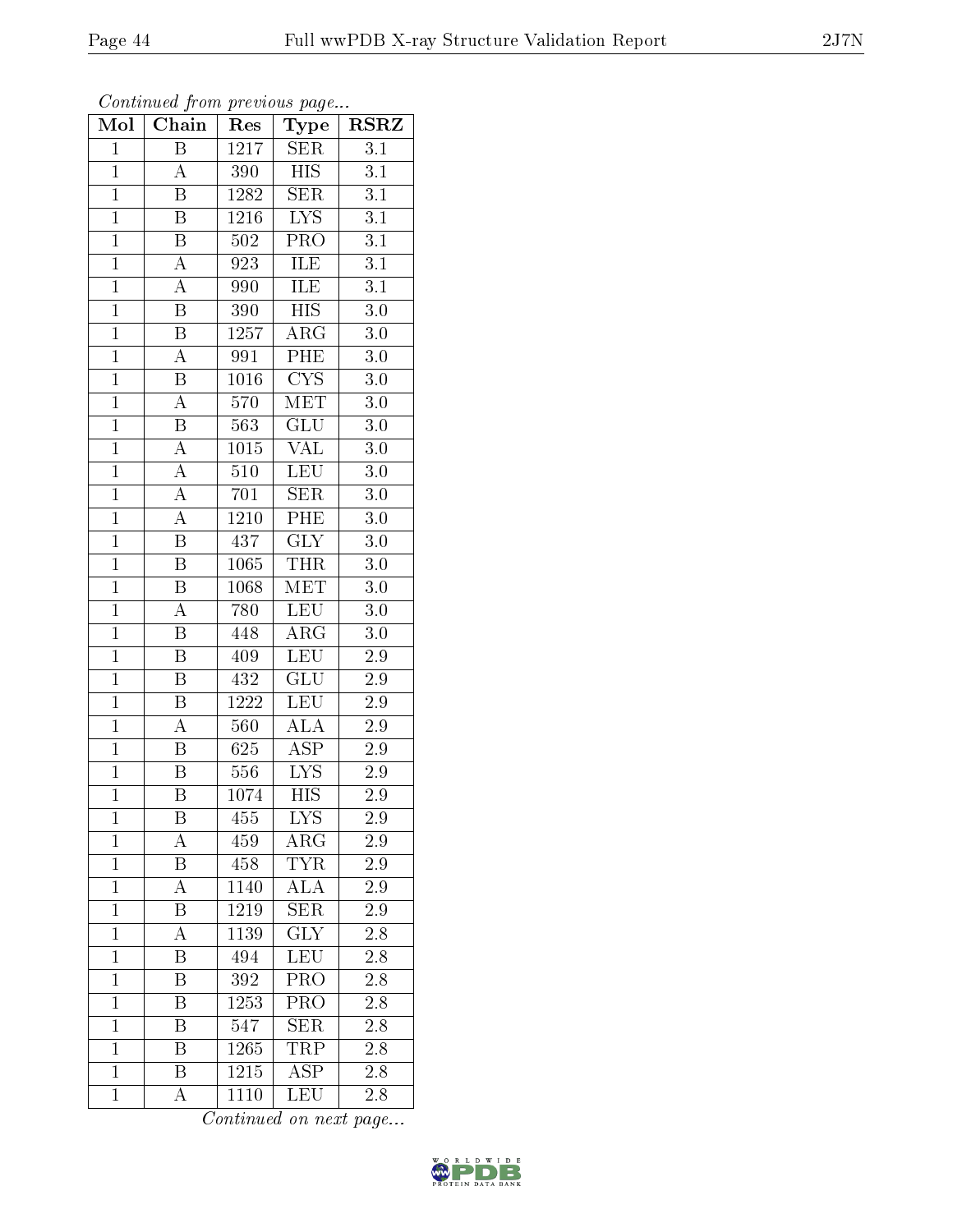| Mol            | $\overline{\text{Chain}}$ | Res               | Type                      | <b>RSRZ</b>      |
|----------------|---------------------------|-------------------|---------------------------|------------------|
| $\overline{1}$ | $\overline{A}$            | $\overline{1162}$ | ILE                       | 2.8              |
| $\overline{1}$ | Β                         | 501               | $\overline{\mathrm{ASN}}$ | 2.8              |
| $\overline{1}$ | $\overline{\mathrm{B}}$   | 418               | <b>TRP</b>                | $\overline{2.8}$ |
| $\mathbf{1}$   | $\overline{A}$            | 999               | LEU                       | $2.\overline{7}$ |
| $\overline{1}$ | $\overline{A}$            | 1321              | <b>VAL</b>                | $\overline{2.7}$ |
| $\overline{1}$ | $\overline{A}$            | 428               | <b>LYS</b>                | 2.7              |
| $\overline{1}$ | $\overline{\rm A}$        | 394               | <b>VAL</b>                | $\overline{2.7}$ |
| $\overline{1}$ | $\overline{\mathbf{B}}$   | 424               | PHE                       | 2.7              |
| $\overline{1}$ | A                         | 1068              | MET                       | 2.7              |
| $\overline{1}$ | $\overline{\rm A}$        | 1211              | $\overline{\text{LYS}}$   | $\overline{2.7}$ |
| $\overline{1}$ | B                         | 1212              | GLU                       | $\overline{2.7}$ |
| $\overline{1}$ | $\overline{\mathrm{B}}$   | 999               | $\overline{\text{LEU}}$   | $\overline{2.7}$ |
| $\overline{1}$ | A                         | 439               | <b>LYS</b>                | $\overline{2.7}$ |
| $\mathbf{1}$   | $\overline{\mathrm{B}}$   | 988               | <b>VAL</b>                | 2.7              |
| $\overline{1}$ | $\overline{\mathrm{B}}$   | $48\overline{2}$  | <b>THR</b>                | $\overline{2.7}$ |
| $\overline{1}$ | $\overline{\mathrm{B}}$   | 1141              | <b>LEU</b>                | $2.7\,$          |
| $\overline{1}$ | $\overline{\mathrm{B}}$   | 430               | <b>ASP</b>                | $\overline{2.7}$ |
| $\mathbf{1}$   | $\overline{\mathbf{B}}$   | 414               | <b>LEU</b>                | 2.7              |
| $\mathbf{1}$   | A                         | 461               | <b>ASP</b>                | 2.6              |
| $\overline{1}$ | $\overline{\rm A}$        | 1237              | $\overline{\mathrm{GLU}}$ | 2.6              |
| $\mathbf{1}$   | B                         | 399               | $\rm{ARG}$                | 2.6              |
| $\overline{1}$ | $\overline{\mathrm{B}}$   | 1296              | $\overline{\rm{ARG}}$     | $\overline{2.6}$ |
| $\mathbf{1}$   | $\boldsymbol{A}$          | 556               | <b>LYS</b>                | 2.6              |
| $\overline{1}$ | $\overline{\mathrm{B}}$   | 1132              | LEU                       | 2.6              |
| $\mathbf{1}$   | $\overline{B}$            | 506               | $\overline{\text{PRO}}$   | 2.6              |
| $\overline{1}$ | $\overline{\rm A}$        | 423               | <b>LEU</b>                | $\overline{2.6}$ |
| $\overline{1}$ | $\overline{\mathrm{B}}$   | $\overline{13}56$ | LEU                       | 2.6              |
| $\mathbf{1}$   | $\overline{\mathrm{B}}$   | 1063              | <b>GLN</b>                | $\overline{2.6}$ |
| $\overline{1}$ | $\overline{\rm A}$        | 850               | <b>SER</b>                | 2.6              |
| $\mathbf{1}$   | B                         | 1177              | <b>LYS</b>                | 2.6              |
| $\mathbf{1}$   | $\rm A$                   | 506               | PRO                       | 2.6              |
| $\mathbf{1}$   | А                         | 541               | PRO                       | $2.6\,$          |
| $\mathbf{1}$   | $\boldsymbol{A}$          | 959               | LEU                       | 2.6              |
| $\mathbf{1}$   | $\overline{A}$            | 1183              | $\overline{HIS}$          | $\overline{2}.6$ |
| $\mathbf{1}$   | A                         | 755               | ASP                       | 2.6              |
| $\mathbf{1}$   | A                         | 465               | $\overline{\text{GLY}}$   | 2.6              |
| $\mathbf{1}$   | $\overline{\mathrm{B}}$   | 465               | GLY                       | 2.6              |
| $\mathbf{1}$   | B                         | 850               | <b>SER</b>                | 2.5              |
| $\mathbf{1}$   | A                         | 802               | $\overline{\text{LEU}}$   | $\overline{2.5}$ |
| $\mathbf{1}$   | A                         | 1132              | LEU                       | 2.5              |
| $\overline{1}$ | $\overline{\mathrm{B}}$   | 427               | $\overline{\text{CYS}}$   | $\overline{2.5}$ |
| $\mathbf{1}$   | Β                         | 759               | ILE                       | 2.5              |

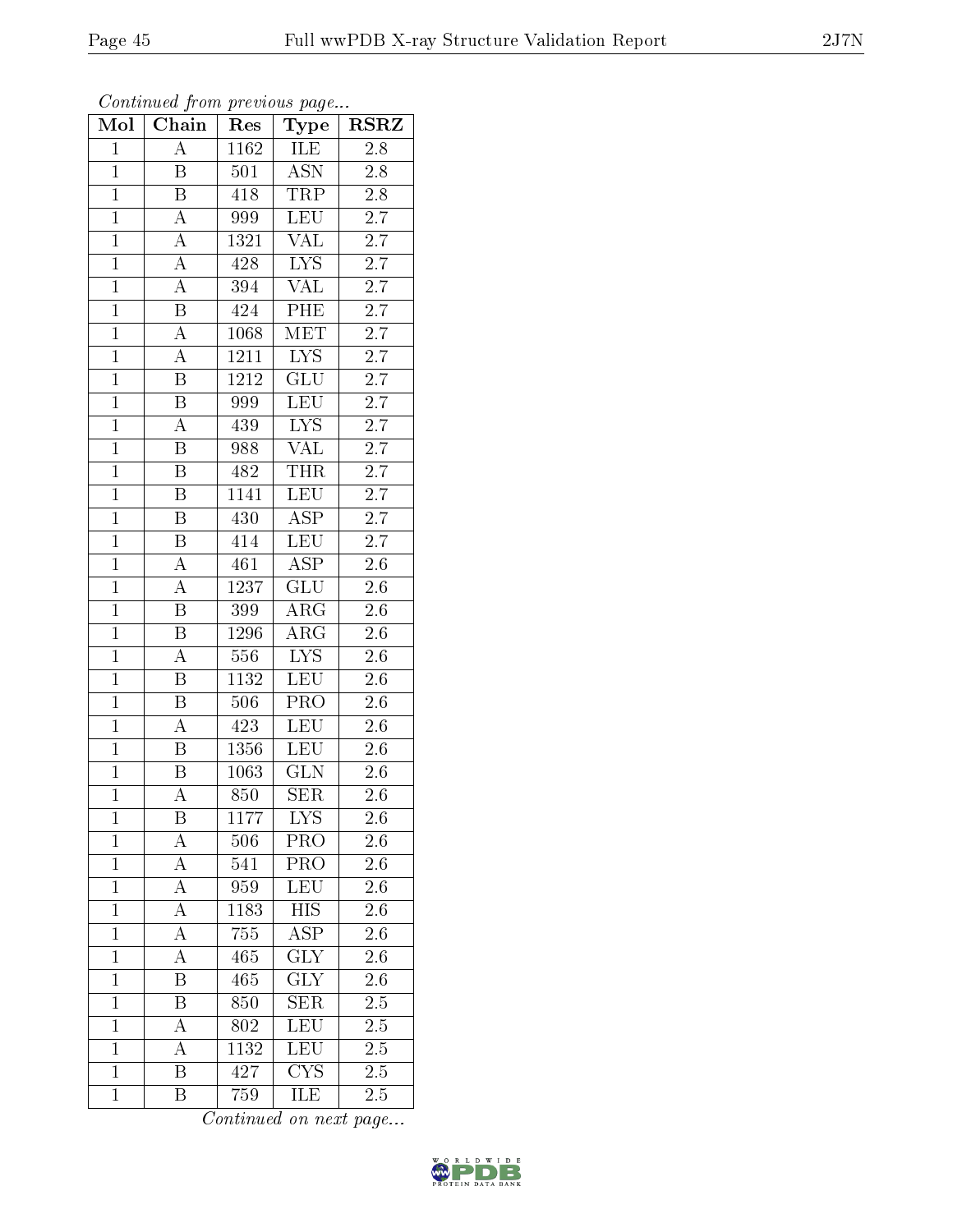| Mol            | Chain                   | Res              | <b>RSRZ</b><br>Type     |                  |
|----------------|-------------------------|------------------|-------------------------|------------------|
| $\mathbf{1}$   | $\overline{\mathrm{B}}$ | 990              | ILE                     | $\overline{2.5}$ |
| $\mathbf{1}$   | B                       | 438              | <b>LEU</b>              | $2.5\,$          |
| $\overline{1}$ | $\overline{\mathrm{B}}$ | 959              | LEU                     | $\overline{2.5}$ |
| $\mathbf{1}$   | $\boldsymbol{A}$        | 1316             | $\overline{\text{LYS}}$ | $2.\overline{5}$ |
| $\overline{1}$ | $\overline{A}$          | $\overline{391}$ | $\overline{ALA}$        | $\overline{2.5}$ |
| $\mathbf{1}$   | $\overline{A}$          | 421              | <b>THR</b>              | $2.5\,$          |
| $\mathbf{1}$   | $\overline{A}$          | 548              | PRO                     | $2.5\,$          |
| $\mathbf{1}$   | $\overline{\mathbf{B}}$ | 471              | $\overline{\text{LYS}}$ | $2.5\,$          |
| $\overline{1}$ | $\overline{A}$          | 796              | <b>LEU</b>              | $2.5\,$          |
| $\overline{1}$ | $\overline{A}$          | 1137             | <b>LEU</b>              | $2.\overline{5}$ |
| $\mathbf{1}$   | $\overline{\mathrm{B}}$ | 1180             | GLU                     | $2.\overline{5}$ |
| $\overline{1}$ | $\overline{A}$          | 971              | <b>ILE</b>              | $2.\overline{5}$ |
| $\overline{1}$ | $\overline{B}$          | 1139             | GLY                     | 2.5              |
| $\overline{1}$ | $\overline{\rm A}$      | 511              | <b>TYR</b>              | $\overline{2.5}$ |
| $\overline{1}$ | $\overline{\mathrm{B}}$ | $\overline{924}$ | <b>ALA</b>              | $\overline{2.4}$ |
| $\overline{1}$ | $\overline{A}$          | 739              | PHE                     | 2.4              |
| $\overline{1}$ | $\overline{A}$          | 801              | $\overline{\text{VAL}}$ | 2.4              |
| $\overline{1}$ | $\boldsymbol{A}$        | 1252             | $A\overline{SP}$        | 2.4              |
| $\overline{1}$ | $\boldsymbol{B}$        | 1309             | $\overline{\rm ALA}$    | 2.4              |
| $\mathbf{1}$   | $\overline{\mathbf{B}}$ | 938              | $\overline{\text{GLY}}$ | 2.4              |
| $\mathbf{1}$   | $\boldsymbol{A}$        | 946              | GLU                     | 2.4              |
| $\overline{1}$ | $\overline{\mathrm{B}}$ | 1220             | SER                     | 2.4              |
| $\mathbf{1}$   | $\boldsymbol{B}$        | 1155             | <b>GLY</b>              | 2.3              |
| $\overline{1}$ | A                       | $50\overline{2}$ | PRO                     | $\overline{2.3}$ |
| $\mathbf{1}$   | $\overline{A}$          | 668              | LEU                     | 2.3              |
| $\mathbf{1}$   | $\overline{A}$          | 924              | <b>ALA</b>              | $2.3\,$          |
| $\mathbf 1$    | $\overline{\mathrm{B}}$ | 1223             | LEU                     | 2.3              |
| $\overline{1}$ | $\overline{\rm A}$      | 416              | VAL                     | 2.3              |
| $\overline{1}$ | $\overline{\mathrm{B}}$ | $\overline{492}$ | $\overline{\text{VAL}}$ | $\overline{2.3}$ |
| $\mathbf{1}$   | А                       | 1239             | $\overline{\text{GLY}}$ | $\overline{2.3}$ |
| $\mathbf{1}$   | A                       | 1120             | <b>GLN</b>              | 2.3              |
| $\mathbf{1}$   | А                       | 424              | PHE                     | 2.3              |
| $\mathbf{1}$   | A                       | 642              | ARG                     | 2.3              |
| $\overline{1}$ | A                       | $\overline{540}$ | $\overline{\text{ILE}}$ | 2.3              |
| $\mathbf{1}$   | Β                       | 1354             | <b>ALA</b>              | 2.3              |
| $\mathbf{1}$   | $\overline{\mathrm{B}}$ | 1064             | <b>THR</b>              | $\overline{2.3}$ |
| $\mathbf{1}$   | Β                       | 1133             | $\rm{ARG}$              | $2.3\,$          |
| $\overline{1}$ | A                       | 1069             | ILE                     | 2.3              |
| $\mathbf{1}$   | $\overline{\mathrm{B}}$ | 951              | <b>THR</b>              | 2.2              |
| $\mathbf{1}$   | А                       | 448              | $\rm{ARG}$              | $2.2\,$          |
| $\mathbf{1}$   | A                       | 623              | $\rm{ARG}$              | 2.2              |
| $\mathbf 1$    | $\boldsymbol{A}$        | 1371             | GLU                     | 2.2              |

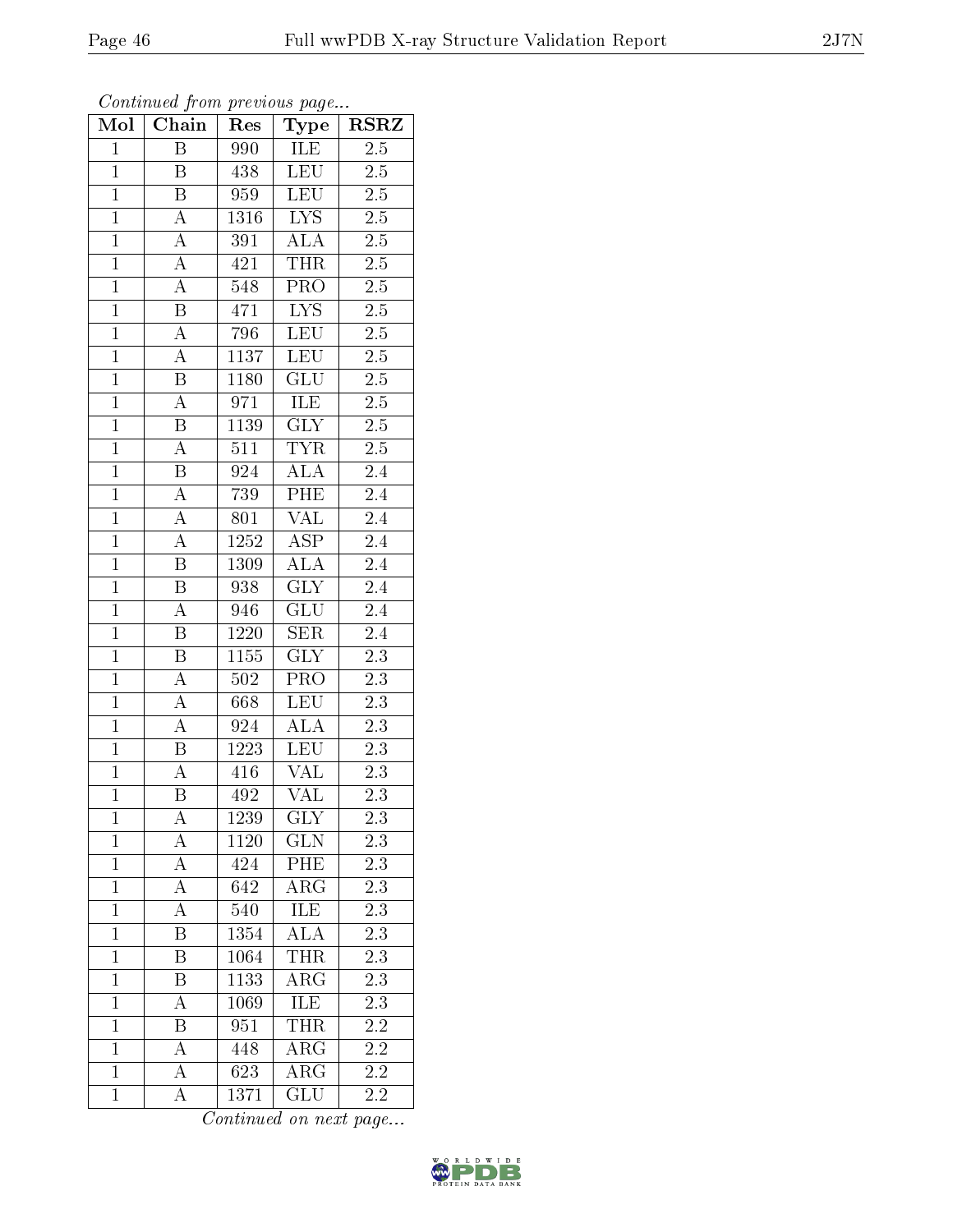|  |  | ∠υ |
|--|--|----|
|  |  |    |
|  |  |    |
|  |  |    |

| Mol            | Chain                   | Res               | <b>RSRZ</b><br>Type     |                  |
|----------------|-------------------------|-------------------|-------------------------|------------------|
| $\mathbf 1$    | $\overline{\rm A}$      | 1285              | ILE                     | 2.2              |
| $\mathbf 1$    | $\boldsymbol{B}$        | 616               | <b>ALA</b>              | $2.2\,$          |
| $\overline{1}$ | $\overline{\mathrm{B}}$ | 1163              | ILE                     | $\overline{2.2}$ |
| $\overline{1}$ | A                       | 507               | <b>THR</b>              | $\overline{2.2}$ |
| $\overline{1}$ | $\overline{B}$          | 740               | $\overline{\text{GLY}}$ | $\overline{2.2}$ |
| $\mathbf{1}$   | $\boldsymbol{A}$        | 988               | <b>VAL</b>              | $2.2\,$          |
| $\mathbf{1}$   | $\overline{A}$          | 799               | LEU                     | $2.2\,$          |
| $\overline{1}$ | $\overline{A}$          | $\overline{1}236$ | $\overline{\text{LYS}}$ | $2.2\,$          |
| $\overline{1}$ | $\overline{A}$          | 1116              | <b>ASP</b>              | $2\overline{.2}$ |
| $\overline{1}$ | $\overline{A}$          | 1032              | <b>LEU</b>              | $\overline{2.2}$ |
| $\mathbf{1}$   | $\, {\bf B}$            | 450               | <b>VAL</b>              | $2.\overline{2}$ |
| $\overline{1}$ | $\overline{\mathrm{B}}$ | 395               | ALA                     | $2.\overline{2}$ |
| $\overline{1}$ | $\overline{\mathbf{B}}$ | 446               | <b>THR</b>              | $2.2\,$          |
| $\overline{1}$ | $\overline{\rm A}$      | 740               | $\overline{\text{GLY}}$ | $2.\overline{2}$ |
| $\overline{1}$ | $\overline{\mathrm{B}}$ | 1149              | $\overline{\text{LYS}}$ | $\overline{2.2}$ |
| $\mathbf{1}$   | $\, {\bf B}$            | 1162              | ILE                     | 2.1              |
| $\overline{1}$ | $\overline{\mathrm{B}}$ | 457               | LEU                     | $\overline{2.1}$ |
| $\overline{1}$ | $\boldsymbol{B}$        | 1236              | ${\rm LYS}$             | $2\overline{.1}$ |
| $\overline{1}$ | $\overline{B}$          | 420               | $\overline{\text{VAL}}$ | $2\overline{.1}$ |
| $\overline{1}$ | $\overline{\mathbf{B}}$ | 735               | VAL                     | $\overline{2.1}$ |
| $\overline{1}$ | $\, {\bf B}$            | 923               | ILE                     | $\overline{2.1}$ |
| $\overline{1}$ | $\overline{\mathrm{B}}$ | 1072              | <b>SER</b>              | $\overline{2.1}$ |
| $\overline{1}$ | A                       | 711               | VAL                     | 2.1              |
| $\overline{1}$ | $\overline{\mathrm{B}}$ | 435               | $\overline{\text{SER}}$ | $2\overline{.1}$ |
| $\mathbf{1}$   | $\overline{A}$          | 746               | TRP                     | $2.1\,$          |
| $\mathbf{1}$   | A                       | 742               | <b>ALA</b>              | 2.1              |
| $\mathbf{1}$   | $\overline{A}$          | 951               | <b>THR</b>              | 2.1              |
| $\overline{1}$ | $\overline{\rm A}$      | 1354              | <b>ALA</b>              | $2.\overline{1}$ |
| $\overline{1}$ | $\overline{\rm A}$      | 672               | ILE                     | $\overline{2.1}$ |
| $\mathbf 1$    | Β                       | 802               | <b>LEU</b>              | $2.1\,$          |
| $\mathbf{1}$   | Β                       | 1352              | MET                     | 2.1              |
| $\mathbf{1}$   | А                       | 434               | GLU                     | 2.1              |
| $\mathbf{1}$   | Β                       | 711               | <b>VAL</b>              | $2.\overline{1}$ |
| $\overline{1}$ | $\overline{\mathrm{B}}$ | $4\overline{03}$  | $\overline{\text{PRO}}$ | $\overline{2.1}$ |
| $\mathbf{1}$   | Β                       | 714               | MET                     | 2.1              |
| $\mathbf{1}$   | A                       | 937               | VAL                     | 2.1              |
| $\mathbf{1}$   | Β                       | 473               | PRO                     | 2.1              |
| $\overline{1}$ | B                       | 509               | PRO                     | 2.1              |
| $\mathbf{1}$   | Β                       | 410               | <b>HIS</b>              | 2.0              |
| $\mathbf{1}$   | A                       | 820               | <b>LEU</b>              | 2.0              |
| $\mathbf{1}$   | $\overline{\text{B}}$   | 498               | <b>LEU</b>              | 2.0              |
| $\mathbf{1}$   | $\overline{\mathrm{B}}$ | 912               | ILE                     | 2.0              |